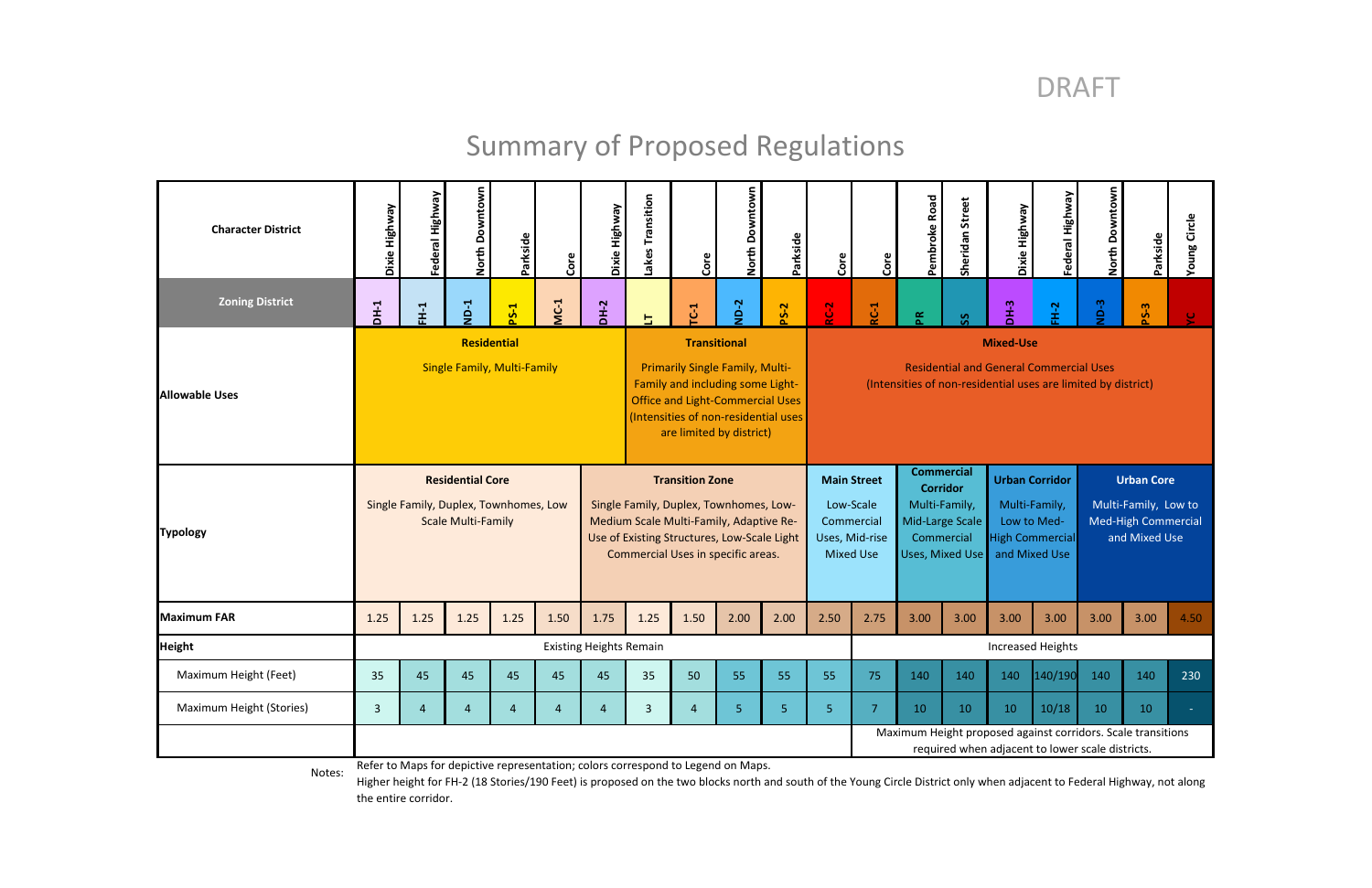#### **PROPOSED RAC REZONING**

**ARTICLE 2: Definitions**

#### **§ 2.2. Terms Defined.**

**ARTISAN AND MAKER MANUFACTURING.** The small scale manufacturing of products, by persons 8 trained in creative arts, industrial art, and design related fields; through the use of hand-tools, 9 mechanical tools, and electronics. Typical materials and products may include, but are not limited to metal, wood, glass, ceramics and pottery, jewelry, textiles and apparel, printmaking, photography, painting, sculptures, and electronic goods. The use includes the processing, fabrication, assembly, treatment, and packaging of such products. The use may also include gallery and exhibition space; and a retail component.

 **ARTISAN AND MAKER SPACE**. A workspace or shop where communal or individual space is provided for artisans and markers; such spaces may include, wood and metal working tools, digital media, laser cutters, 3-D printers, electronics, robotics, etc. The use may also include gallery and exhibition space; and a retail component.

 **AUTOMOBILE ORIENTED USE**. A use which provides fuel or services directly to a motor vehicle; provides goods or services to occupants of a motor vehicle while seated therein; or provides goods or services for or related to motor vehicles. This definition shall also include automobile repair, paint, sales and rental. 

- **CAFÉ**. A small establishment, with limited cooking facilities, selling light meals and beverages. This definition may also include eatery, bistro, snack and juice bar, and coffee shop.
- 

 **FOOD PROCESSING.** A use that includes the processing, storage (dry, refrigerated, and frozen), distribution, and retail sale or wholesale of food. These uses include, but are not limited to, general, specialty, and artisan food and non-alcoholic manufactures (including frozen, canned, picked, dried, preserved, and dehydrated products). This use shall not include the on-site slaughtering of animals.

 **MICROBREWERY, MICRODISTILLERY AND MICROWINERY**. An establishment primarily engaged in the small-scale production, distribution, and wholesale of beer, ale, or other malt beverages, wine, or spirits and which may include accessory uses such as tours of the premises, retail sales, and/or on-site consumption within a designated area, e.g. tap or tasting room.

- 
- 

#### **ARTICLE 4: SCHEDULE OF DISTRICT, USE AND SETBACK REGULATIONS**

- **§ 4.6.G Regional Activity Center Districts**
- 

 A. Intent. The Regional Activity Center (RAC) Land Use designation is intended to encourage attractive and functional mixed living, working, shopping, education, and recreational activities in areas of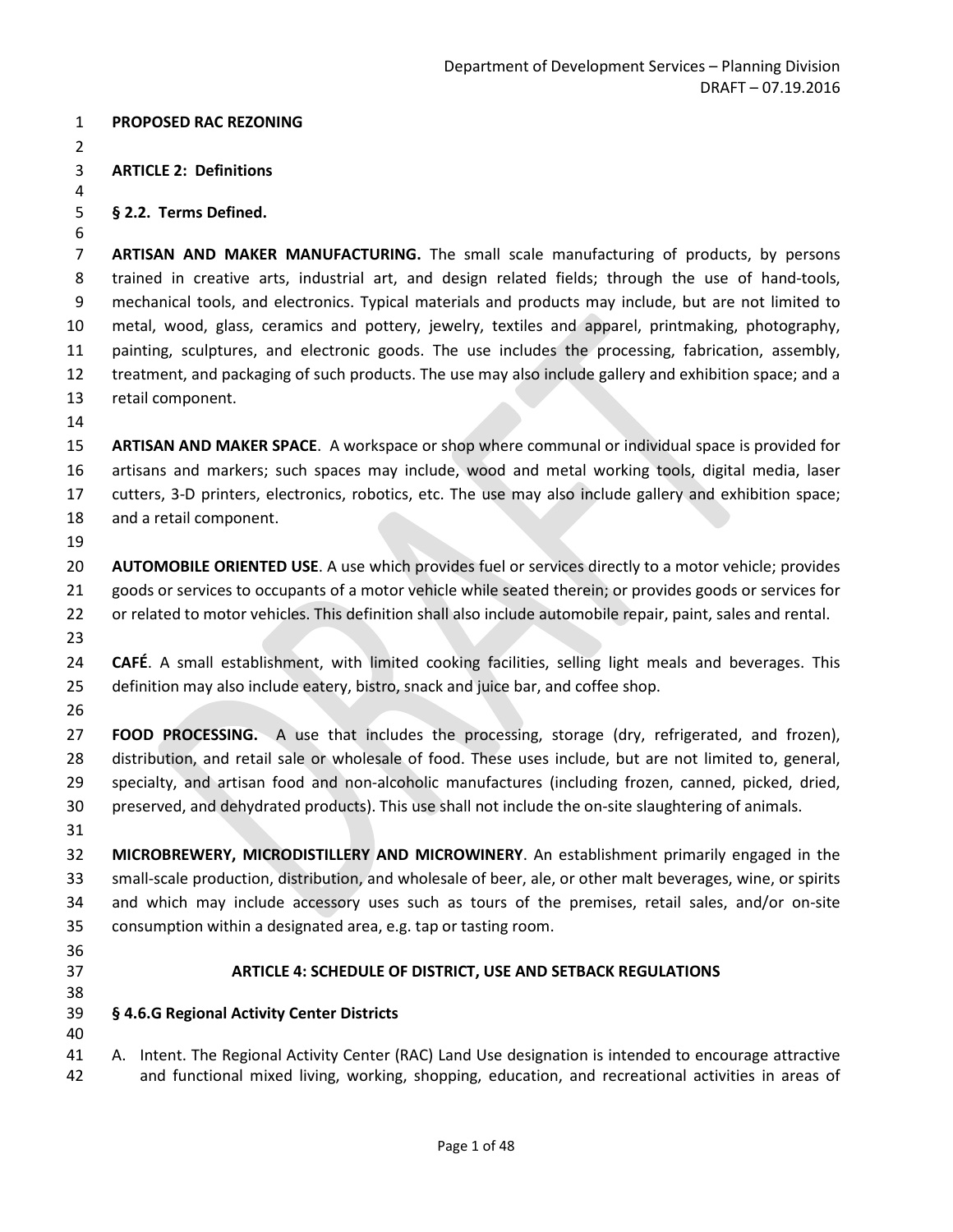- 1 regional importance. To this objective, the corresponding RAC Zoning District regulations are 2 intended to:
- 

4 1. To facilitate mixed-use development;

- 5 2. Encourage mass transit;
- 6 3. Reduce the need for automobile travel;
- 7 4. Provide incentives for quality development; and
- 8 5. Give definition to the urban form.
- 

 The purpose of the RAC Zoning Districts is to concentrate density in specific areas, protecting adjacent residential neighborhoods from excessive growth and commercial intrusion; while accommodating a diverse range of housing types, heights, and intensities, which is ideal for sustainable growth. Recognizing the diversity of the various neighborhoods encompassed in the RAC, the regulations are organized by District to protect, reinforce, and enhance the character of each area. The Districts and encompassing Subdistricts facilitate the transition from one District to another and to the adjacent neighborhoods; providing adequate and compatible transitions in scale, character, and uses to adjacent residential neighborhoods. The Regional Activity Center area consists of the following zoning districts:

- 1. Core Districts
- MC-1 Multi-Family Residential Core
- TC-1 Transitional Core
- RC-1 Retail Core
- RC-2 Historic Retail Core
- 2. Dixie Highway Districts
- DH-1 Dixie Highway Low Intensity Multi-Family District
- DH-2 Dixie Highway Medium Intensity Multi-Family District
- DH-3 Dixie Highway High Intensity Mixed-Use District
- 3. Federal Highway Districts
- FH-1 Federal Highway Low-Medium Intensity Multi-Family District
- FH-2 Federal Highway Medium-High Intensity Mixed-Use District.
- 4. Lakes Transition District
- LT Lakes Transition District
- 5. North Downtown Districts
- ND-1 North Downtown Low Intensity Multi-Family District
- ND-2 North Downtown Medium Intensity Multi-Family District
- ND-3 North Downtown High Intensity Mixed-Use District
- 6. Parkside Districts
- PS-1 Parkside Low Intensity Multi-Family District
- PS-2 Parkside Medium Intensity Multi-Family District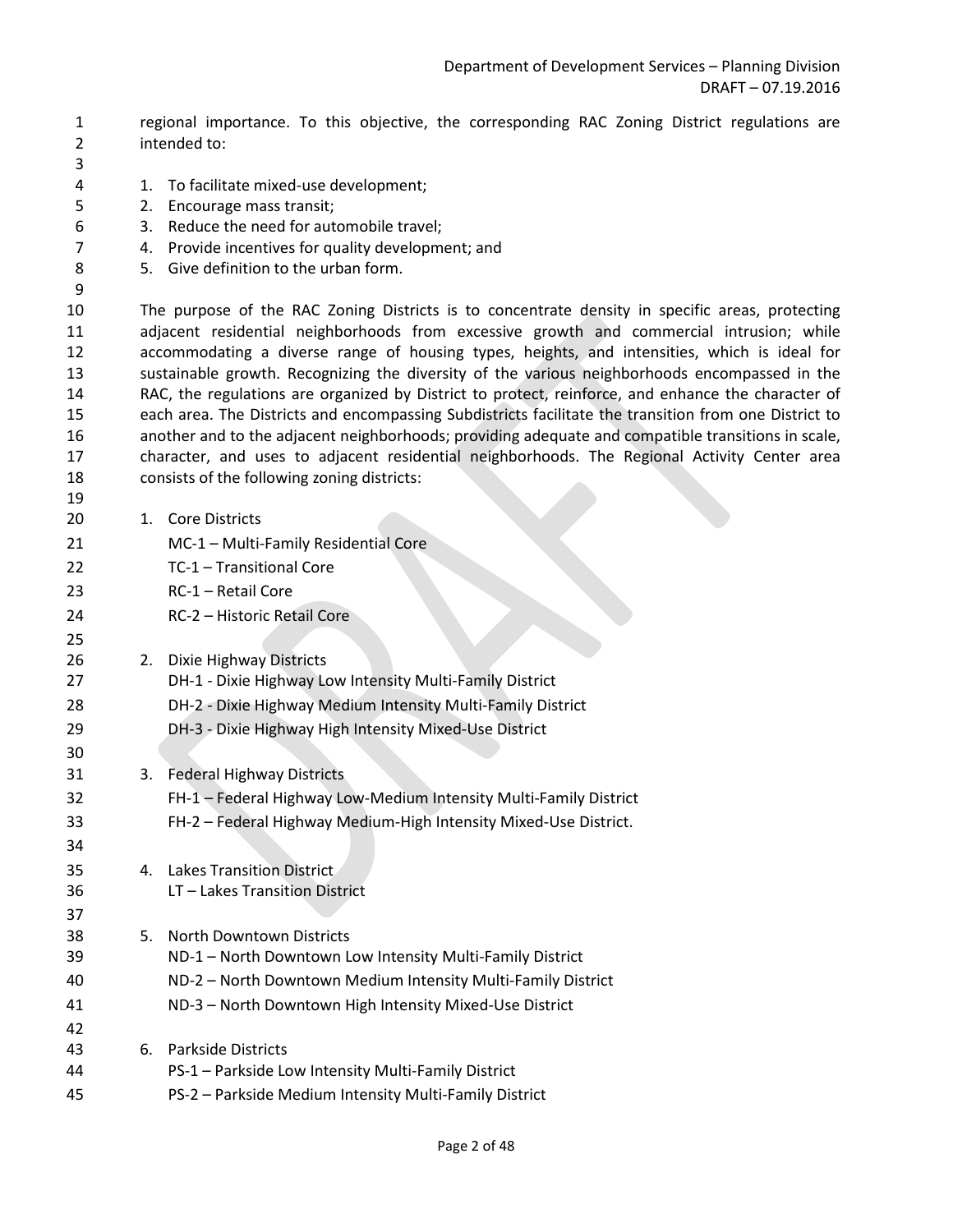| $\mathbf{1}$<br>$\overline{2}$ |               | PS-3 - Parkside High Intensity Mixed-Use District                                                                                                                                                   |
|--------------------------------|---------------|-----------------------------------------------------------------------------------------------------------------------------------------------------------------------------------------------------|
| 3                              |               | 7. Pembroke Road District                                                                                                                                                                           |
| 4                              |               | PR - Pembroke Road Mixed-Use District                                                                                                                                                               |
| 5                              |               |                                                                                                                                                                                                     |
| 6                              |               | 8. Sheridan Street District                                                                                                                                                                         |
| $\overline{7}$                 |               | SS-Sheridan Street Mixed-Use District                                                                                                                                                               |
| 8                              |               |                                                                                                                                                                                                     |
| 9                              |               | 9. Young Circle District                                                                                                                                                                            |
| 10                             |               | YC - Young Circle Mixed-Use District                                                                                                                                                                |
| 11                             |               |                                                                                                                                                                                                     |
| 12                             |               | B. Administrative Regulations Applicable to All Districts.                                                                                                                                          |
| 13                             |               | 1. District boundaries. The district and subdistrict boundaries shall be indicated by the district and                                                                                              |
| 14                             |               | subdistrict maps. In cases where uncertainty exists as to the boundaries of a district or subdistrict, the                                                                                          |
| 15                             |               | following conditions shall apply:                                                                                                                                                                   |
| 16                             |               | a. Boundaries are intended to parallel street lines, rights-of-way, or to follow existing lot lines.                                                                                                |
| 17                             |               | b. Where a boundary follows a public right-of-way, street, or alley, the centerline shall be the                                                                                                    |
| 18                             | boundary.     |                                                                                                                                                                                                     |
| 19                             |               | In the event of further uncertainty, the City Manager or designee shall determine the<br>$\mathsf{C}$ .                                                                                             |
| 20                             |               | boundary location.                                                                                                                                                                                  |
| 21                             |               | d. The Floor Area Ratio (FAR) capacity for lots that have more than one district or subdistrict                                                                                                     |
| 22                             |               | designation shall be calculated separately for each portion of the lot according to its respective FAR.                                                                                             |
| 23                             |               | Development for each portion of the lot shall be in conformance with the applicable district or                                                                                                     |
| 24                             |               | subdistrict Building Requirements Table.                                                                                                                                                            |
| 25                             |               | 2. Phased Development.                                                                                                                                                                              |
| 26<br>27                       |               | a. All land included for the purpose of development within a Phased Development shall be<br>under the control of the applicant (an individual, partnership or corporation, or group of individuals, |
| 28                             |               | partnerships, or corporations). The applicant shall present satisfactory legal documents to constitute                                                                                              |
| 29                             |               | evidence of the unified control of the entire area within the proposed Phased Development which shall                                                                                               |
| 30                             |               | be certified by the City Manager or designee.                                                                                                                                                       |
| 31                             |               | b. The Phased Development Master Plan shall illustrate the boundaries of each phase and                                                                                                             |
| 32                             |               | intended phasing sequence.                                                                                                                                                                          |
| 33                             |               | c. Each phase of Phased Developments shall autonomously comply with these regulations and                                                                                                           |
| 34                             |               | district requirements. Site plans, elevations, and massing diagrams shall be provided for each phase and                                                                                            |
| 35                             |               | shall indicate the function and improvement of undeveloped portions of land for independent review                                                                                                  |
| 36                             |               | and approval. Undeveloped land shall be improved pursuant to the General Landscape Regulations set                                                                                                  |
| 37                             | forth herein. |                                                                                                                                                                                                     |
| 38                             |               | d. Vacant non-historic and non-contributing structures; and structures which are not eligible                                                                                                       |
| 39                             |               | for historic designation and are not intended for incorporation in the final development Master Plan                                                                                                |
| 40                             |               | shall be demolished prior to commencement of construction of Phase I.                                                                                                                               |
| 41                             |               | e. No phase, or portion of phase, of a Phased Development shall be dependent upon the                                                                                                               |
| 42                             |               | completion of a subsequent phase. Each phase shall be autonomously functional and provide adequate                                                                                                  |
| 43                             |               | parking, landscape, articulation and associated amenities at the time of completion of that phase and                                                                                               |
| 44                             |               | shall not be contingent on future phases.                                                                                                                                                           |
| 45                             |               | Any building amenity, or portion thereof, that will service the current phase under<br>f.                                                                                                           |
| 46                             |               | development shall be completed in its entirety and shall receive a Certificate of Occupancy prior to the                                                                                            |
| 47                             |               | issuance of a Certificate of Occupancy for the remaining phase components or uses.                                                                                                                  |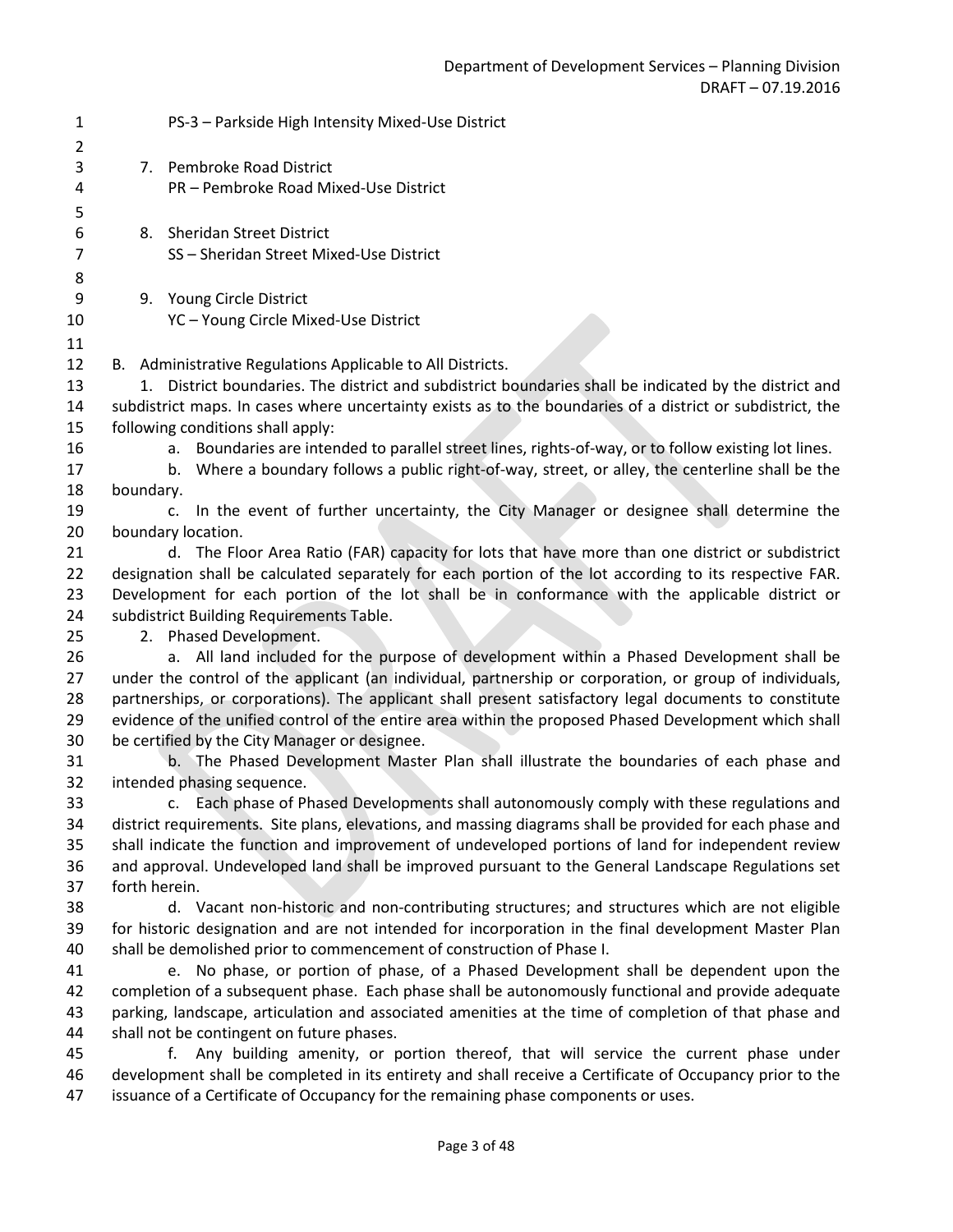1 g. Each phase shall provide temporary or permanent transitional features, buffers, or 2 protective areas in order to prevent any adverse impact on completed phases, future phases, and 3 adjacent properties.

4 h. The applicant shall have up to six (6) months from the issuance of the final Certificate of 5 Occupancy for any given phase to obtain all necessary building permits required to proceed with 6 construction on subsequent phases. If the applicant fails to obtain said building permit(s) within the time 7 period, all staff and Board approvals shall be null and void and the applicant shall be required to re-8 initiate the development review process.

9 i. Changes and deviations from an approved Phased Development Master Plan which constitute a substantial alteration to the character of the development or an individual phase require that the requested changes be reviewed and approved by the appropriate Board. Substantial changes would include:

- 
- (1) Any change in the phasing boundary or sequence;
- (2) An increase or decrease, greater than 5 percent, in Floor Area Ratio;
- (3) A change in the use or character of the Phased Development;
- (4) An increase in overall coverage of structures;
- (5) An increase in the intensity of use;
- (6) An increase in the problems of traffic circulation and public utilities;
- (7) A reduction in required open spaces; and
- (8) An increase or decrease in the amount of off-street parking and loading spaces.
- 21 i. Any changes or deviations from an approved Phased Development Master Plan which are not listed as substantial and do not depart from the principal concept of the approved Phased Development Master Plan shall constitute a minor change and may be approved by the City Manager or designee.
- 
- C. General Development Regulations Applicable to All Districts.
- 27 1. General building requirements.
- a. Development intensities shall be established by Floor Area Ratio (FAR) and pursuant to the Building Requirements Table for each district or subdistrict and the following:
- (1) No variances to Floor Area Ratio shall be granted.
- (2) Established Floor Area Ratios are intended to provide flexibility in building massing. As such, when combined with other regulations and potential site constraints, maximum capacities may not always be achieved. In such cases, the other building requirements shall prevail.
- b. All uses, including automobile oriented uses, shall be designed in a manner which reinforces the urban form.
- c. Buildings shall have a recognizable entrance facing rights-of-way. Entrances shall be visible to pedestrians and vehicular traffic. For corner lots, corner entrance features are encouraged.
- d. The finished floor of ground floor commercial and retail uses shall be generally flush with the sidewalk elevation. (See Appendix 1: Diagram 7)
- e. Ground floor residential uses shall be raised a minimum of eighteen (18) inches above the sidewalk elevation and front the right-of-way.
- f. The minimum floor to floor height for all habitable uses shall be nine (9) feet.
- g. The minimum dwelling unit and room size shall be regulated by the building's principal use as indicated in the Minimum Dwelling Unit Size Table.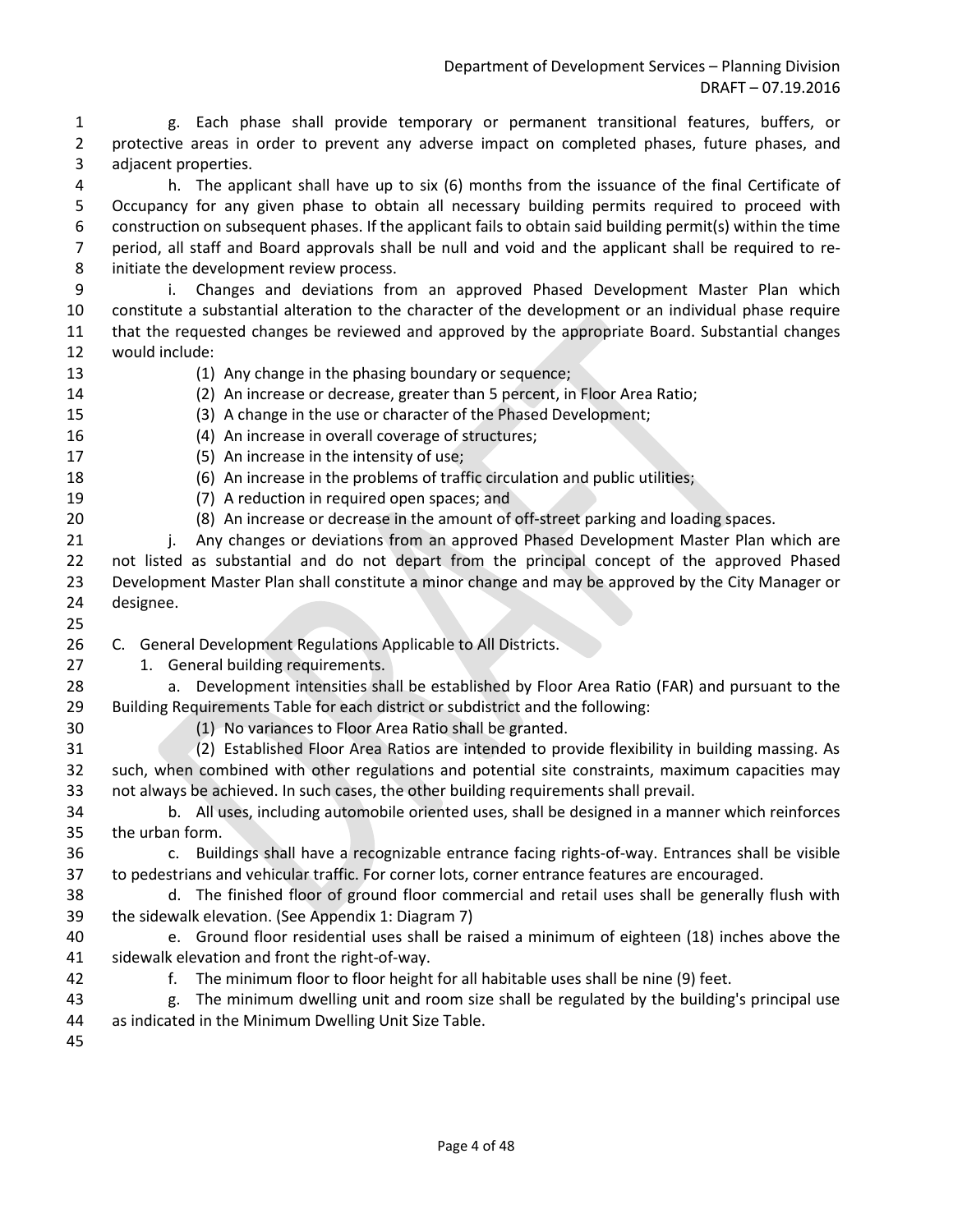1 (1) Minimum Dwelling Unit Size Table.

| MINIMUM DWELLING UNIT AND HOTEL ROOM SIZE                                                                         |                                                                                                                                                             |                                             |
|-------------------------------------------------------------------------------------------------------------------|-------------------------------------------------------------------------------------------------------------------------------------------------------------|---------------------------------------------|
| <b>Use</b>                                                                                                        | <b>Minimum Per Unit</b>                                                                                                                                     | <b>Minimum Cumulative</b><br><b>Average</b> |
| <b>Multi-family Dwelling Units</b>                                                                                | 400 SF                                                                                                                                                      | 650 SF                                      |
| Multi-family Dwelling Units,                                                                                      | 300 SF                                                                                                                                                      | 500 SF                                      |
| within the CRA                                                                                                    |                                                                                                                                                             |                                             |
| <b>Hotel Rooms</b>                                                                                                | 250 SF                                                                                                                                                      | 250 SF                                      |
| (1) Tower separation shall be at least 50 feet.<br>(2) The maximum tower length shall be 300 feet.<br>as follows: | h. Where applicable, towers shall be pursuant to the following:<br>(3) The maximum average tower floorplate shall be regulated by the tower's principal use |                                             |
|                                                                                                                   | (a) Commercial or mixed-use: Average up to 35,000 square feet; maximum of 45,000                                                                            |                                             |
| square feet for any single tower floorplate.                                                                      |                                                                                                                                                             |                                             |
|                                                                                                                   | (b) Residential and Hotel uses: Average up to 24,000 square feet; maximum of 30,000                                                                         |                                             |
| square feet for any single tower floorplate.                                                                      |                                                                                                                                                             |                                             |
| Encroachments.<br>i.                                                                                              |                                                                                                                                                             |                                             |
|                                                                                                                   | (1) Horizontal projections shall be pursuant to the Projection Section in Article 4, except:                                                                |                                             |
|                                                                                                                   | (a) Balconies may encroach the setback for a maximum of 75 percent of the required                                                                          |                                             |
| setback.                                                                                                          |                                                                                                                                                             |                                             |
|                                                                                                                   | (2) Vertical projections shall be pursuant to the Height Exemptions Section in Article 4,                                                                   |                                             |
| except:                                                                                                           | (a) Mechanical equipment and appurtenances necessary to the operation or                                                                                    |                                             |
| maintenance of the building or structure itself such as, but not limited to, cooling towers, elevator, stair      |                                                                                                                                                             |                                             |
| and mechanical penthouses, vent stacks and antennas shall be enclosed and screened in such a manner               |                                                                                                                                                             |                                             |
| that the enclosure is designed as an integral part of the overall building design                                 |                                                                                                                                                             |                                             |
|                                                                                                                   | (b) Building base parapets shall have a maximum height of 20 percent of the maximum                                                                         |                                             |
| building base height, not to exceed 10 feet. Tower parapets shall have a maximum height of 15 feet.               |                                                                                                                                                             |                                             |
| height for not more than 30 percent of the gross rooftop area. For the purposes of calculating the                | (c) Enclosed or covered rooftop amenities are permitted to exceed the maximum                                                                               |                                             |
| maximum area, enclosed or covered structures shall not include enclosures for screening mechanical                |                                                                                                                                                             |                                             |
| systems. The following restrictions apply:                                                                        |                                                                                                                                                             |                                             |
|                                                                                                                   | i. Rooftop amenities are permitted to exceed the maximum of 15 feet.                                                                                        |                                             |
|                                                                                                                   | ii. Rooftop amenities shall not include commercial uses in the following districts:                                                                         |                                             |
| MC-1, TC-1, RC-1, DH-1, DH-2, FH-1, LT, ND-1, ND-2, PS-1, PS-2.                                                   |                                                                                                                                                             |                                             |
|                                                                                                                   | iii. Covered structures shall be architecturally compatible with and in proportion to                                                                       |                                             |
| the architecture of the overall building.                                                                         |                                                                                                                                                             |                                             |
|                                                                                                                   | iv. Climate controlled structures are limited to the minimum area necessary to                                                                              |                                             |
| accommodate uses which are secondary and incidental to the principal rooftop amenity. These                       |                                                                                                                                                             |                                             |
| structures may include saunas and steam rooms and code-required restrooms.                                        | v. Supporting restroom facilities shall not exceed 150 percent of the size required by                                                                      |                                             |
| applicable federal, state, and local health regulations.                                                          |                                                                                                                                                             |                                             |
| j. Active use liners                                                                                              |                                                                                                                                                             |                                             |
|                                                                                                                   | (1) Active use liners shall be pursuant to the Development Regulations table in each district                                                               |                                             |
|                                                                                                                   |                                                                                                                                                             |                                             |
| or subdistrict and the following:                                                                                 |                                                                                                                                                             |                                             |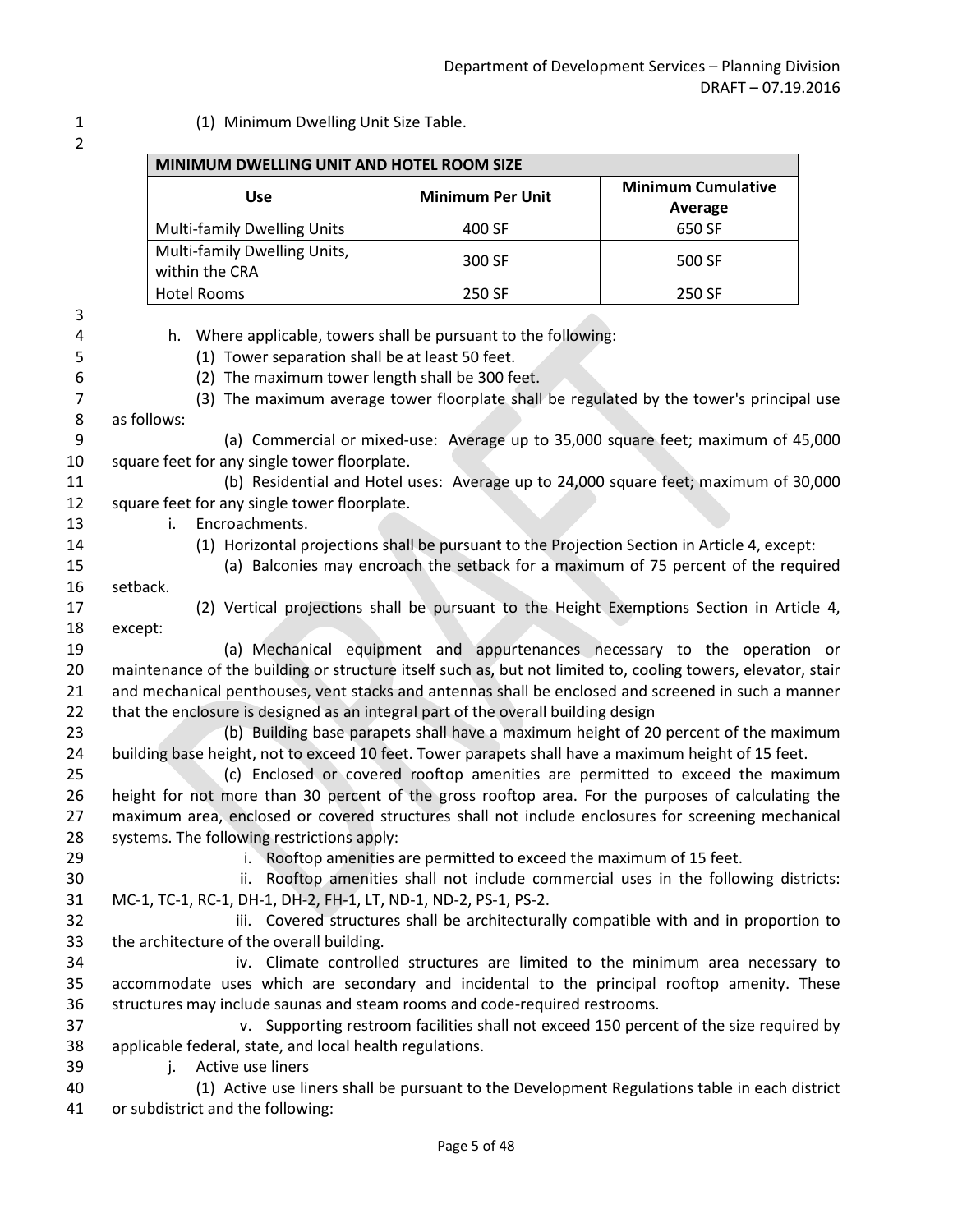1 (a) Minimum Active Use Liner Depth Table.

| <b>MINIMUM ACTIVE USE LINER DEPTH</b> |                     |                           |  |  |
|---------------------------------------|---------------------|---------------------------|--|--|
| Use                                   | <b>Ground Floor</b> | <b>Above Ground Floor</b> |  |  |
| Commercial                            | 25 ft.              | 20 <sub>ft</sub>          |  |  |
| Residential                           | 15 ft               | 15 ft                     |  |  |

4 (b) When active use and active use liners are not required or exceed the minimum 5 required frontage percentage, the active use shall be permitted to have a minimum depth of 15 feet. 6 Further, when a parking structure is the principal use, the active use shall be permitted to have a 7 minimum depth of 15 feet. (See Appendix 1: Diagram 1)

8 (c) Active use requirements may be reduced or waived at the discretion of City 9 Manager or designee when sufficient evidence is provided to indicate that necessary vehicular access and circulation cannot be accommodated.

11 k. Articulation requirements.

12 1. Building facades shall incorporate breaks in the horizontal and vertical wall plane to provide articulation and reduce visual mass.

 2. Blank walls visible from adjacent streets, public areas or adjacent buildings shall not be permitted and shall incorporate facade articulation. A portion of the façade proportionate to the building massing may permitted.

 3. For ground floor commercial active uses, 50 percent of the storefront facade area shall provide transparency. Transparency may be provided through the use of windows and door glazing as well as unobstructed openings in the building facade. (See Appendix 1: Diagram 14)

 4. Architectural treatment shall be provided for all non-active use facade elevations and shall be harmonious and integrated with the design of adjacent active use facades. Architectural treatment shall be provided through a combination of two (2) or more treatments including, but not limited to: the use of similar materials and construction assemblies; the continuation of fenestration patterns, architectural features, articulation, and rhythm; the application of architectural screens, meshes, louvers, and glass; the incorporation of pervious surfaces and planters; and the provision of consistent signage, graphics, and architectural lighting. The following treatments are permitted, but shall not fulfill the requirement for architectural treatment: the application of paint and faux treatments; scoring, construction joints or material projections less than four (4) inches in height, width, or depth.

2. General public realm regulations.

a. Minimum setback areas adjacent to rights-of-way, excluding alleys, shall:

 (1) Be improved consistent with the public sidewalk and therefore shall comply with sidewalk standards and shall match or be harmonious with the design of the public sidewalk as determined by the City Manager or designee; or shall be pursuant to the General Landscape Regulations.

 (2) Not include any parking uses and shall be left free of any structure higher than 42 inches, excluding street signage, lighting and other public improvements and provided that it does not occupy more than 30 percent of the setback.

 (3) Not include the encroachment of any ramps and/or stairs associated with any ground floor uses, other than residential. (See Appendix 1: Diagram 7)

 b. Maximum setback areas shall be applicable to all building components, excluding open space, driveways, and porte cocheres. Variations in the building frontage where portions of facades do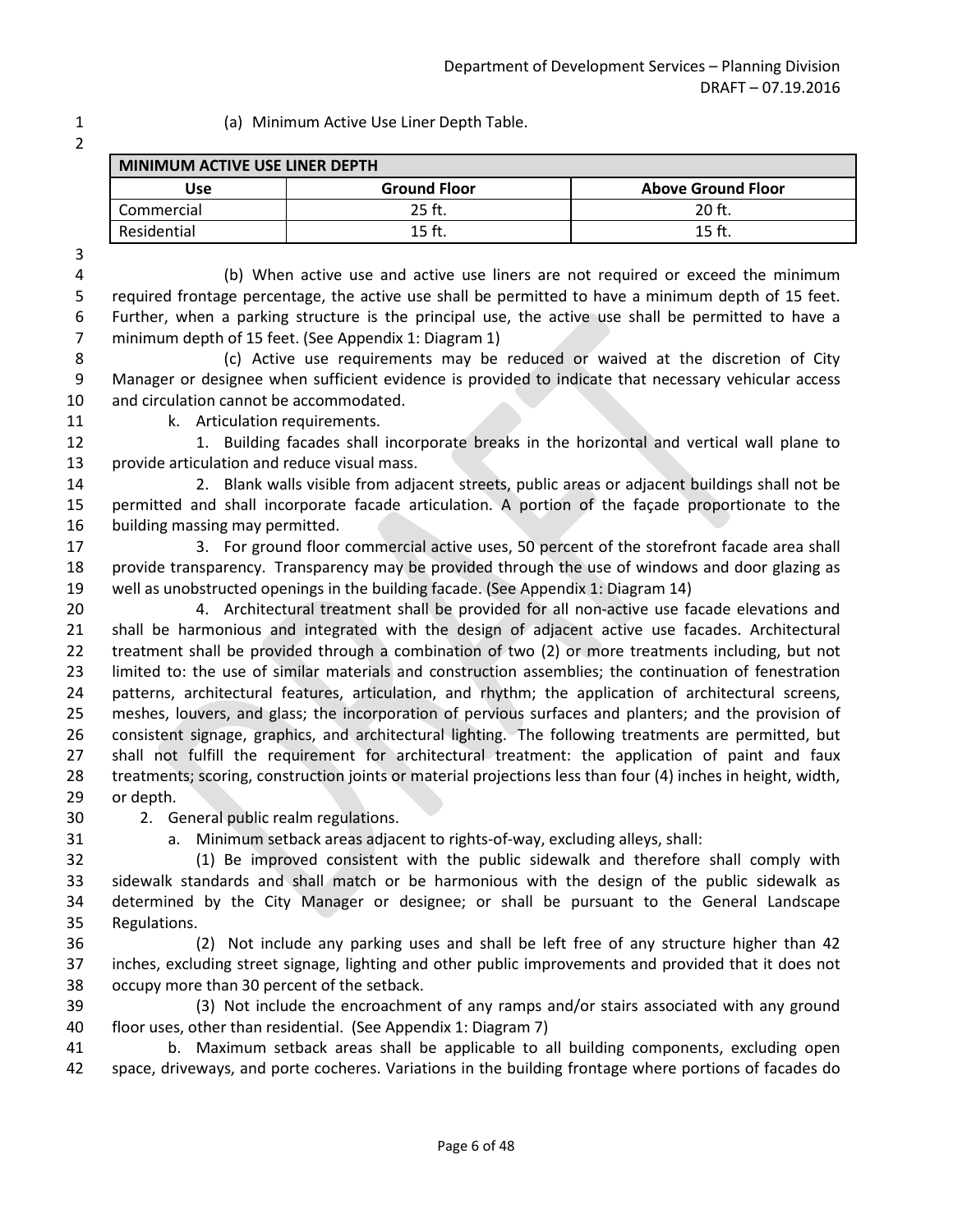- 1 not meet the building maximum setback are permitted, as long as the intent of the regulation is met and 2 the majority of the façade meets the requirement.
- 3 c. Conflicts between vehicles and pedestrians shall be minimized or eliminated. Clear and safe 4 pedestrian connections shall be provided.
- 5 d. If fencing is used, it shall be decorative. Chain link fences shall be prohibited.
- 6 3. General parking regulations.
- 7 a. Parking requirements.
- 8 (1) Parking shall be provided pursuant to the Parking Requirements Table as set forth 9 herein. All uses not listed in the Table shall be pursuant to Article 7 of the Zoning and Land Development 10 Regulations.
- 11 (2) The calculation of required off-street parking spaces shall be pursuant to Article 7 of the 12 Zoning and Land Development Regulations.
- 
- 13 (3) Exceeding the maximum parking ratio is permitted, as follows:
- 14 (a) Any portion of the parking area which exceeds the maximum parking ratio shall 15 be included in the calculations of Floor Area Ratio. This shall include stalls and all associated circulation 16 areas.
- 17 (b) Through the use of tandem parking (vertical or horizontal), mechanical parking 18 lifts, or similar mechanical systems, which do not increase the overall building massing, pursuant to 19 Article 7.
- 20 (4) Guest parking shall be provided pursuant to the parking requirements table in each 21 district or subdistrict as set forth herein. Designated guest parking shall not be assigned or otherwise 22 designated for any other purpose, but may be included in the shared parking calculations.
- 23 (5) The provisions for parking reductions as indicated by these regulations may be 24 combined; however, the combination shall not result in a reduction of more than 25 percent of the 25 minimum parking requirement as pursuant to the Parking Requirements Table in each district or 26 subdistrict.
- 27

### SPACE INTENTIONALLY LEFT BLANK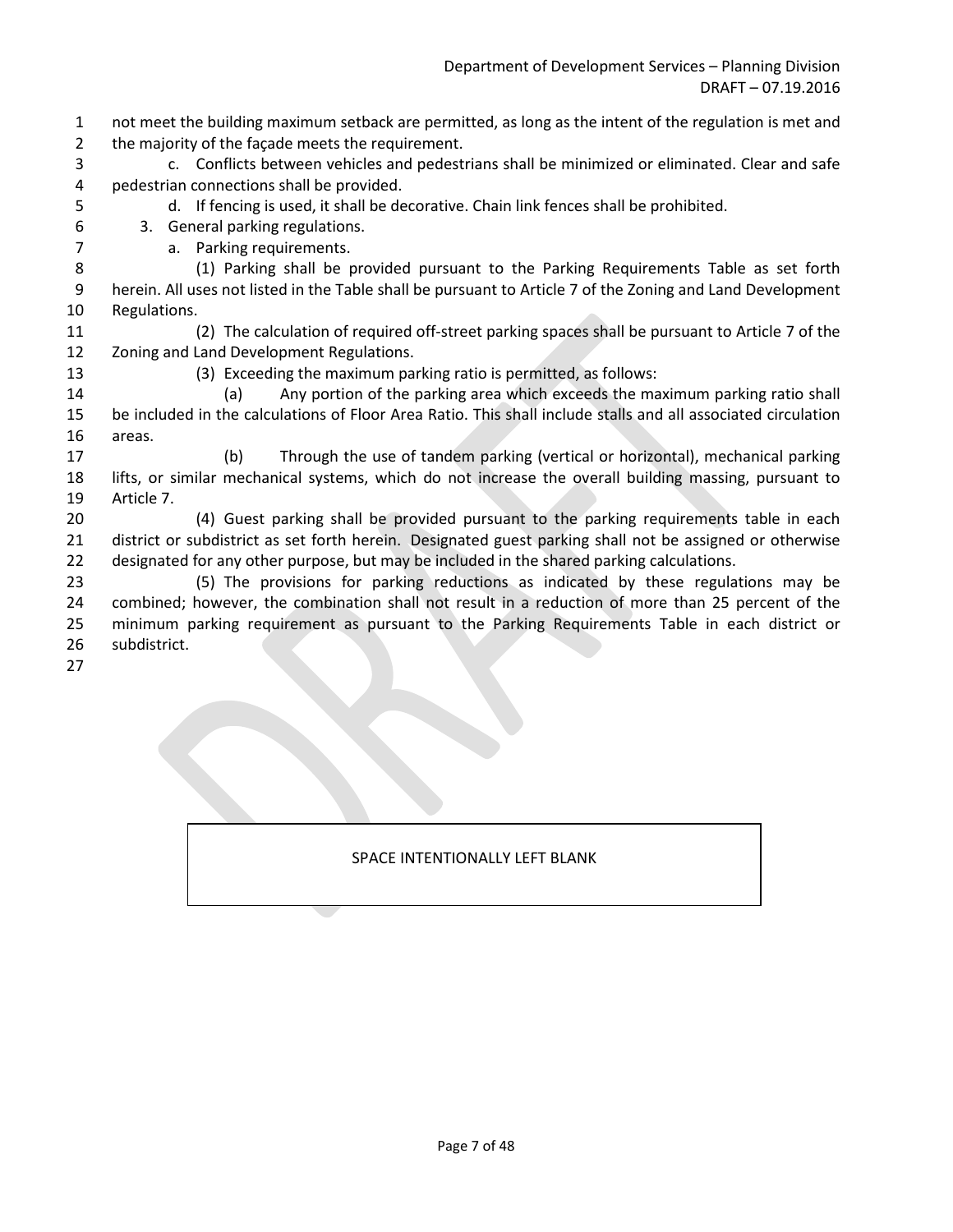1 (6) Parking Requirements Table.

| <b>PARKING REQUIREMENTS</b>                                                 |                                                                                                                                                          |                                                                        |  |  |  |  |
|-----------------------------------------------------------------------------|----------------------------------------------------------------------------------------------------------------------------------------------------------|------------------------------------------------------------------------|--|--|--|--|
| <b>Use</b>                                                                  | <b>Minimum</b>                                                                                                                                           | <b>Maximum</b>                                                         |  |  |  |  |
| Commercial                                                                  | 3 spaces per 1,000 SF                                                                                                                                    | 5 spaces per 1,000 SF                                                  |  |  |  |  |
| Hotel                                                                       | 1 space per room for the first<br>10 rooms, plus .25 space per<br>room for each additional<br>room; plus 60% of the<br>requirement for accessory<br>uses | 1 space per room; plus 80% of<br>the requirement for accessory<br>uses |  |  |  |  |
| <b>Multifamily Residential</b>                                              | 1 space per unit; plus<br>1 space per 10 units for guest<br>parking                                                                                      | 2.5 spaces per unit; plus<br>1 space per 5 units for guest<br>parking  |  |  |  |  |
| Office                                                                      | 2.5 spaces per 1,000 SF                                                                                                                                  | 5 spaces per 1,000 SF                                                  |  |  |  |  |
| <b>Exemptions:</b> The following uses are exempt from parking requirements: |                                                                                                                                                          |                                                                        |  |  |  |  |

 Retail, commercial, and office uses located on the first and second floor of a building on sites or portions of sites within DH-3 east of 21<sup>st</sup> Avenue; ND-3 south of Polk Street; PS-3 north of Van Buren Street; RC-2; and YC.

Parking for Live-Work uses shall be provided for each individual use as required above. All other uses shall comply with parking regulations set forth in Article 7 of the Zoning and Land Development Regulations.

3

4 a. Parking stall dimensions.

5 (1) Parallel parking minimum: Eight and one-half (8-1/2) feet in width by 22 feet in length. 6 (See Appendix 1: Diagram 9)

7 (2) Ninety (90) degree and angled parking minimum: Eight and one-half (8-1/2) feet in 8 width by eighteen (18) feet in length. (See Appendix 1: Diagram 9)

9 (3) In those cases where the side of any stall is adjacent to a wall, fence, building, or other 10 physical obstruction, the stall widths shall be increased by one (1) foot. Where there is an obstruction on 11 both sides of the stall, the stall widths shall be increased by two (2) feet.

12 (4) Driveway entrances not adjacent to parking stalls may be a minimum of 20 feet.

13 (5) All other parking stall dimension standards shall be pursuant to Article 7 of the Zoning 14 and Land Development Regulations.

15 b. Parking garages and single parking decks under buildings shall be pursuant to the district or 16 subdistrict Building Requirements Table and to the following requirements:

17 (1) All levels of parking garages shall be lined with active uses as required by the Building 18 Requirements Table in each district or screened with architectural treatment. At ground level, parking 19 garages shall be screened with both architectural treatment and landscape buffer.

20 (2) A minimum of 50 percent of all roof deck parking areas shall be visually screened or 21 architecturally treated in such a way that parked vehicles cannot be viewed from adjacent 22 buildings. Screening elements may include roofs, trellises, canopies, screens, or other similar structures.

23 c. At-grade parking lots and vehicular use areas shall be pursuant to the General Landscape 24 Regulations and the following requirements: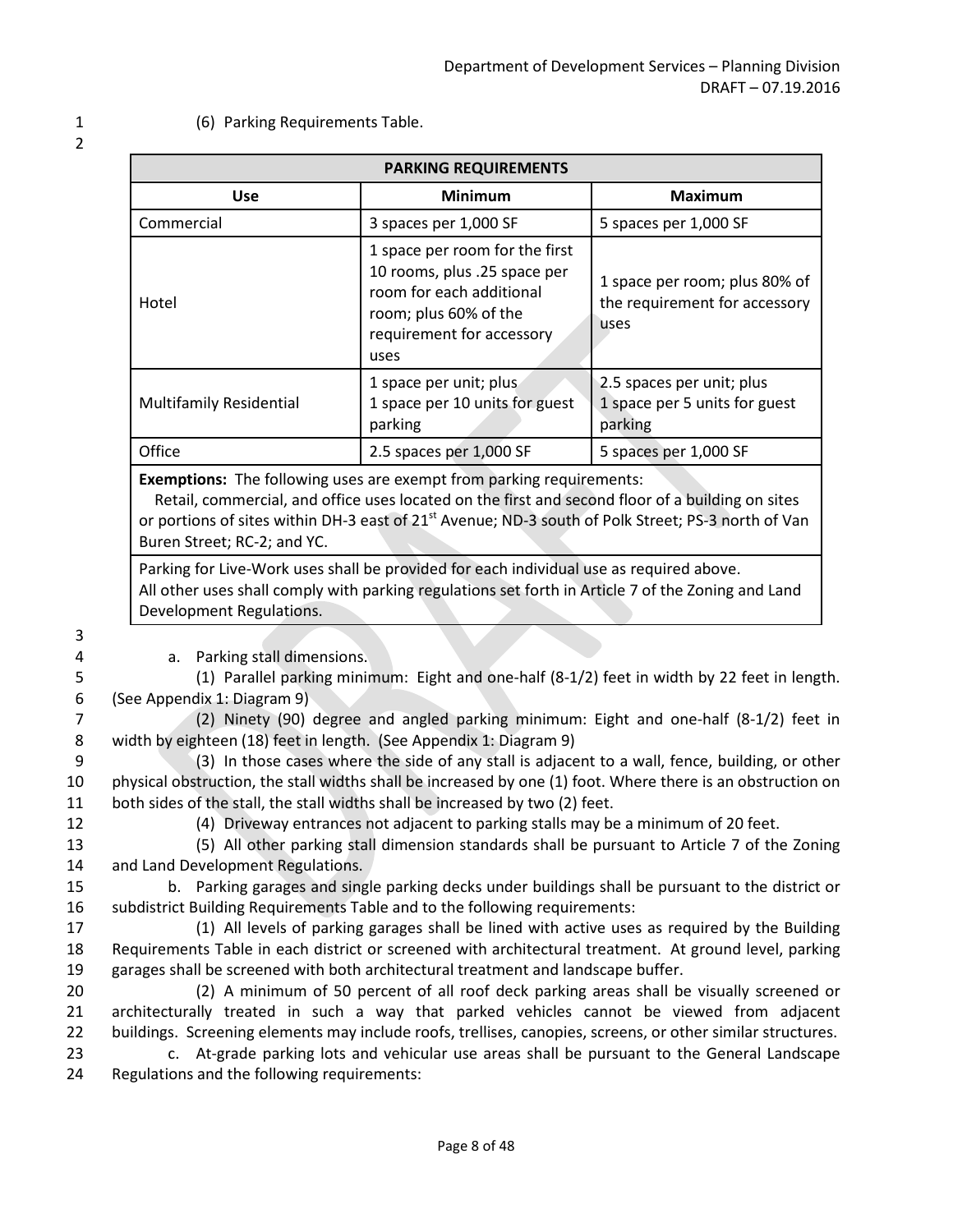1 (1) At-grade parking lots shall not be permitted within frontage setbacks unless otherwise 2 permitted within these regulations and shall be located behind the main structure to the maximum 3 degree possible.

4 (2) Parking in front of buildings shall not be permitted along  $21<sup>st</sup>$  Avenue, Dixie Highway, 5 Federal Highway, Hollywood Boulevard, and Young Circle. Pick-up and drop-off areas, such as porte 6 cocheres are permitted.

8

7 (3) At-Grade Parking Lots and Vehicular Use Areas Setback Requirements Table.

| <b>AT-GRADE PARKING LOT AND</b><br><b>VEHICULAR USE AREAS SETBACK REQUIREMENTS</b> |         |  |  |  |
|------------------------------------------------------------------------------------|---------|--|--|--|
| <b>Minimum</b>                                                                     |         |  |  |  |
| Front                                                                              | 10 feet |  |  |  |
| Interior                                                                           | 5 feet  |  |  |  |
| Alley                                                                              | 5 feet  |  |  |  |

9

 d. Commercial developments, excluding hotel uses, may provide secure public bicycle racks and or storage at a ratio of one (1) bike rack space per every 20 required parking spaces. The bicycle racks shall be located on-site and shall not encroach into the right-of-way. In exchange, these developments may reduce the respective parking requirement for that use by five (5) percent.

14 e. Shared parking is encouraged for proposed developments with two (2) or more 15 distinguishable uses as listed in the Shared Parking Requirements Table.

16 (1) The minimum shared parking requirement and maximum shared parking reduction shall 17 be determined by the following procedure:

18 (a) Multiply the minimum parking requirement for each individual use as pursuant to 19 the Parking Requirement Table in each district or subdistrict by the appropriate percentage listed in the 20 shared Parking Requirements Table for each of the five (5) designated time periods.

21 (b) Add the resulting sum for each of the five (5) vertical columns of the Shared Parking 22 Requirement Table. The minimum shared parking requirement is provided by the highest number 23 resulting from that sum.

24 (2) The shared parking reduction shall not result in a reduction of more than 25 percent of 25 the minimum parking requirement.

26 (3) Shared Parking Requirements Table.

| <b>SHARED PARKING REQUIREMENT</b> |              |                 |                |         |                                       |  |
|-----------------------------------|--------------|-----------------|----------------|---------|---------------------------------------|--|
|                                   |              | <b>Weekdays</b> | Weekend        |         |                                       |  |
| <b>Use</b>                        | <b>Night</b> | Day             | <b>Evening</b> | Day     | <b>Night</b><br>and<br><b>Evening</b> |  |
|                                   | Percent      | Percent         | Percent        | Percent | Percent                               |  |
| Residential                       | 100          | 60              | 90             | 80      | 90                                    |  |
| Office                            | 5            | 100             | 10             | 10      | 5                                     |  |
| Commercial/Retail<br>(Non-Office) | 5            | 90              | 70             | 100     | 70                                    |  |
| Hotel                             | 80           | 60              | 100            | 80      | 100                                   |  |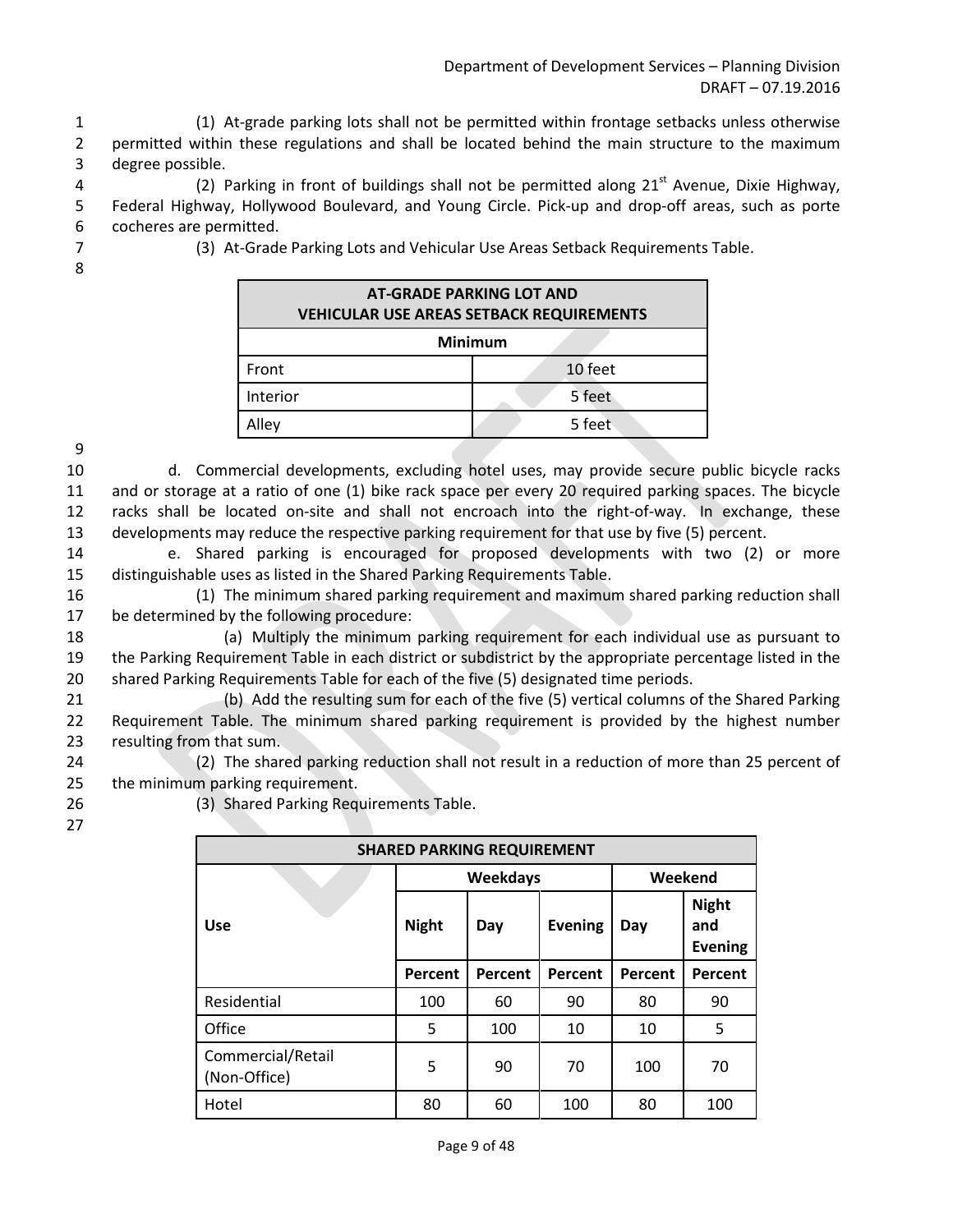| Restaurant               | 10  | 50  | 100 | 50  | 100 |
|--------------------------|-----|-----|-----|-----|-----|
| Entertainment/Recreation | 10  | 40  | 100 | 80  | 100 |
| All Others               | 100 | 100 | 100 | 100 | 100 |

2 f. Loading and maneuvering shall be pursuant to Article 7 of the Zoning and Land 3 Development Regulations and to the following requirements:

4 (1) Loading for all proposed developments shall occur internal to the building footprint or 5 from the alley and shall be visually screened from public view.

6 (2) Public rights-of-way, excluding alleys shall not be utilized for maneuvering associated 7 with building loading access.

8 2. General landscape regulations. Landscape requirements shall be pursuant to the Landscape 9 Requirements Table; to Article 9 of the Zoning and Land Development Regulations; to the City of 10 Hollywood Landscape Manual; and to the following requirements:

11 a. The minimum tree size is 12 feet in height, with a four (4) inch caliper measured at diameter 12 breast height. (The diameter of a tree trunk measured at four and one-half (4-1/2) feet above the root 13 ball).

14 b. Ground floor open spaces, such as plazas, courtyards, and passageways which are visible 15 from the public right-of-way and larger than 3,000 square feet shall be improved as pursuant to these 16 regulations and the following requirements:

17 (1) A minimum of 25 percent of the open space area shall be vegetated.

18 (2) Overhead cover shall be provided for a minimum of 10 percent of the open space area.

- 19 (3) A minimum of one (1) linear foot of seating for every 30 square feet of open space area 20 shall be provided.
- 
- 21 c. General Landscape Requirements Table.
- 22

| <b>GENERAL LANDSCAPE REQUIREMENTS</b>                                        |                                                                                                                                                                                                                                                                                                                                                                                                                                                                                                                                                                                        |  |  |  |  |  |
|------------------------------------------------------------------------------|----------------------------------------------------------------------------------------------------------------------------------------------------------------------------------------------------------------------------------------------------------------------------------------------------------------------------------------------------------------------------------------------------------------------------------------------------------------------------------------------------------------------------------------------------------------------------------------|--|--|--|--|--|
|                                                                              | <b>Requirements</b>                                                                                                                                                                                                                                                                                                                                                                                                                                                                                                                                                                    |  |  |  |  |  |
| Perimeter<br>Landscape                                                       | One (1) street tree per 30 linear feet or portion<br>$\mathbf{1}$<br>thereof, of street frontage of property wherein said<br>improvements are proposed.<br>Residential Uses shall provide a five (5) foot<br>2<br>landscape buffer within required setback areas with<br>one (1) tree for every 20 linear feet of required<br>buffer area.<br>When abutting or across an alley from a residential<br>3<br>zoning district a perimeter landscape buffer shall be<br>included within the required setback area with one<br>(1) tree for every 20 linear feet of required buffer<br>area. |  |  |  |  |  |
| Interior Landscape<br>for At-Grade<br>Parking Lots and<br>Vehicular Use Area | Terminal islands shall be installed at each end of all<br>4<br>rows of parking spaces and landscape islands shall be<br>provided no further apart than every 10 parking<br>spaces. Each island shall contain a minimum of one<br>190 square feet of pervious area or shall measure<br>the same length and width as the adjacent parking                                                                                                                                                                                                                                                |  |  |  |  |  |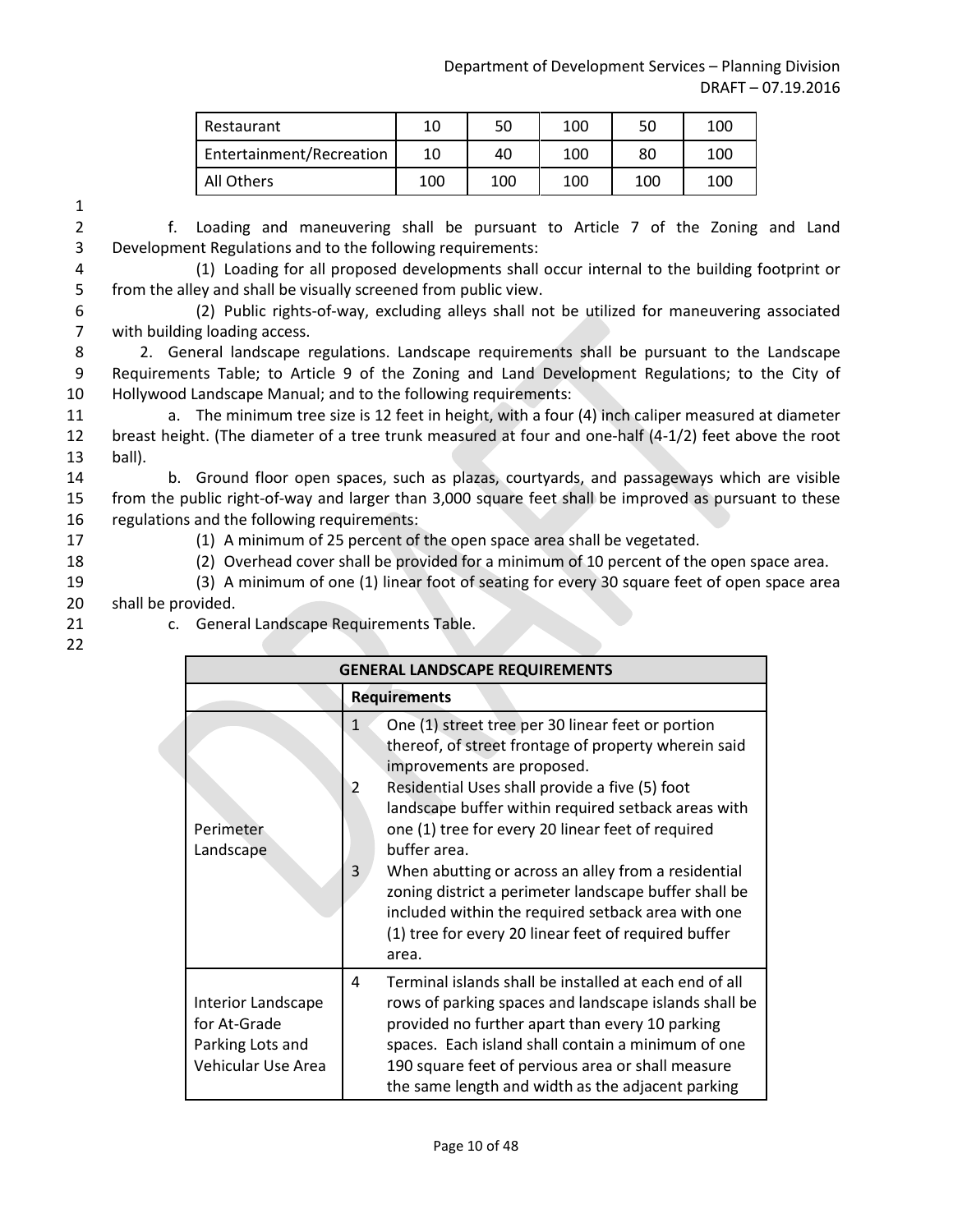|                                                                                | 5<br>6<br>7              | stall. Landscape islands within the CRA may be a<br>minimum of 100 square feet. Each island shall<br>contain at least one (1) tree.<br>A five (5) foot landscape buffer including a landscape<br>element of at least 42 inches in height shall be<br>provided along the perimeter. The landscape buffer<br>may be included within required setback areas.<br>Lots with a width of 50 feet or less: 15 percent of the<br>total square footage of the paved vehicular use area<br>shall be landscaped.<br>Lots with a width of more than 50 feet: 25 percent of<br>the total square footage of the paved vehicular use<br>area shall be landscaped.                                                                                                                                                                                                                                                                                                                                                                                                                                                                                                                                                                                         |
|--------------------------------------------------------------------------------|--------------------------|-------------------------------------------------------------------------------------------------------------------------------------------------------------------------------------------------------------------------------------------------------------------------------------------------------------------------------------------------------------------------------------------------------------------------------------------------------------------------------------------------------------------------------------------------------------------------------------------------------------------------------------------------------------------------------------------------------------------------------------------------------------------------------------------------------------------------------------------------------------------------------------------------------------------------------------------------------------------------------------------------------------------------------------------------------------------------------------------------------------------------------------------------------------------------------------------------------------------------------------------|
|                                                                                |                          | Note: Percentage calculation excludes required perimeter<br>landscaped setback area.                                                                                                                                                                                                                                                                                                                                                                                                                                                                                                                                                                                                                                                                                                                                                                                                                                                                                                                                                                                                                                                                                                                                                      |
| Open Space                                                                     | 8<br>9<br>10<br>11<br>12 | All pervious areas shall be landscaped with grass,<br>ground cover and/or shrubbery; or covered by<br>another sustainable surface or material as permitted<br>and determined by the City Manager or designee.<br>Required landscape open space shall not be used for<br>parking.<br>A minimum of one (1) tree per 1,000 square feet of<br>pervious area of property; this is in addition to tree<br>requirement for parking lots and paved vehicular use<br>areas.<br>MC-1, DH-1 Districts: A minimum of 40 percent of<br>the total site area shall be landscaped open space<br>including landscaped open space located at-grade or<br>at higher elevations such as on pool decks, parking<br>decks, roof decks, etc.<br>LT District: A minimum of 30 percent of the total site<br>area shall be landscaped open space including<br>landscaped open space located at-grade or at higher<br>elevations such as on pool decks, parking decks, roof<br>decks, etc.<br>DH-2, FH-1, ND-1, ND-2, PS-1, PS-2 District: A<br>minimum of 20 percent of the total site area shall be<br>landscaped open space including landscaped open<br>space located at-grade or at higher elevations such<br>as on pool decks, parking decks, roof decks, etc. |
| Planning and<br>Development Board<br>and Historic<br><b>Preservation Board</b> | 13<br>14                 | Projects containing four (4) or more units on a single<br>site shall comply with Design Guidelines for<br>landscaping.<br>If within a Historic Preservation District, the<br>landscape shall comply with the Historic Preservation<br>Guidelines.                                                                                                                                                                                                                                                                                                                                                                                                                                                                                                                                                                                                                                                                                                                                                                                                                                                                                                                                                                                         |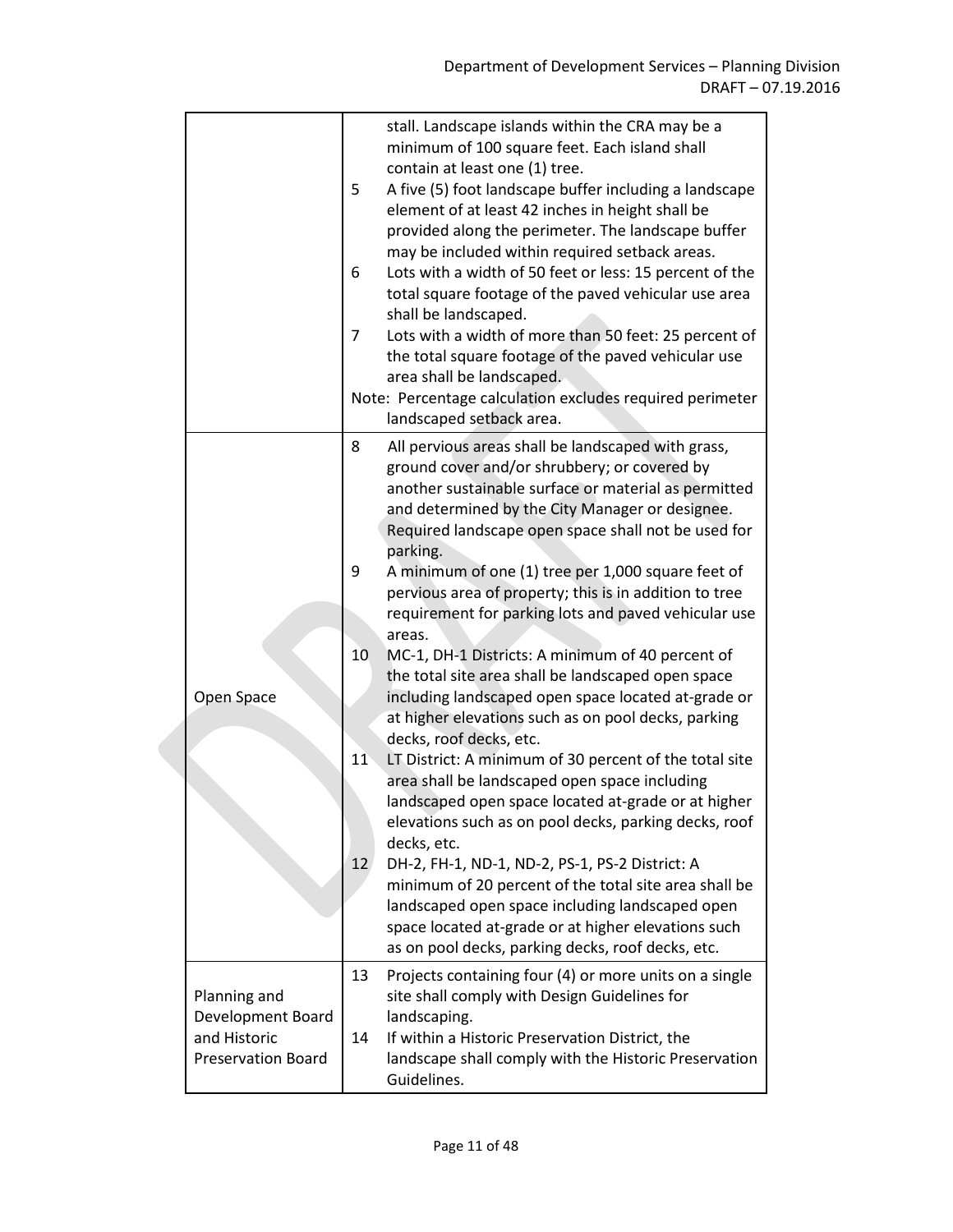| <b>View Triangle</b> | 15 | For corner lots, a sight distance triangle shall be<br>provided. See the City of Hollywood Landscape<br>Manual for illustration diagram.                                                                                                                                                                                                |
|----------------------|----|-----------------------------------------------------------------------------------------------------------------------------------------------------------------------------------------------------------------------------------------------------------------------------------------------------------------------------------------|
| Irrigation           | 16 | Provide 100 percent irrigation coverage by means of<br>an automatic sprinkler system designed and<br>constructed in accordance with the City of<br>Hollywood Code of Ordinances and the Regulations<br>of the South Florida Water Management District or<br>apply xeriscape principles. (See the City of Hollywood<br>Landscape Manual) |

2 C. District use and development regulations. The purpose of the district specific regulations is to 3 reinforce the existing and potential character of each district and subdistrict.

4 1. Core Districts.

- 
- 5 a. Core District Purpose and Character.

6 1. Preserve and renew the traditional retail core of the City by implementing policies to 7 encourage shopping and dining.

- 8 2. Achieve urban density, pedestrian activity and development designs appropriate to a 9 retail core area.
- 
- 10 3. Establish a center for retail activity with direct customer service to the public.
- 11 4. Establish a balance between vehicular, transit, and pedestrian access to encourage 12 pedestrian activity.
- 

13 5. Protect the scale and character of the Historic Hollywood Business District.

- 14 6. Encourage the preservation and adaptive reuse of historic structures and those eligible 15 for historic designation to preserve the historic building stock and promote creative uses and 16 economically viable design solutions.
- 17 17 2. Encourage the creation of strong urban residential neighborhoods, providing an array of 18 housing types.
- 19 8. Provide adequate and compatible transitions in scale, character, and uses to adjacent 20 residential neighborhoods.
- 21 b. Core Districts Use and Development Regulations:
- 22 1. MC-1 Multi-Family Residential Core
- 23

# SPACE INTENTIONALLY LEFT BLANK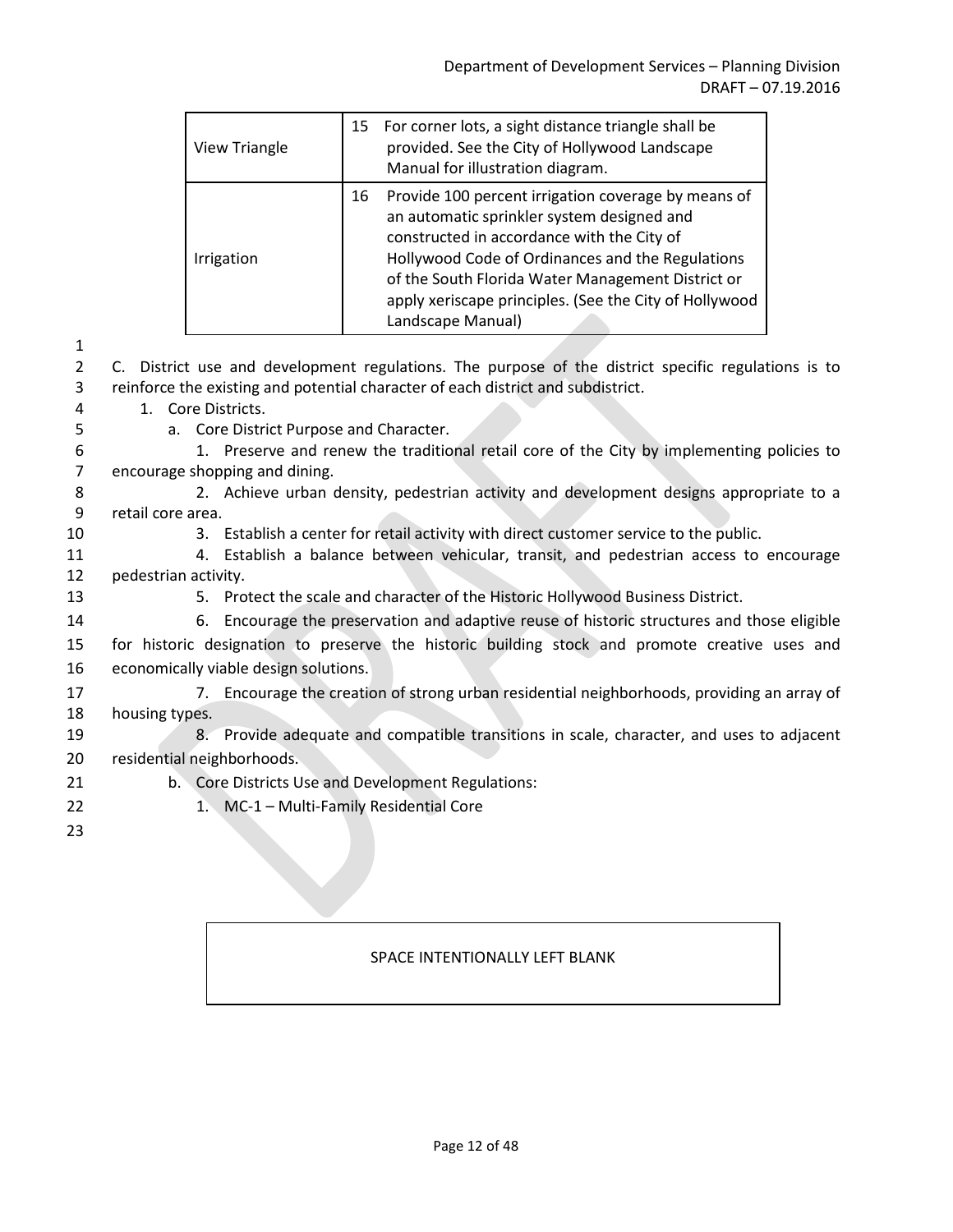#### 1 a. MC-1 – Multi-Family Residential Core Use Table.

| <b>MC-1 Multi-family Residential Core Uses</b> |                          |                                                                                             |                         |
|------------------------------------------------|--------------------------|---------------------------------------------------------------------------------------------|-------------------------|
| <b>Main Permitted Uses</b>                     | <b>Accessory Uses</b>    | <b>Special Exception Uses</b>                                                               | <b>Prohibited Uses</b>  |
| Multi-Family                                   | Parking Lot accessory to | Day Care Facility                                                                           | Any use not listed as a |
| Residential                                    | a Main Permitted         | Place of Worship,                                                                           | Main Permitted Use,     |
| Single-Family                                  | Use; or adjacent         | Meeting Hall, and                                                                           |                         |
| Residential                                    | Main Permitted Use       | Fraternal Lodge                                                                             |                         |
|                                                | Any use customarily      | Schools (All)                                                                               |                         |
|                                                | associated with one      |                                                                                             |                         |
|                                                | of the Main              |                                                                                             |                         |
|                                                | Permitted Uses.          |                                                                                             |                         |
|                                                |                          | See Section 4.3.J. 4.21, and 4.22 for Additional Use Regulations and Performance Standards. |                         |

See Section 4.3.J, 4.21, and 4.22 for Additional Use Regulations and Performance Standards.

3

5

4 b. MC-1 – Multi-Family Residential Core Development Regulations Table.

| <b>MC-1 Multi-family Residential Core Development Regulations</b> |                                                                                |  |  |
|-------------------------------------------------------------------|--------------------------------------------------------------------------------|--|--|
| <b>MAXIMUM FAR</b>                                                |                                                                                |  |  |
| 1.50                                                              |                                                                                |  |  |
| <b>MAXIMUM HEIGHT</b>                                             |                                                                                |  |  |
| 4 Stories, not to exceed 45 ft.                                   |                                                                                |  |  |
| <b>MINIMUM SETBACKS</b>                                           |                                                                                |  |  |
| Frontage                                                          |                                                                                |  |  |
| <b>Streets</b>                                                    | 20 ft.                                                                         |  |  |
| Avenues                                                           | $15$ ft.                                                                       |  |  |
| Side Interior                                                     | $10$ ft.                                                                       |  |  |
|                                                                   | Platted and recorded lots of 50 ft. or less in width may have a 5 ft. setback. |  |  |
| Rear                                                              | $20$ ft.                                                                       |  |  |

 6 7

#### SPACE INTENTIONALLY LEFT BLANK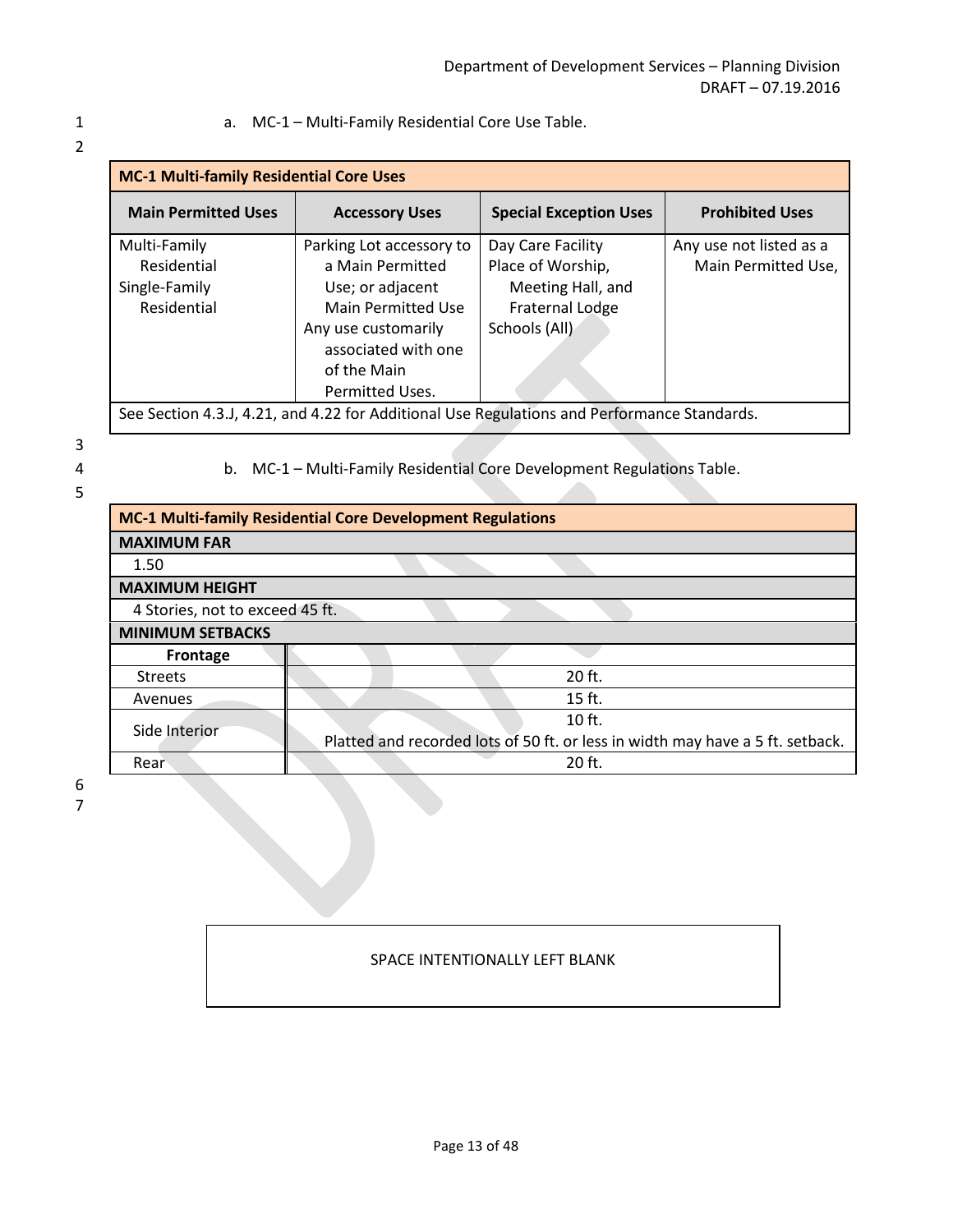1 2. TC-1 – Transitional Core

2 a. TC-1 – Transitional Core Use Table.

# 3

| <b>TC-1 - Transitional Core Uses</b>                                                                                                     |                                                                                                                                                                                               |                                                                                                        |                                                |
|------------------------------------------------------------------------------------------------------------------------------------------|-----------------------------------------------------------------------------------------------------------------------------------------------------------------------------------------------|--------------------------------------------------------------------------------------------------------|------------------------------------------------|
| <b>Main Permitted Uses</b>                                                                                                               | <b>Accessory Uses</b>                                                                                                                                                                         | <b>Special Exception Uses</b>                                                                          | <b>Prohibited Uses</b>                         |
| Café, when part of<br>multi-use/multi-<br>tenant building<br>Hotel<br>Multi-family Residential<br>Office<br>Single Family<br>Residential | Parking Lot accessory to<br>a Main Permitted<br>Use; or adjacent<br>Main Permitted Use<br><b>Retail Sales</b><br>Any use customarily<br>associated with one<br>of the Main<br>Permitted Uses. | Day Care Facility<br>Place of Worship,<br>Meeting Hall, and<br><b>Fraternal Lodge</b><br>Schools (All) | Any use not listed as a<br>Main Permitted Use. |
| See Section 4.3.J, 4.21, and 4.22 for Additional Use Regulations and Performance Standards.                                              |                                                                                                                                                                                               |                                                                                                        |                                                |

## 4

- 6
- 5 b. TC-1 Transitional Core Development Regulations Table.

|                                      | TC-1 - Transitional Core Development Regulations |  |
|--------------------------------------|--------------------------------------------------|--|
| <b>MAXIMUM FAR</b>                   |                                                  |  |
| 1.50                                 |                                                  |  |
| <b>MAXIMUM HEIGHT</b>                |                                                  |  |
| 4 Stories, not to exceed 50 ft.      |                                                  |  |
| <b>MINIMUM SETBACKS</b>              |                                                  |  |
| Frontage                             |                                                  |  |
|                                      | Non-Residential: 10 ft.                          |  |
| All Frontages<br>Residential: 15 ft. |                                                  |  |
| Side Interior                        | 10 ft.                                           |  |
| Rear                                 | $10$ ft.                                         |  |

7

- 8 3. RC-1 Retail Core
- 9 a. RC-1 Retail Core Use Table.

| <b>RC-1 - Retail Core Uses</b> |                            |                               |                           |  |
|--------------------------------|----------------------------|-------------------------------|---------------------------|--|
| <b>Main Permitted Uses</b>     | <b>Accessory Uses</b>      | <b>Special Exception Uses</b> | <b>Prohibited Uses</b>    |  |
| <b>Adult Educational</b>       | Cabinet, Furniture, and    | Day Care Facility             | Adult Entertainment or    |  |
| Facilities <sup>1</sup>        | <b>Upholstery Shop</b>     | Schools (K-12)                | <b>Adult Related Uses</b> |  |
| <b>Amusement Uses</b>          | associated to Retail       | Place of Worship,             | All General and Heavy     |  |
| (indoor)                       | or Showroom                | Meeting Hall, and             | <b>Manufacturing Uses</b> |  |
| Antique, Consignment,          | <b>Light Manufacturing</b> | <b>Fraternal Lodge</b>        | Bulk Sales, Storage, or   |  |
| Collectible, and               | associated to Retail       | <b>Service Station</b>        | Display of Lumber         |  |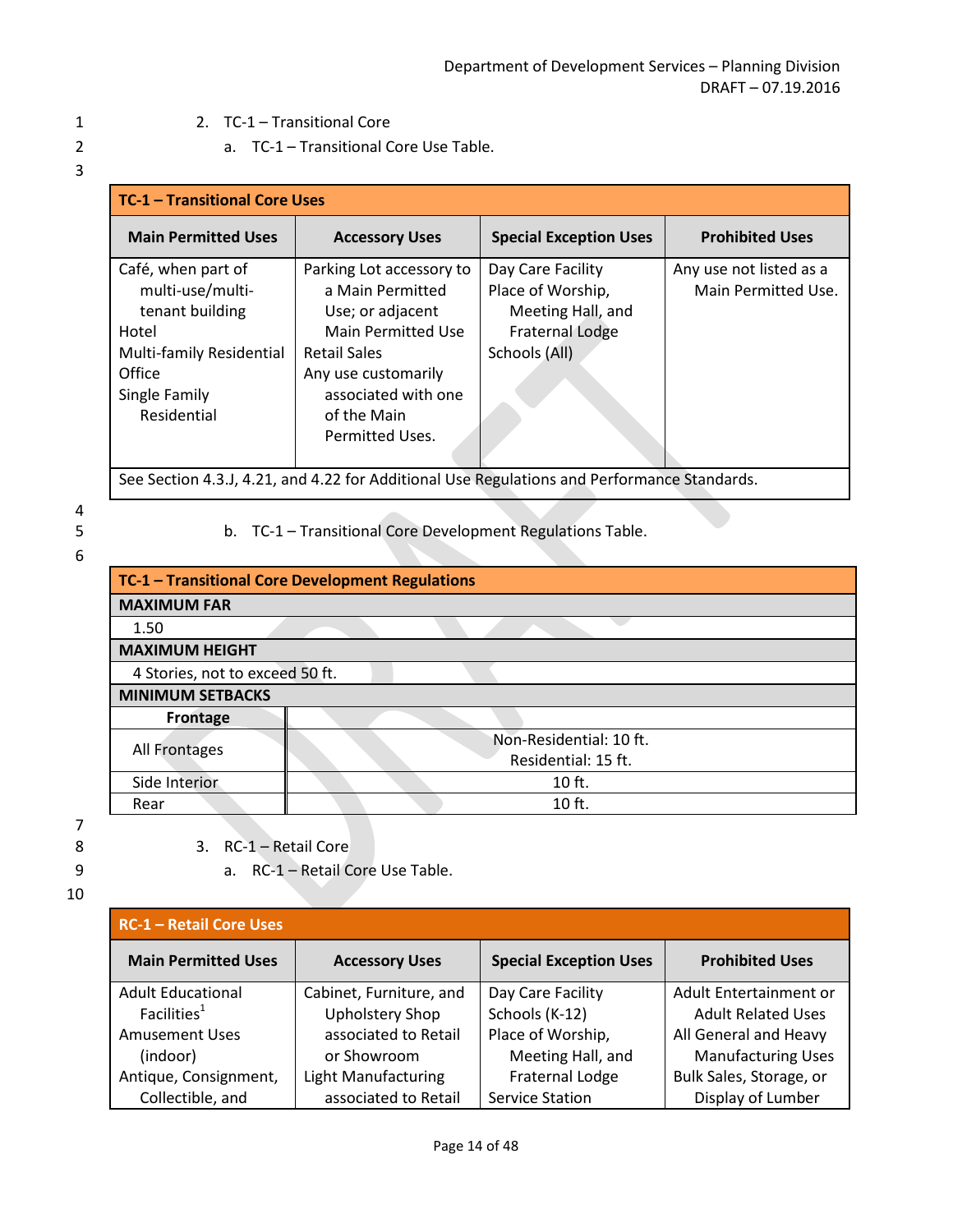Department of Development Services – Planning Division DRAFT – 07.19.2016

Vintage Store Artisan and Maker Manufacturing and Space Assembly of Premanufactured Parts for Sale on Premises Bar, Lounge, or Night Club Coin Laundry $2$ Commercial Uses Dry Cleaner (Drop-off and Pick-up Only) Food Processing Funeral Home Hotel Institutional Live-Work Microbrewery, Microdistillery, and Microwinery Multi-Family Residential, above the ground floor Museum, Art Gallery, and Similar Cultural Uses **Office** Parking Lots and **Garages** (Commercial) Personal Service Place of Worship, Meeting Hall, and Fraternal Lodge Restaurant Retail Sales (Indoor) Schools (Business, Commercial, or Vocational; Recreational or Cultural; and University)<sup>1</sup>

or Showroom Outdoor produce sales (fresh fruit, vegetable, plant and flower retail sales), accessory to a grocery store, specialty market, or similar use $3$ Tattoo, Body Art, or Body Piercing Establishments, associated with an Art Gallery<sup>4</sup> Any use customarily associated with one of the Main Permitted Uses.

and Building Materials Contractor Shop and Storage (Indoor or Outdoor) Outdoor Storage Pawn Shop Psychic Help Uses Self-Storage Facility Thrift Shop Any use not listed as a Main Permitted Use.

 $1$  Adult Educational Facilities and Schools may require additional review for pedestrian and vehicular circulation, pick-up and drop off operations, traffic, etc. Limitations may be imposed in regards to capacity, hours of operation, parking, and circulation.

2 Coin Laundries shall be fully enclosed and air-conditioned.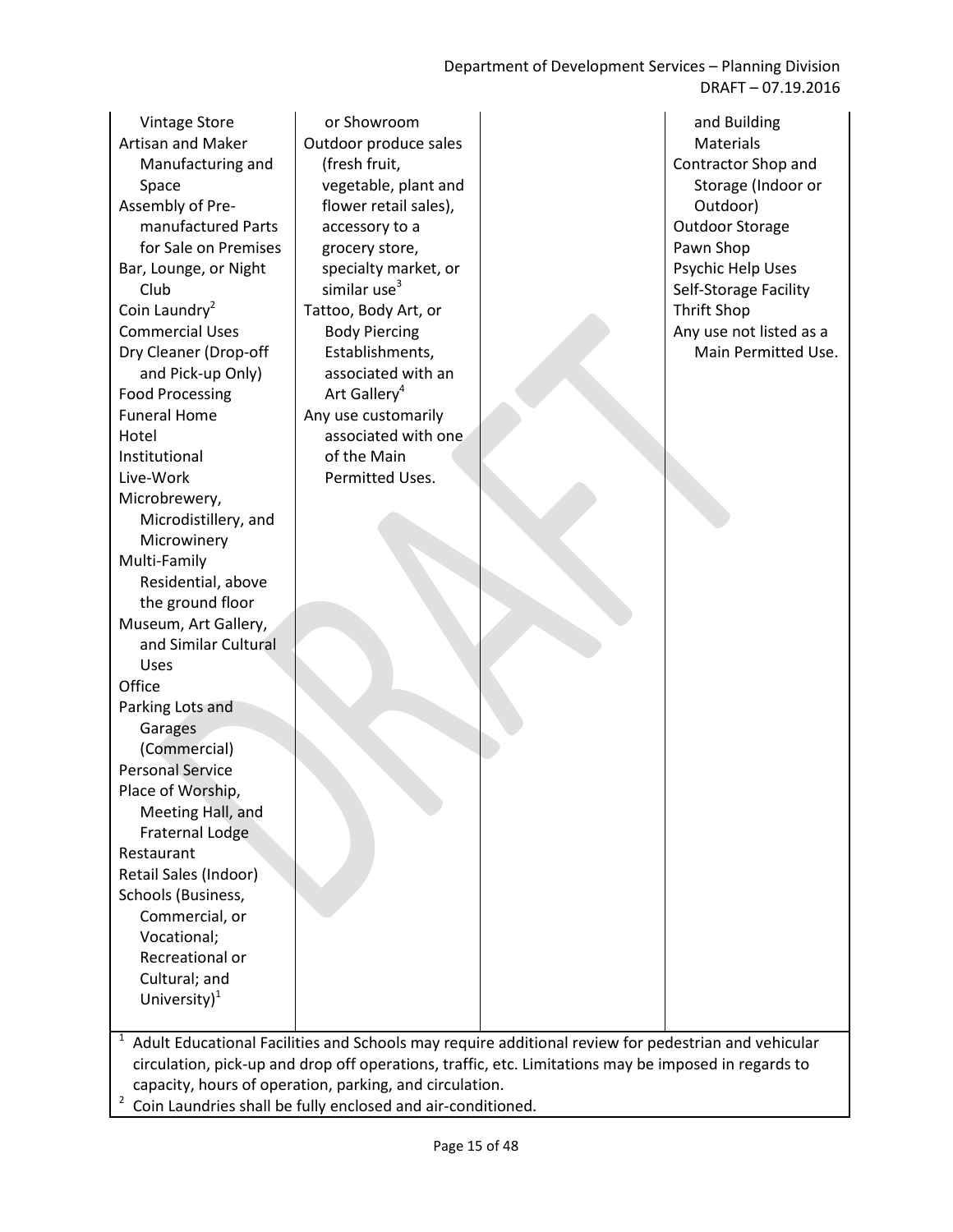- 3 Outdoor produce sales shall provide a plan illustrating the layout, location, and dimensions of the outdoor sales area; shall not interfere or obstruct pedestrian flow; and shall be exempt from screening requirements.
- <sup>4</sup> Tattoo, Body Art, or Body Piercing Establishments shall be limited to 25 percent of the total gross floor area of the use; and exterior primary signage shall not be permitted.
- See Section 4.3.J, 4.21, and 4.22 for Additional Use Regulations and Performance Standards.

 1 2 b. RC-1 – Retail Core Development Regulations Table. 3

- **RC-1 Retail Core Development Regulations MAXIMUM FAR** 2.75 **MAXIMUM HEIGHT** 7 Stories, not to exceed 75 ft. **MINIMUM SETBACKS Frontage** All Frontages **10 ft.** 20 ft. Hollywood Boulevard Boulevard 5 ft. Side Interior **contract of the Contract of the Contract of the Contract of the Contract of the Contract of the Contract of the Contract of the Contract of the Contract of the Contract of the Contract of the Contract of the** Alley **Alley Side Alley Alley MAXIMUM SETBACKS Frontage Ground Floor Above Ground Floor** All Frontages N/A **MINIMUM ACTIVE USES Frontage Cround Floor Above Ground Floor** Hollywood Roulevard 60% N/A
- 4
- 5 4. RC-2 Historic Retail Core
- 6 a. RC-2 Historic Retail Core Use Table.

| <b>RC-2 - Historic Retail Core Uses</b> |                         |                               |                           |  |
|-----------------------------------------|-------------------------|-------------------------------|---------------------------|--|
| <b>Main Permitted Uses</b>              | <b>Accessory Uses</b>   | <b>Special Exception Uses</b> | <b>Prohibited Uses</b>    |  |
| <b>Adult Educational</b>                | Artisan and Maker       | Day Care Facility             | Adult Entertainment or    |  |
| Facilities, above the                   | Manufacturing           | Place of Worship,             | <b>Adult Related Uses</b> |  |
| ground floor $1$                        | associated with         | Meeting Hall, and             | All General and Heavy     |  |
| <b>Amusement Uses</b>                   | Retail, Gallery, or     | Fraternal Lodge               | <b>Manufacturing Uses</b> |  |
| (indoor)                                | Showroom                | Schools (Business,            | Automotive Sales,         |  |
| Antique, Consignment,                   | Cabinet, Furniture, and | Commercial, or                | Paint, or Repair          |  |
| Collectible, and                        | <b>Upholstery Shop</b>  | Vocational; K-12;             | Bulk Sales, Storage, or   |  |
| <b>Vintage Store</b>                    | associated to Retail    | and University)               | Display of Lumber         |  |
| Assembly of Pre-                        | or Showroom             |                               | and Building              |  |
| manufactured Parts                      | <b>Food Processing</b>  |                               | Materials                 |  |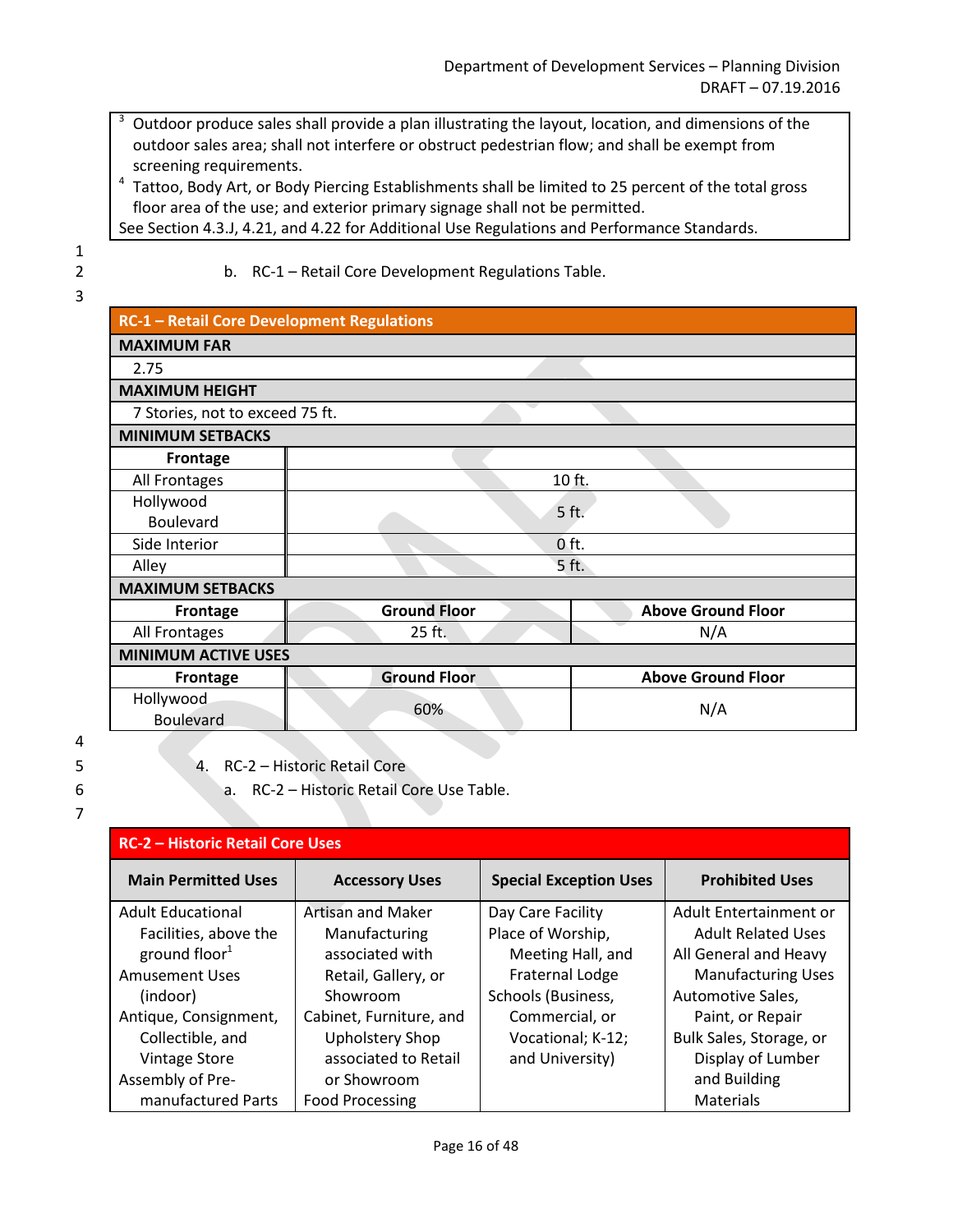| for Sale on Premises         | associated with a                                       |                                                                                                      | Car Wash                |
|------------------------------|---------------------------------------------------------|------------------------------------------------------------------------------------------------------|-------------------------|
| Bar, Lounge, or Night        | Restaurant                                              |                                                                                                      | Contractor Shop and     |
| Club <sup>2</sup>            | Tattoo, Body Art, or                                    |                                                                                                      | Storage (Indoor or      |
| <b>Commercial Uses</b>       | <b>Body Piercing</b>                                    |                                                                                                      | Outdoor)                |
| Dry Cleaner (Drop-off        | Establishments,                                         |                                                                                                      | Drive-in or Drive-thru  |
| and Pick-up Only)            | associated with an                                      |                                                                                                      | Uses on Hollywood       |
| Hotel                        | Art Gallery <sup>3</sup>                                |                                                                                                      | Boulevard               |
| Institutional above the      | Any use customarily                                     |                                                                                                      | <b>Gun Shop</b>         |
| ground floor                 | associated with one                                     |                                                                                                      | <b>Outdoor Storage</b>  |
| Live-Work                    | of the Main                                             |                                                                                                      | Pawn Shop               |
| Microbrewery,                | Permitted Uses.                                         |                                                                                                      | Psychic Help Uses       |
| Microdistillery, and         |                                                         |                                                                                                      | Self-Storage Facility   |
| Microwinery                  |                                                         |                                                                                                      | <b>Service Station</b>  |
| Multi-Family                 |                                                         |                                                                                                      | <b>Thrift Shop</b>      |
| Residential, above           |                                                         |                                                                                                      | Any use not listed as a |
| the ground floor             |                                                         |                                                                                                      | Main Permitted Use.     |
| Museum, Art Gallery,         |                                                         |                                                                                                      |                         |
| and Similar Cultural         |                                                         |                                                                                                      |                         |
| Uses                         |                                                         |                                                                                                      |                         |
| Personal Service except      |                                                         |                                                                                                      |                         |
| on the ground floor          |                                                         |                                                                                                      |                         |
| adjacent to                  |                                                         |                                                                                                      |                         |
| Hollywood                    |                                                         |                                                                                                      |                         |
| Boulevard                    |                                                         |                                                                                                      |                         |
| Office except on the         |                                                         |                                                                                                      |                         |
| ground floor                 |                                                         |                                                                                                      |                         |
| adjacent to                  |                                                         |                                                                                                      |                         |
| Hollywood                    |                                                         |                                                                                                      |                         |
| <b>Boulevard</b>             |                                                         |                                                                                                      |                         |
| Restaurant                   |                                                         |                                                                                                      |                         |
| Retail (Indoor)              |                                                         |                                                                                                      |                         |
| <b>Schools (Recreational</b> |                                                         |                                                                                                      |                         |
| or Cultural) <sup>1</sup>    |                                                         |                                                                                                      |                         |
|                              |                                                         |                                                                                                      |                         |
|                              |                                                         | Adult Educational Facilities and Schools may require additional review for pedestrian and vehicular  |                         |
|                              |                                                         | circulation, pick-up and drop off operations, traffic, etc. Limitations may be imposed in regards to |                         |
|                              | capacity, hours of operation, parking, and circulation. |                                                                                                      |                         |
| $\overline{a}$               |                                                         | Bar, Lounge, or Night Club shall be exempt from distance requirements listed in the Hollywood Code   |                         |
|                              |                                                         |                                                                                                      |                         |

of Ordinances, § 113.03(A).<br><sup>3</sup> Tattoo, Body Art, or Body Piercing Establishments shall be limited to 25 percent of the total gross floor area of the use; and exterior primary signage shall not be permitted.

See Section 4.3.J, 4.21, and 4.22 for Additional Use Regulations and Performance Standards.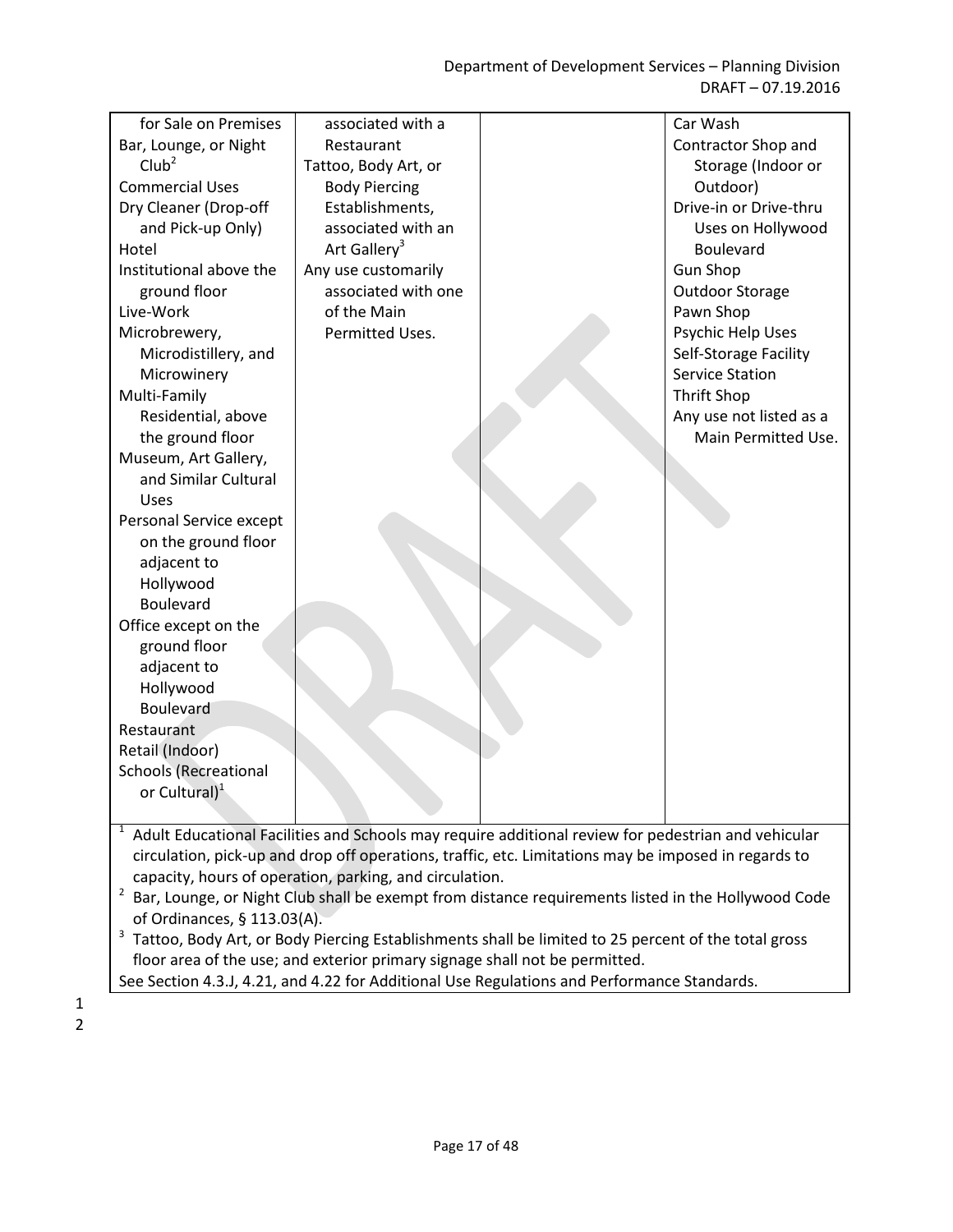1 b. RC-2 – Historic Retail Core Development Regulations Table.

|                                 | <b>RC-2 - Historic Retail Core Development Regulations</b> |                           |  |  |
|---------------------------------|------------------------------------------------------------|---------------------------|--|--|
| <b>MAXIMUM FAR</b>              |                                                            |                           |  |  |
| 2.50                            |                                                            |                           |  |  |
| <b>MAXIMUM HEIGHT</b>           |                                                            |                           |  |  |
| 5 Stories, not to exceed 55 ft. |                                                            |                           |  |  |
| <b>MINIMUM SETBACKS</b>         |                                                            |                           |  |  |
|                                 | <b>Base</b>                                                | <b>Upper Level</b>        |  |  |
| <b>Frontage</b>                 | Ground Floor - 35 Feet                                     | <b>Above 35 Feet</b>      |  |  |
| All Frontages                   | Match Adjacent or 0 ft.                                    | 25 ft.                    |  |  |
| Side Interior                   | $0$ ft.                                                    | $0$ ft.                   |  |  |
| Alley                           | 5 ft.                                                      | 5 ft.                     |  |  |
| <b>MAXIMUM SETBACKS</b>         |                                                            |                           |  |  |
| <b>Frontage</b>                 | <b>Ground Floor</b>                                        | <b>Above Ground Floor</b> |  |  |
| All Frontages                   | 25 ft.                                                     | N/A                       |  |  |
| <b>MINIMUM ACTIVE USES</b>      |                                                            |                           |  |  |
| <b>Frontage</b>                 | <b>Ground Floor</b>                                        | <b>Above Ground Floor</b> |  |  |
| Hollywood                       | 70%                                                        | N/A                       |  |  |
| <b>Boulevard</b>                |                                                            |                           |  |  |
| <b>Harrison Street</b>          | 50%                                                        | N/A                       |  |  |

3

4 2. Dixie Highway Districts.

5 a. Dixie Highway District Purpose and Character.

- 6 1. Encourage mixed-use transit oriented or transit ready development which capitalizes on 7 the District's proximity to rail.
- 8 2. Emphasize the corridor experience by orienting the greatest intensity towards Dixie 9 Highway and  $21^{st}$  Avenue and providing pedestrian oriented uses.
- 10 3. Reinforce Hollywood's identity by strengthening visual and brand identity along corridor 11 for view of passenger trains passing through.

12 4. Encourage ground-floor commercial and service oriented uses which serve the 13 Downtown as well as adjacent residential neighborhoods.

- 14 5. Establish gateway for the Historic Business District at the intersection of Dixie Highway 15 and Hollywood Boulevard.
- 16 6. Create a stronger pedestrian connection to the rest of Downtown.
- 17 17 2. Encourage the creation of strong urban residential neighborhoods, providing an array of 18 housing types.
- 19 8. Provide adequate and compatible transitions to protect the scale of adjacent residential 20 neighborhoods.
- 21 b. Dixie Highway Districts Use and Development Regulations:
- 22 1. DH-1 Dixie Highway Low Intensity Multi-Family District
- 23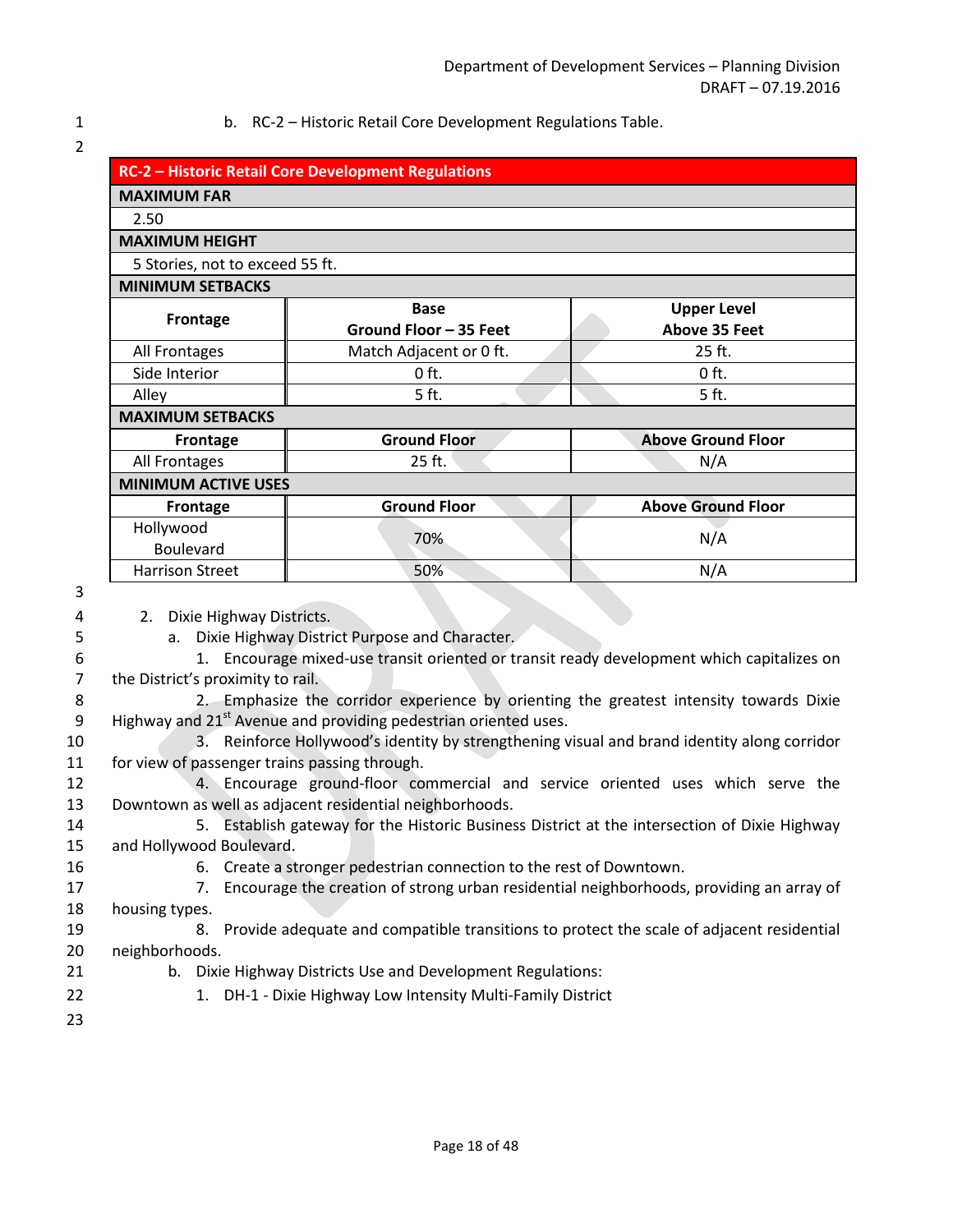1 a. DH-1 - Dixie Highway Low Intensity Multi-Family District Use Table.

|  |  | I |
|--|--|---|
|  |  |   |
|  |  |   |
|  |  |   |
|  |  |   |

| <b>DH-1 - Dixie Highway Low Intensity Multi-Family District Uses</b>                                           |                                                                                                                                                                        |                                                                                                        |                                                |  |
|----------------------------------------------------------------------------------------------------------------|------------------------------------------------------------------------------------------------------------------------------------------------------------------------|--------------------------------------------------------------------------------------------------------|------------------------------------------------|--|
| <b>Main Permitted Uses</b><br><b>Special Exception Uses</b><br><b>Prohibited Uses</b><br><b>Accessory Uses</b> |                                                                                                                                                                        |                                                                                                        |                                                |  |
| Multi-Family<br>Residential<br>Single-Family<br>Residential                                                    | Parking Lot accessory to<br>a Main Permitted<br>Use; or adjacent<br>Main Permitted Use<br>Any use customarily<br>associated with one<br>of the Main<br>Permitted Uses. | Day Care Facility<br>Place of Worship,<br>Meeting Hall, and<br><b>Fraternal Lodge</b><br>Schools (All) | Any use not listed as a<br>Main Permitted Use. |  |
| See Section 4.3.J, 4.21, and 4.22 for Additional Use Regulations and Performance Standards.                    |                                                                                                                                                                        |                                                                                                        |                                                |  |

See Section 4.3.J, 4.21, and 4.22 for Additional Use Regulations and Performance Standards.

3

4 b. DH-1 - Dixie Highway Low Intensity Multi-Family District Development Regulations 5 Table.

6

| DH-1 - Dixie Highway Low Intensity Multi-Family District Development Regulations |                                                                                |  |  |
|----------------------------------------------------------------------------------|--------------------------------------------------------------------------------|--|--|
| <b>MAXIMUM FAR</b>                                                               |                                                                                |  |  |
| 1.25                                                                             |                                                                                |  |  |
| <b>MAXIMUM HEIGHT</b>                                                            |                                                                                |  |  |
| 3 Stories, not to exceed 35 ft.                                                  |                                                                                |  |  |
| <b>MINIMUM SETBACKS</b>                                                          |                                                                                |  |  |
| <b>Frontage</b>                                                                  |                                                                                |  |  |
| <b>Streets</b>                                                                   | $20$ ft.                                                                       |  |  |
| <b>Avenues</b>                                                                   | 15 ft.                                                                         |  |  |
| Side Interior                                                                    | $10$ ft.                                                                       |  |  |
|                                                                                  | Platted and recorded lots of 50 ft. or less in width may have a 5 ft. setback. |  |  |
| Rear                                                                             | $20$ ft.                                                                       |  |  |

 7 8

#### SPACE INTENTIONALLY LEFT BLANK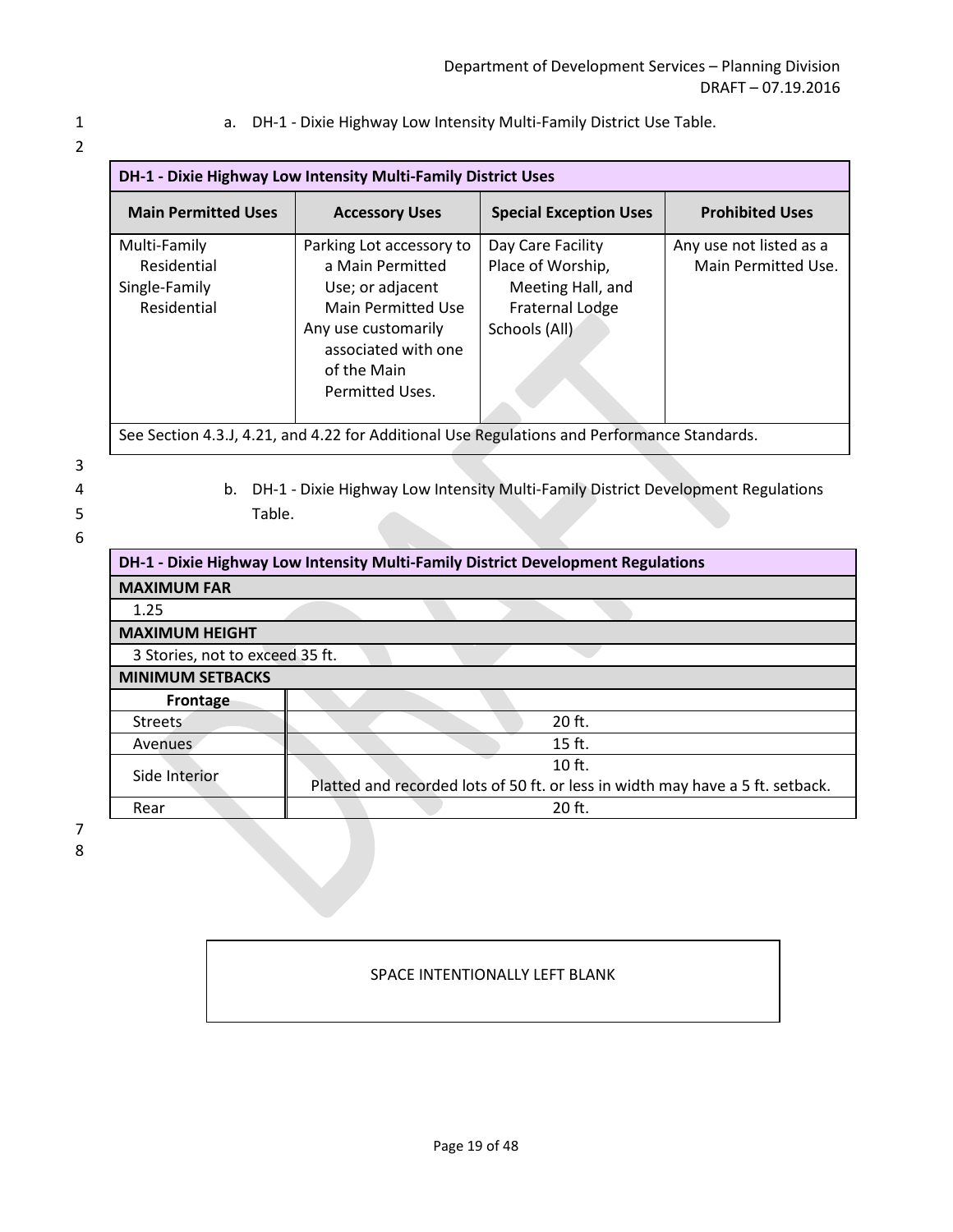- 1 2. DH-2 Dixie Highway Medium Intensity Multi-Family District
- 2 a. DH-2 Dixie Highway Medium Intensity Multi-Family District Use Table.
- 3

| DH-2- Dixie Highway Medium Intensity Multi-Family District Uses                             |                                                                                                                                                                               |                                                                                                        |                                                |  |
|---------------------------------------------------------------------------------------------|-------------------------------------------------------------------------------------------------------------------------------------------------------------------------------|--------------------------------------------------------------------------------------------------------|------------------------------------------------|--|
| <b>Main Permitted Uses</b>                                                                  | <b>Accessory Uses</b>                                                                                                                                                         | <b>Special Exception Uses</b>                                                                          | <b>Prohibited Uses</b>                         |  |
| Bed and Breakfast Inn<br>Multi-Family<br>Residential<br>Single-Family<br>Residential        | Parking Lot accessory to<br>a Main Permitted<br>Use; or adjacent<br><b>Main Permitted Use</b><br>Any use customarily<br>associated with one<br>of the Main<br>Permitted Uses. | Day Care Facility<br>Place of Worship,<br>Meeting Hall, and<br><b>Fraternal Lodge</b><br>Schools (All) | Any use not listed as a<br>Main Permitted Use. |  |
| See Section 4.3.J, 4.21, and 4.22 for Additional Use Regulations and Performance Standards. |                                                                                                                                                                               |                                                                                                        |                                                |  |

- 4
- 
- 5 b. DH-2 Dixie Highway Medium Intensity Multi-Family District Development 6 Regulations Table.

| DH-2- Dixie Highway Medium Intensity Multi-Family District Development Regulations |          |  |  |  |  |
|------------------------------------------------------------------------------------|----------|--|--|--|--|
| <b>MAXIMUM FAR</b>                                                                 |          |  |  |  |  |
| 1.75                                                                               |          |  |  |  |  |
| <b>MAXIMUM HEIGHT</b>                                                              |          |  |  |  |  |
| 4 Stories, not to exceed 45 ft.                                                    |          |  |  |  |  |
| <b>MINIMUM SETBACKS</b>                                                            |          |  |  |  |  |
| <b>Frontage</b>                                                                    |          |  |  |  |  |
| All Frontages                                                                      | $15$ ft. |  |  |  |  |
| $10$ ft.<br>Side Interior                                                          |          |  |  |  |  |
| Platted and recorded lots of 50 ft. or less in width may have a 5 ft. setback.     |          |  |  |  |  |
| Rear                                                                               | 20 ft.   |  |  |  |  |

- 
- 9 3. DH-3 Dixie Highway High Intensity Mixed-Use District
- 10 a. DH-3 Dixie Highway High Intensity Mixed-Use District Use Table.
- 11

| <b>DH-3 - Dixie Highway High Intensity Mixed-Use District Uses</b> |                                                                                  |                        |                           |  |  |  |
|--------------------------------------------------------------------|----------------------------------------------------------------------------------|------------------------|---------------------------|--|--|--|
| <b>Main Permitted Uses</b>                                         | <b>Special Exception Uses</b><br><b>Prohibited Uses</b><br><b>Accessory Uses</b> |                        |                           |  |  |  |
| <b>Adult Educational</b>                                           | Automotive Paint or                                                              | Day Care Facility      | Adult Entertainment or    |  |  |  |
| Facilities <sup>1</sup>                                            | Body                                                                             | <b>Outdoor Storage</b> | <b>Adult Related Uses</b> |  |  |  |
| <b>Amusement Uses</b>                                              | <b>Light Manufacturing</b>                                                       | Schools (K-12)         | All General and Heavy     |  |  |  |
| (Indoor and                                                        | associated with                                                                  | <b>Service Station</b> | <b>Manufacturing Uses</b> |  |  |  |
| Outdoor)                                                           | Retail or Showroom                                                               |                        | Bulk Sales, Storage, or   |  |  |  |
| Antique, Consignment,                                              | Outdoor produce sales                                                            |                        | Display of Lumber         |  |  |  |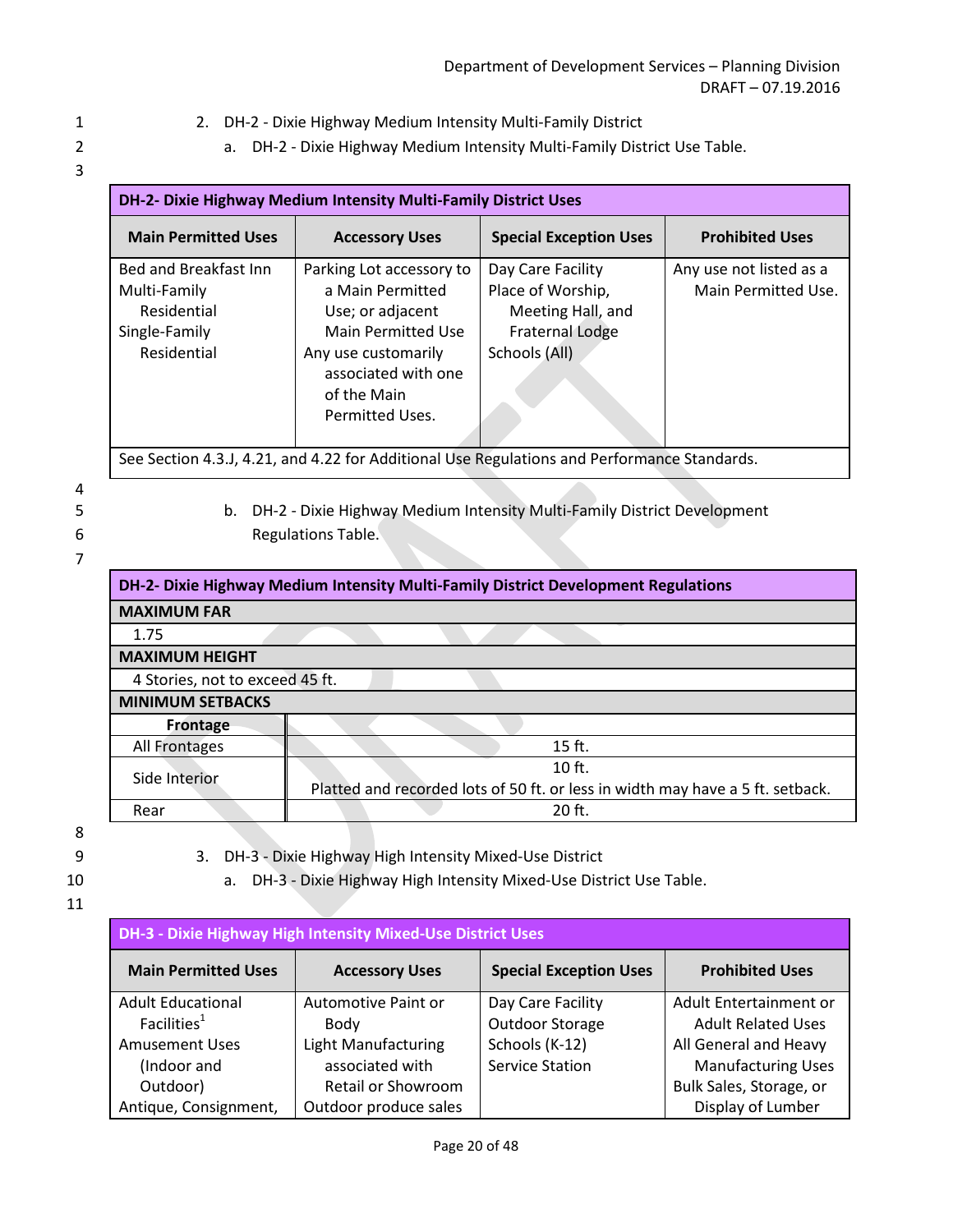Department of Development Services – Planning Division DRAFT – 07.19.2016

Collectible, and Vintage Store Artisan and Maker Manufacturing and Space Assembly of Premanufactured Parts for Sale on Premises Automotive Rental Automotive Repair Automotive Sales, New and Used Bar, Lounge, or Night Club Bed and Breakfast Inn Cabinet, Furniture, and Upholstery Shop Car Wash<sup>2</sup> Coin Laundry $3$ Commercial Uses Contractor Shop and Storage (Indoor) Dry Cleaner Food Processing Funeral Home Hotel Institutional Live-Work Microbrewery, Microdistillery, and Microwinery Motel Multi-Family Residential, except on the ground floor adjacent to Tyler Street, Dixie Highway and 21st Avenue Museum, Art Gallery, and Similar Cultural Uses **Office** Parking Lot and Garages (Commercial) Personal Service Place of Worship,

Meeting Hall, and

(fresh fruit, vegetable, plant and flower retail sales), accessory to a grocery store, specialty market, or similar use $4$ Tattoo, Body Art, or Body Piercing Establishments, associated with an Art Gallery<sup>5</sup> Any use customarily associated with one of the Main Permitted Uses.

and Building Materials Pawn Shop Psychic Help Uses Uses which produce effects upon contiguous property in the form of noise, odor, vibration, smoke, particulate matter, glare, heat, fire or explosive hazard Any use not listed as a Main Permitted Use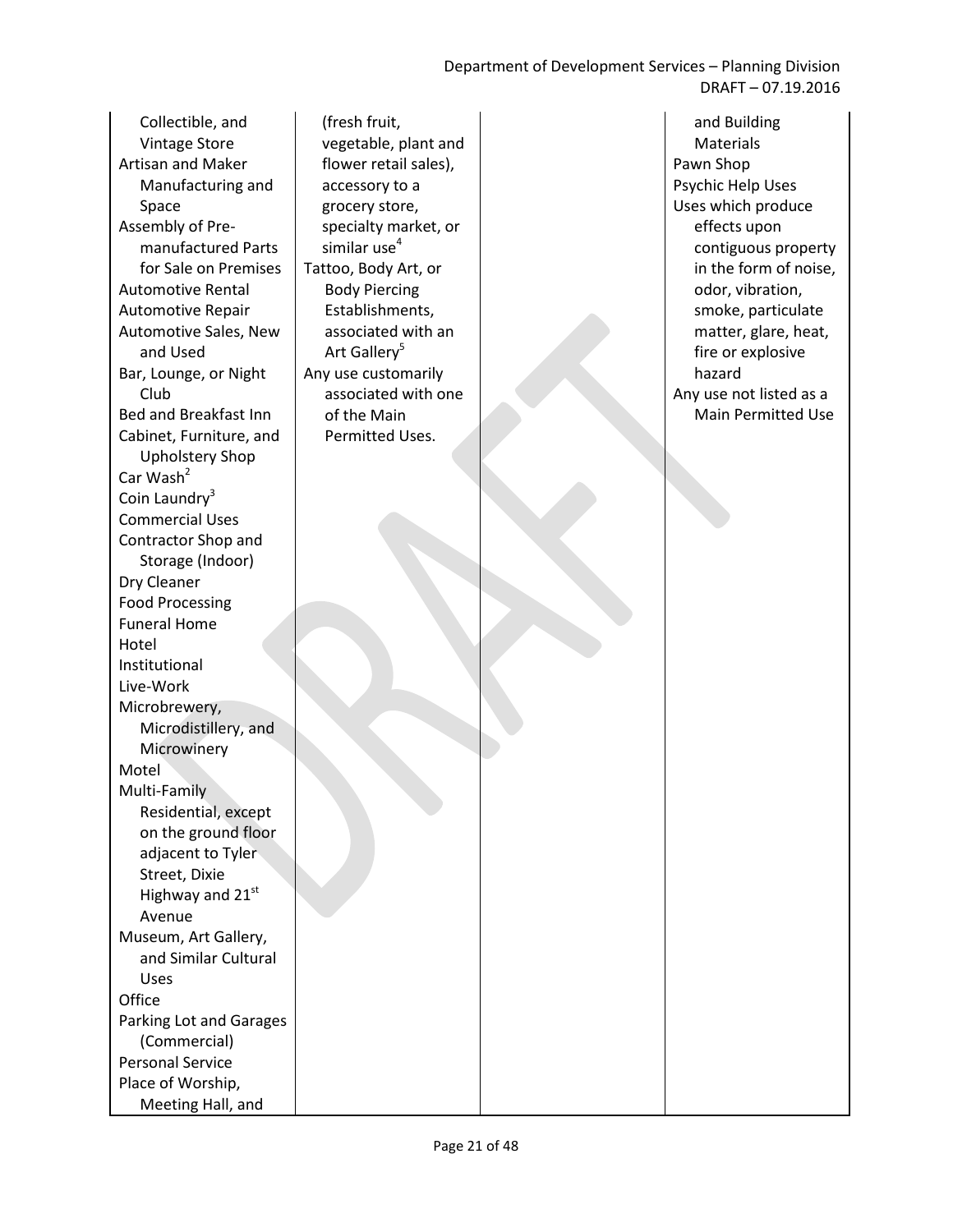| <b>Fraternal Lodge</b><br>Restaurant<br>Retail (Indoor)<br>Schools (Business,<br>Commercial, or<br>Vocational;<br>Recreational or<br>Cultural; and<br>University $)^{1}$<br>Self-Storage Facility<br>Single Family<br>Residential, except<br>on the ground floor<br>adjacent to Dixie<br>Highway and 21 <sup>st</sup><br>Avenue<br><b>Thrift Shop</b><br>Wholesale and<br>Warehousing |  |                                                                                                      |  |  |
|---------------------------------------------------------------------------------------------------------------------------------------------------------------------------------------------------------------------------------------------------------------------------------------------------------------------------------------------------------------------------------------|--|------------------------------------------------------------------------------------------------------|--|--|
| $\mathbf{1}$                                                                                                                                                                                                                                                                                                                                                                          |  | Adult Educational Facilities and Schools may require additional review for pedestrian and vehicular  |  |  |
|                                                                                                                                                                                                                                                                                                                                                                                       |  | circulation, pick-up and drop off operations, traffic, etc. Limitations may be imposed in regards to |  |  |
| capacity, hours of operation, parking, and circulation.                                                                                                                                                                                                                                                                                                                               |  |                                                                                                      |  |  |
| $\overline{2}$<br>Car Washes shall be fully enclosed and adequately screened; or not visible from pubic rights-of-way.<br>3                                                                                                                                                                                                                                                           |  |                                                                                                      |  |  |
| Coin Laundries shall be fully enclosed and air-conditioned.<br>4                                                                                                                                                                                                                                                                                                                      |  |                                                                                                      |  |  |
| Outdoor produce sales shall provide a plan illustrating the layout, location, and dimensions of the<br>outdoor sales area; shall not interfere or obstruct pedestrian flow; and shall be exempt from                                                                                                                                                                                  |  |                                                                                                      |  |  |
| screening requirements.                                                                                                                                                                                                                                                                                                                                                               |  |                                                                                                      |  |  |
| 5<br>Tattoo, Body Art, or Body Piercing Establishments shall be limited to 25 percent of the total gross                                                                                                                                                                                                                                                                              |  |                                                                                                      |  |  |
| floor area of the use; and exterior primary signage shall not be permitted.                                                                                                                                                                                                                                                                                                           |  |                                                                                                      |  |  |

#### SPACE INTENTIONALLY LEFT BLANK

See Section 4.3.J, 4.21, and 4.22 for Additional Use Regulations and Performance Standards.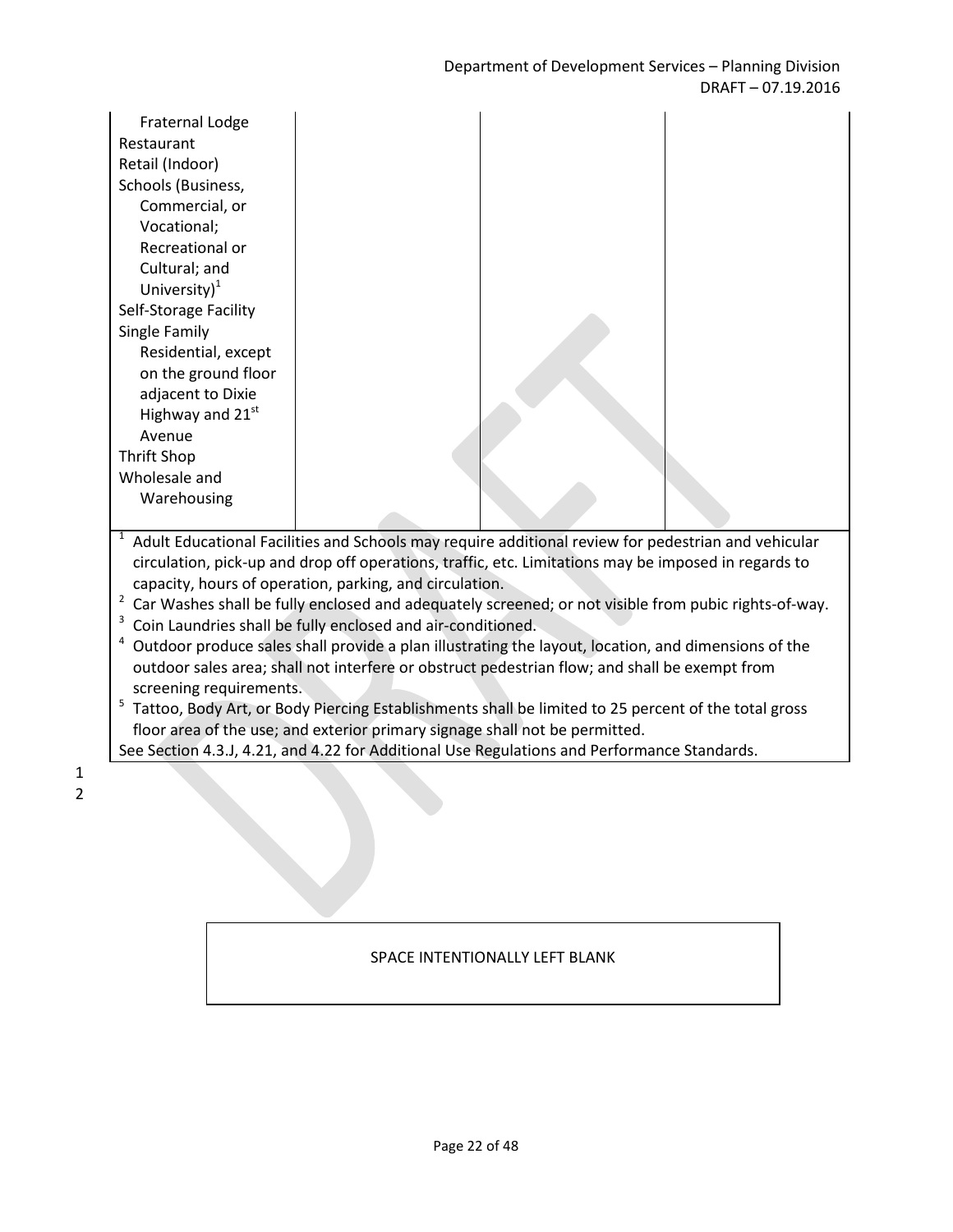1 b. DH-3 - Dixie Highway High Intensity Mixed-Use District Development Regulations 2 Table.

| DH-3 - Dixie Highway High Intensity Mixed-Use District Development Regulations |
|--------------------------------------------------------------------------------|
|                                                                                |

#### **MAXIMUM FAR** 3.00

#### **MAXIMUM HEIGHT**

10 Stories, not to exceed 140 ft.

Sites or portions of sites within 100 feet of RS-3, PS-1: 5 Stories, not to exceed 55 ft.

Sites or portions of sites within 200 feet of DH-1, DH-2, ND-1: 5 Stories, not to exceed 55 ft.

#### **MINIMUM SETBACKS**

| <b>Frontage</b>                          | <b>Base</b>                                                   | <b>Tower</b>                                                                             |  |  |  |
|------------------------------------------|---------------------------------------------------------------|------------------------------------------------------------------------------------------|--|--|--|
|                                          | Ground Floor - 55 Feet                                        | <b>Above 55 Feet</b>                                                                     |  |  |  |
| All Frontages                            | Non-Residential: 10 ft.                                       | Non-Residential: 10 ft.                                                                  |  |  |  |
|                                          | Residential: 15 ft.                                           | Residential: 15 ft.                                                                      |  |  |  |
| Side Interior                            | $0$ ft.<br>When adjacent to RS-3, DH-1, and DH-<br>$2:10$ ft. | $0$ ft.<br>When adjacent to RS-3: 100 ft.<br>When adjacent to DH-1, and DH-2:<br>200 ft. |  |  |  |
| Alley                                    | 5 ft.<br>When adjacent to RS-3, DH-1, and DH-<br>$2:20$ ft.   | 5 ft.<br>When adjacent to RS-3: 100 ft.<br>When adjacent to DH-1, and DH-2:<br>200 ft.   |  |  |  |
| <b>MAXIMUM SETBACKS</b>                  |                                                               |                                                                                          |  |  |  |
| <b>Frontage</b>                          | <b>Ground Floor</b>                                           | <b>Above Ground Floor</b>                                                                |  |  |  |
| Dixie Highway<br>21 <sup>st</sup> Avenue | 30 ft.                                                        | N/A                                                                                      |  |  |  |
| <b>MINIMUM ACTIVE USES</b>               |                                                               |                                                                                          |  |  |  |
| <b>Frontage</b>                          | <b>Ground Floor</b>                                           | <b>Above Ground Floor</b>                                                                |  |  |  |
| Dixie Highway                            | 60%                                                           | N/A                                                                                      |  |  |  |
| 21 <sup>st</sup> Avenue                  | 60%                                                           | N/A                                                                                      |  |  |  |

 4 5 c. DH-3 - Dixie Highway High Intensity Mixed-Use District Special Requirements.  $\ddot{\textbf{i}}$  For lots which abut Dixie Highway and 21<sup>st</sup> Avenue, the tower orientation shall  $\overline{z}$  be towards Dixie Highway and 21st Avenue. 8 ii. Where possible, vehicular access shall be located along the east-west streets. 9 iii. Walk-up gardens shall be required for ground floor residential uses and shall 10 have a minimum depth of five (5) feet measured horizontally between the

- 11 building facade and the public sidewalk. Entrance landings and stairs may 12 encroach the garden space. Garden perimeter fences, walls or other similar
- 13 structures shall not exceed four (4) feet in height. A minimum of 40 percent of 14 the walk-up garden area shall be pervious.
- 15
- 16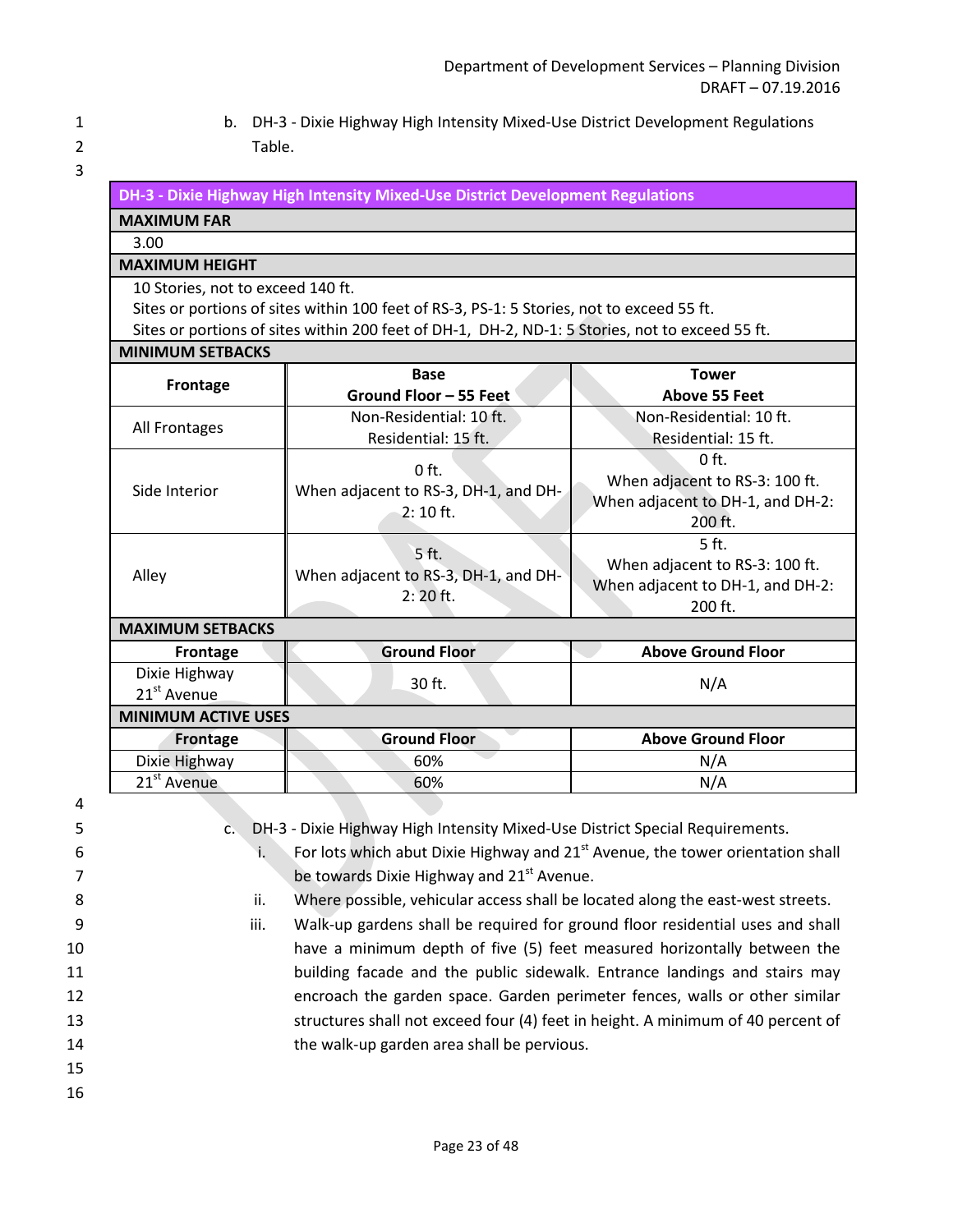1 3. Federal Highway Districts.

2 a. Federal Highway District Purpose and Character.

3 1. Encourage higher intensity mixed-use buildings which accommodate a diverse mix of 4 commercial uses, large format or destination retail, and neighborhood commercial to support the 5 residential uses.

6 2. Orient the highest intensity and ground floor commercial uses towards Federal Highway 7 to enhance the corridor, creating a more urban environment with buildings on the street edge, 8 continuous sidewalks, and active uses which promote pedestrian activity.

9 3. Improve setback fronting the golf course with landscape and multi-purpose or 10 pedestrian paths to enhance the edge condition and create the Hollywood Beach Golf Course Greenway.

- 11 4. Encourage the creation of strong urban residential neighborhoods, providing an array of 12 housing types.
- 13 5. Provide adequate and compatible transitions to protect the scale of adjacent residential 14 neighborhoods. 15 6. Encourage building frontages along  $17<sup>th</sup>$  Avenue to reinforce the existing character.
- 
- 16
- 
- 
- 17 b. Federal Highway Districts Use and Development Regulations: 18 1. FH-1 – Federal Highway Low-Medium Intensity Multi-Family District.
- 
- 19 a. FH-1 Federal Highway Low-Medium Intensity Multi-Family District Use Table.
- 20

| <b>Main Permitted Uses</b><br><b>Special Exception Uses</b><br><b>Prohibited Uses</b><br><b>Accessory Uses</b><br>Bed and Breakfast Inn<br>Day Care Facility<br>Any use not listed as a<br>Parking Lot accessory to<br>Place of Worship,<br>Main Permitted Use.<br>a Main Permitted<br>Multi-Family<br>Meeting Hall, and<br>Residential<br>Use; or adjacent<br>Fraternal Lodge<br><b>Main Permitted Use</b><br>Single-Family<br>Residential<br>Schools (All)<br>Any use customarily<br>associated with one<br>of the Main<br>Permitted Uses. | FH-1 - Federal Highway Low-Medium Intensity Multi-Family District Uses |  |  |  |  |
|----------------------------------------------------------------------------------------------------------------------------------------------------------------------------------------------------------------------------------------------------------------------------------------------------------------------------------------------------------------------------------------------------------------------------------------------------------------------------------------------------------------------------------------------|------------------------------------------------------------------------|--|--|--|--|
|                                                                                                                                                                                                                                                                                                                                                                                                                                                                                                                                              |                                                                        |  |  |  |  |
|                                                                                                                                                                                                                                                                                                                                                                                                                                                                                                                                              |                                                                        |  |  |  |  |

See Section 4.3.J, 4.21, and 4.22 for Additional Use Regulations and Performance Standards.

21

22 b. FH-1 – Federal Highway Low-Medium Intensity Multi-Family District Development 23 Regulations Table.

| FH-1 - Federal Highway Low-Medium Intensity Multi-Family District Development Regulations |          |  |  |  |
|-------------------------------------------------------------------------------------------|----------|--|--|--|
| <b>MAXIMUM FAR</b>                                                                        |          |  |  |  |
| 1.25                                                                                      |          |  |  |  |
| <b>MAXIMUM HEIGHT</b>                                                                     |          |  |  |  |
| 4 Stories, not to exceed 45 ft.                                                           |          |  |  |  |
| <b>MINIMUM SETBACKS</b>                                                                   |          |  |  |  |
| Frontage                                                                                  |          |  |  |  |
| <b>Streets</b>                                                                            | $20$ ft. |  |  |  |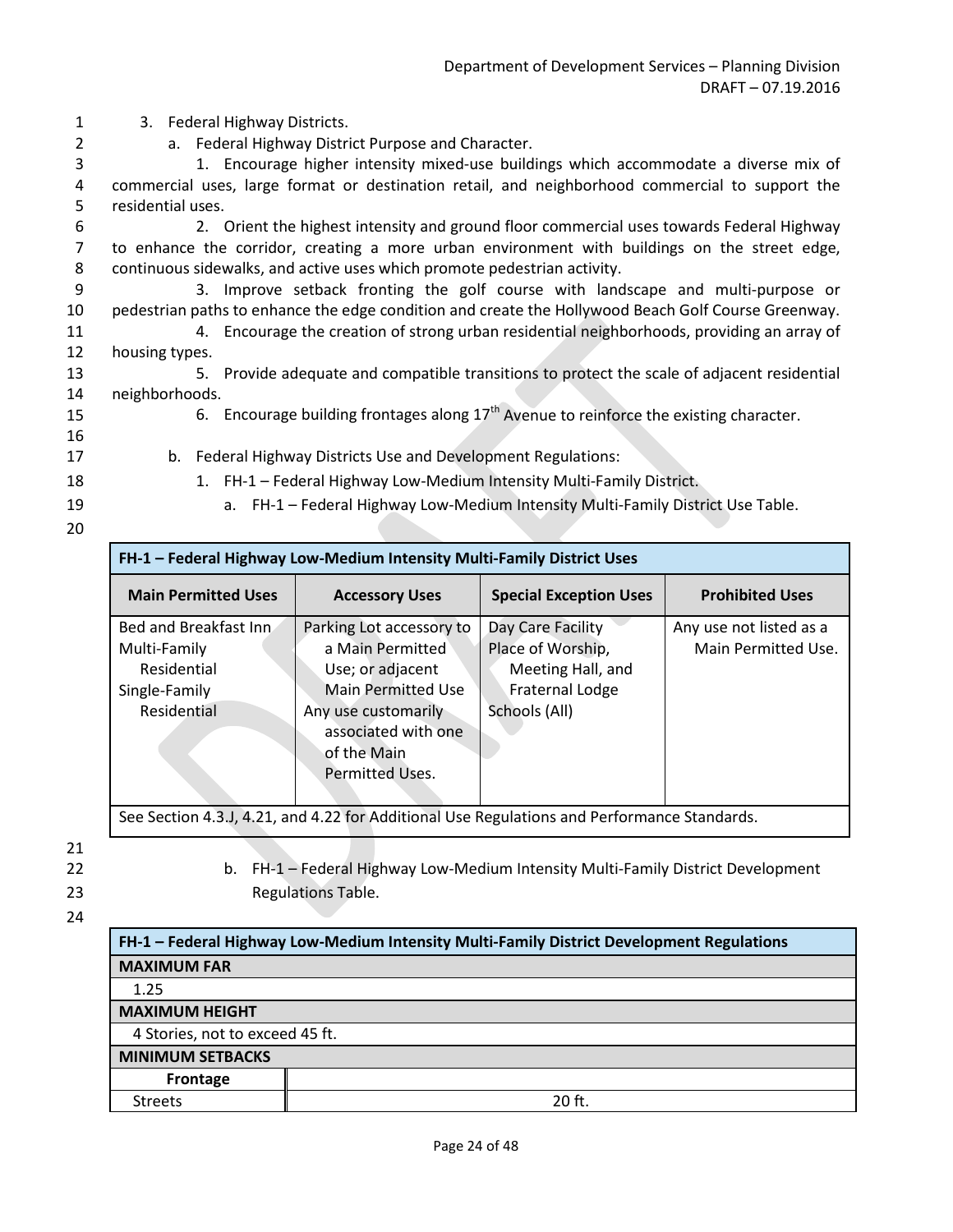#### Department of Development Services – Planning Division DRAFT – 07.19.2016

| Avenues       | $15$ ft.                                                                       |
|---------------|--------------------------------------------------------------------------------|
| Side Interior | $10$ ft.                                                                       |
|               | Platted and recorded lots of 50 ft. or less in width may have a 5 ft. setback. |
| Rear          | 20 <sub>ft</sub>                                                               |

1

| 2. FH-2 – Federal Highway Medium-High Intensity Mixed-Use District.           |
|-------------------------------------------------------------------------------|
| a. FH-2 – Federal Highway Medium-High Intensity Mixed-Use District Use Table. |

| FH-2 - Federal Highway Medium-High Intensity Mixed-Use District Uses                                                                                                                                                                                                                                                                                                                                                                                                                                                                                                                                                                                                                                                                 |                                                                                                                                                                                                                                                                                                                                                                                                                                                                                                                         |                                                               |                                                                                                                                                                                                                                                                                                                                                         |  |  |
|--------------------------------------------------------------------------------------------------------------------------------------------------------------------------------------------------------------------------------------------------------------------------------------------------------------------------------------------------------------------------------------------------------------------------------------------------------------------------------------------------------------------------------------------------------------------------------------------------------------------------------------------------------------------------------------------------------------------------------------|-------------------------------------------------------------------------------------------------------------------------------------------------------------------------------------------------------------------------------------------------------------------------------------------------------------------------------------------------------------------------------------------------------------------------------------------------------------------------------------------------------------------------|---------------------------------------------------------------|---------------------------------------------------------------------------------------------------------------------------------------------------------------------------------------------------------------------------------------------------------------------------------------------------------------------------------------------------------|--|--|
| <b>Main Permitted Uses</b>                                                                                                                                                                                                                                                                                                                                                                                                                                                                                                                                                                                                                                                                                                           | <b>Special Exception Uses</b><br><b>Prohibited Uses</b><br><b>Accessory Uses</b>                                                                                                                                                                                                                                                                                                                                                                                                                                        |                                                               |                                                                                                                                                                                                                                                                                                                                                         |  |  |
| <b>Adult Educational</b><br>Facilities <sup>1</sup><br><b>Amusement Uses</b><br>(Indoor and<br>Outdoor)<br>Antique, Consignment,<br>Collectible, and<br><b>Vintage Store</b><br>Artisan and Maker<br>Manufacturing and<br>Space<br>Assembly of Pre-<br>manufactured Parts<br>for Sale on Premises<br><b>Automotive Rental</b><br>Bar, Lounge, or Night<br>Club<br>Bed and Breakfast Inn<br>Car Wash <sup>2</sup><br>Coin Laundry <sup>3</sup><br><b>Commercial Uses</b><br>Dry Cleaner<br><b>Food Processing</b><br><b>Funeral Home</b><br>Hotel<br>Institutional<br>Live-Work<br>Microbrewery,<br>Microdistillery, and<br>Microwinery<br>Motel<br>Multi-Family<br>Residential, except<br>on the ground floor<br>adjacent to Federal | Cabinet, Furniture, and<br><b>Upholstery Shop</b><br><b>Light Manufacturing</b><br>associated with<br><b>Retail or Showroom</b><br>Outdoor produce sales<br>(fresh fruit,<br>vegetable, plant and<br>flower retail sales),<br>accessory to a<br>grocery store,<br>specialty market, or<br>similar use <sup>4</sup><br>Tattoo, Body Art, or<br><b>Body Piercing</b><br>Establishments,<br>associated with an<br>Art Gallery <sup>5</sup><br>Any use customarily<br>associated with one<br>of the Main<br>Permitted Uses. | Day Care Facility<br>Schools (K-12)<br><b>Service Station</b> | Adult Entertainment or<br><b>Adult Related Uses</b><br>All General and Heavy<br><b>Manufacturing Uses</b><br>Bulk Sales, Storage, or<br>Display of Lumber<br>and Building<br>Materials.<br>Contractor Shop and<br>Storage (Indoor or<br>Outdoor)<br><b>Gun Shop</b><br>Pawn Shop<br>Psychic Help Uses<br>Any use not listed as a<br>Main Permitted Use. |  |  |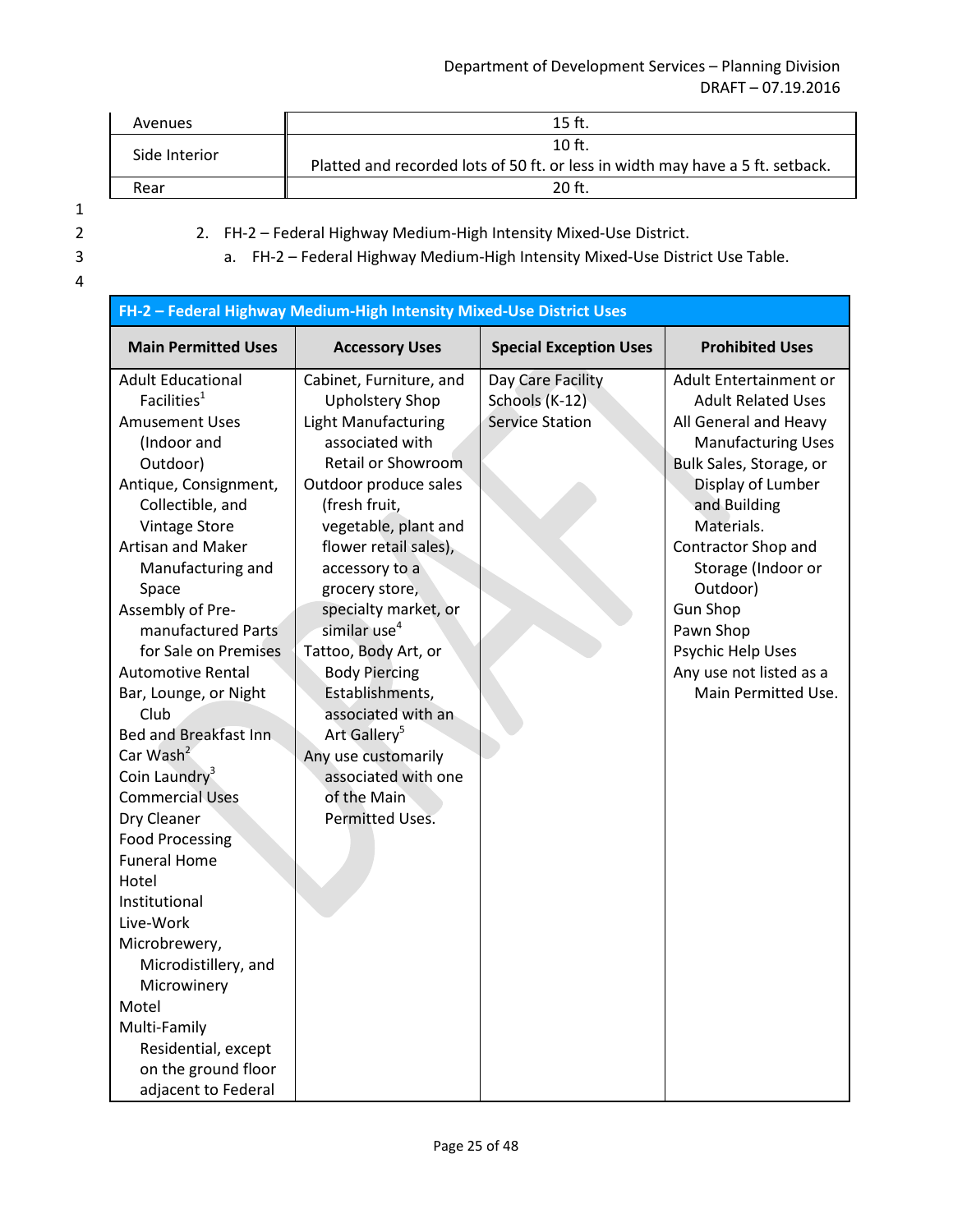| Highway<br>Museum, Art Gallery,<br>and Similar Cultural<br>Uses<br>Office<br>Parking Lots and<br>Garages<br>(Commercial)<br><b>Personal Service</b><br>Place of Worship,<br>Meeting Hall, and<br>Fraternal Lodge<br>Restaurant<br>Retail (Indoor)<br>Schools (Business,<br>Commercial, or<br>Vocational;<br>Recreational or<br>Cultural; and<br>University $)^{1}$<br>Single Family<br>Residential, except<br>on the ground floor<br>adjacent to Federal<br>Highway<br>Wholesale and |                                                                                                                                                                                                             |  |
|--------------------------------------------------------------------------------------------------------------------------------------------------------------------------------------------------------------------------------------------------------------------------------------------------------------------------------------------------------------------------------------------------------------------------------------------------------------------------------------|-------------------------------------------------------------------------------------------------------------------------------------------------------------------------------------------------------------|--|
| Warehousing                                                                                                                                                                                                                                                                                                                                                                                                                                                                          |                                                                                                                                                                                                             |  |
| $\mathbf{1}$                                                                                                                                                                                                                                                                                                                                                                                                                                                                         | Adult Educational Facilities and Schools may require additional review for pedestrian and vehicular<br>circulation, pick-up and drop off operations, traffic, etc. Limitations may be imposed in regards to |  |

capacity, hours of operation, parking, and circulation.

 $2$  Car Washes shall be fully enclosed and adequately screened; or not visible from pubic rights-of-way.

<sup>3</sup> Coin Laundries shall be fully enclosed and air-conditioned.

 $4$  Outdoor produce sales shall provide a plan illustrating the layout, location, and dimensions of the outdoor sales area; shall not interfere or obstruct pedestrian flow; and shall be exempt from screening requirements.

<sup>5</sup> Tattoo, Body Art, or Body Piercing Establishments shall be limited to 25 percent of the total gross floor area of the use; and exterior primary signage shall not be permitted.

See Section 4.3.J, 4.21, and 4.22 for Additional Use Regulations and Performance Standards.

1 2

#### SPACE INTENTIONALLY LEFT BLANK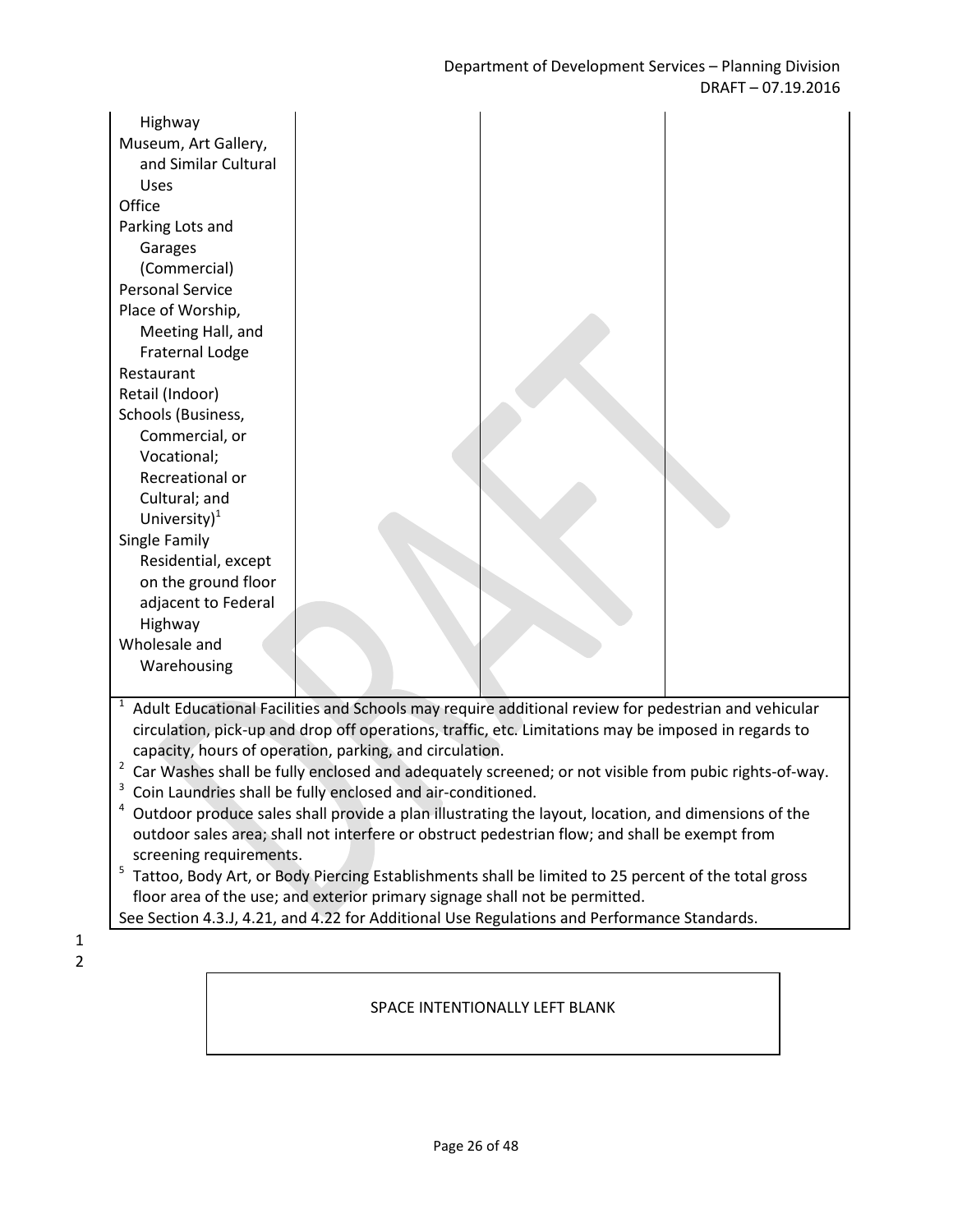- 1 b. FH-2 Federal Highway Medium-High Intensity Mixed-Use District Development 2 Regulations Table.
- 3

|  | FH-2 – Federal Highway Medium-High Intensity Mixed-Use District Development Regulations $^{\text{!}}$ |  |
|--|-------------------------------------------------------------------------------------------------------|--|
|  |                                                                                                       |  |

#### **MAXIMUM FAR**

#### 3.00

Sites south of Fillmore and north Monroe Streets: 3.75

#### **MAXIMUM HEIGHT**

10 Stories, not to exceed 140 ft.

Sites located between Fillmore and Monroe Streets and fronting Federal Highway: 18 Stories, not to exceed 190 ft.; Sites or portions of sites within 60 feet of FH-1: 5 Stories, not to exceed 55 ft. Sites or portions of sites within 100 feet of ND-1, PS-1: 5 Stories, not to exceed 55 ft.

#### **MINIMUM SETBACKS**

| Frontage                      | <b>Base</b>                    | <b>Tower</b>                  |  |  |
|-------------------------------|--------------------------------|-------------------------------|--|--|
|                               | Ground Floor - 55 Feet         | <b>Above 55 Feet</b>          |  |  |
|                               | Non-Residential: 10 ft.        | Non-Residential: 10 ft.       |  |  |
| All Frontages                 | Residential: 15 ft.            | Residential: 15 ft.           |  |  |
| <b>Fronting Golf Course</b>   | 20 ft.                         | 20 ft.                        |  |  |
| Side Interior                 | 0 ft.                          | $0$ ft.                       |  |  |
|                               | When adjacent to FH-1:10 ft.   | When adjacent to FH-1: 60 ft. |  |  |
|                               | 5 ft.                          | 5 ft.                         |  |  |
| Alley                         | When adjacent to FH-1 : 20 ft. | When adjacent to FH-1: 60 ft. |  |  |
| <b>MAXIMUM SETBACKS</b>       |                                |                               |  |  |
| Frontage                      | <b>Ground Floor</b>            | <b>Above Ground Floor</b>     |  |  |
| Federal Highway               | 30 ft.                         | N/A                           |  |  |
| <b>MINIMUM ACTIVE USES</b>    |                                |                               |  |  |
| Frontage                      | <b>Ground Floor</b>            | <b>Above Ground Floor</b>     |  |  |
| Federal Highway               | 60%                            | N/A                           |  |  |
| North 17 <sup>th</sup> Avenue |                                |                               |  |  |
| between Polk                  | 40%                            |                               |  |  |
| and Johnson                   |                                | N/A                           |  |  |
| <b>Streets</b>                |                                |                               |  |  |

4

5 c. FH-2 – Federal Highway Medium-High Intensity Mixed-Use District Special 6 Requirements.

7 **i.** For lots which abut Federal Highway, the tower orientation shall be towards 8 **B Example 2018** Federal Highway.

- 9 ii. Where possible, vehicular access shall be located along the east-west streets.
- 10 iii. Walk-up gardens shall be required for ground floor residential uses and shall 11 have a minimum depth of five (5) feet measured horizontally between the 12 building facade and the public sidewalk. Entrance landings and stairs may 13 encroach the garden space. Garden perimeter fences, walls or other similar 14 structures shall not exceed four (4) feet in height. A minimum of 40 percent of 15 the walk-up garden area shall be pervious.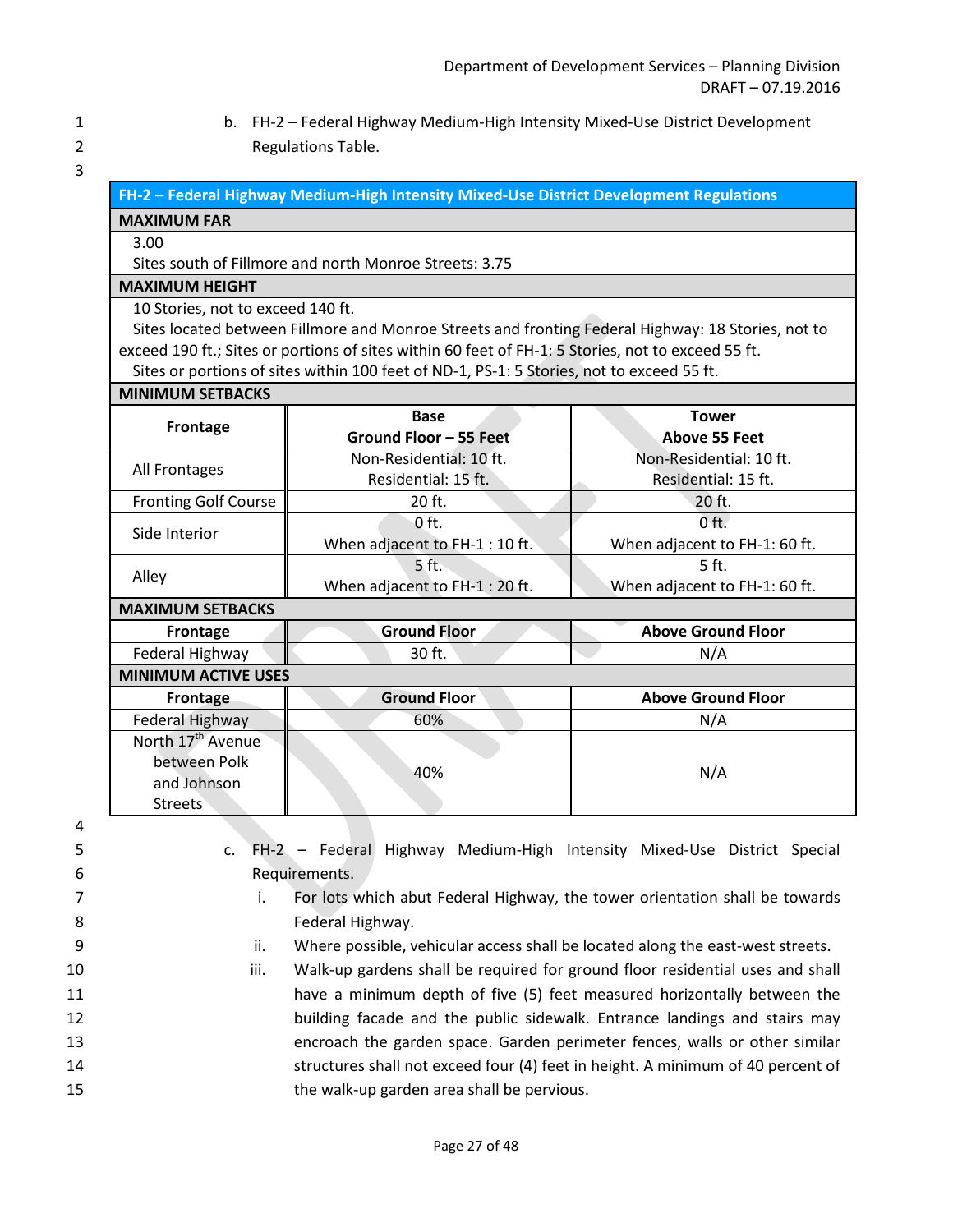|    | 4. Lakes Transition District.                                                               |
|----|---------------------------------------------------------------------------------------------|
| 3  | a. Lakes Transition District Purpose and Character.                                         |
| 4  | 1. Provide adequate and compatible transitions from Young Circle to the Hollywood Lakes     |
| 5. | Historic District.                                                                          |
| 6  | 2. Encourage the preservation and adaptive reuse of historic structures and those eligible  |
|    | for historic designation to preserve the historic building stock and promote creative uses. |
| 8  | 3. Encourage redevelopment which retains and enhances the existing character of the         |
| -9 | Lakes Area Historic Multiple Resource Listing District.                                     |
| 10 | 4. Encourage the creation of strong urban residential neighborhoods, providing an array of  |
| 11 | housing types.                                                                              |
| 12 | 5. Encourage building frontages along $17th$ Avenue to reinforce the existing character.    |
| 13 | Lakes Transition District Use and Development Regulations:<br>b.                            |
| 14 | 1. LT – Lakes Transition District                                                           |
| 15 | a. LT – Lakes Transition District Use Table.                                                |
|    |                                                                                             |

| LT - Lakes Transition District Uses |                          |                               |                         |  |  |
|-------------------------------------|--------------------------|-------------------------------|-------------------------|--|--|
| <b>Main Permitted Uses</b>          | <b>Accessory Uses</b>    | <b>Special Exception Uses</b> | <b>Prohibited Uses</b>  |  |  |
| <b>Art Gallery</b>                  | Parking Lot accessory to | Day Care Facility             | Any use not listed as a |  |  |
| Bed and Breakfast Inn               | a Main Permitted         | <b>Personal Service</b>       | Main Permitted Use.     |  |  |
| Cafe                                | Use; or adjacent         | Place of Worship,             |                         |  |  |
| Live-Work                           | Main Permitted Use       | Meeting Hall, and             |                         |  |  |
| Multi-Family                        | Any use customarily      | <b>Fraternal Lodge</b>        |                         |  |  |
| Residential                         | associated with one      | Schools (All)                 |                         |  |  |
| <b>Professional Office</b>          | of the Main              |                               |                         |  |  |
| Single-Family                       | <b>Permitted Uses.</b>   |                               |                         |  |  |
| Residential                         |                          |                               |                         |  |  |

See Section 4.3.J, 4.21, and 4.22 for Additional Use Regulations and Performance Standards.

### SPACE INTENTIONALLY LEFT BLANK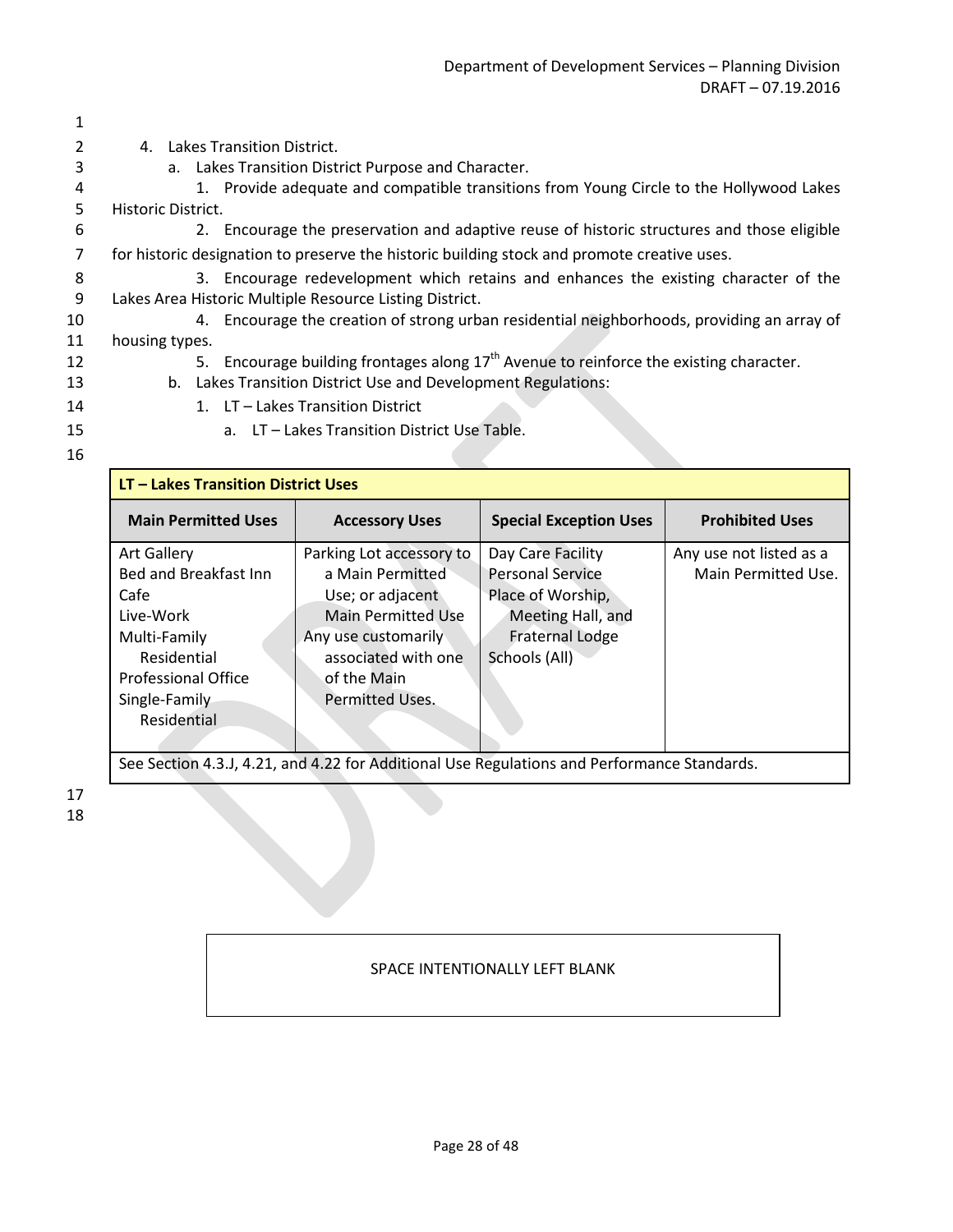#### 1 b. LT – Lakes Transition District Development Regulations Table.

| LT - Lakes Transition District Development Regulations |                                                                                |  |
|--------------------------------------------------------|--------------------------------------------------------------------------------|--|
| <b>MAXIMUM FAR</b>                                     |                                                                                |  |
| 1.25                                                   |                                                                                |  |
| <b>MAXIMUM HEIGHT</b>                                  |                                                                                |  |
| 3 Stories, not to exceed 35 ft.                        |                                                                                |  |
| <b>MINIMUM SETBACKS</b>                                |                                                                                |  |
| Frontage                                               |                                                                                |  |
| <b>Streets</b>                                         | $20$ ft.                                                                       |  |
| Avenues                                                | 15 ft.                                                                         |  |
| Side Interior                                          | 10 ft.                                                                         |  |
|                                                        | Platted and recorded lots of 50 ft. or less in width may have a 5 ft. setback. |  |
| Rear                                                   | 20 ft.                                                                         |  |

3

- 4 5. North Downtown Districts.
- 5 a. North Downtown District Purpose and Character.

6 1. Encourage higher intensity mixed-use buildings which include Class-A office uses and 7 similar employment generators.

- 
- 8 2. Encourage the creation and expansion of urban campuses for higher education uses.

9 3. Provide ground floor uses geared towards supporting the employment base and 10 reinforcing the pedestrian connection to Hollywood Boulevard.

- 11 4. Encourage the creation of strong urban residential neighborhoods, providing an array of 12 housing types.
- 13 5. Encourage various typologies of urban housing options, including high- and mid-rise 14 multi-family, live-work units, walk-up units, lofts, and attached housing.
- 15 6. Provide adequate and compatible transitions to protect the scale of adjacent residential 16 neighborhoods.
- 
- 17 b. North Downtown Districts Use and Development Regulations:
- 18 18 1. ND-1 North Downtown Low Intensity Multi-Family District
- 
- 19 **a.** ND-1 North Downtown Low Intensity Multi-Family District Use Table.
- 20

| ND-1 - North Downtown Low Intensity Multi-Family District Uses |                           |                               |                         |  |  |  |
|----------------------------------------------------------------|---------------------------|-------------------------------|-------------------------|--|--|--|
| <b>Main Permitted Uses</b>                                     | <b>Accessory Uses</b>     | <b>Special Exception Uses</b> | <b>Prohibited Uses</b>  |  |  |  |
| Artisan and Maker                                              | Parking Lot accessory to  | Day Care Facility             | Any use not listed as a |  |  |  |
| Manufacturing and                                              | a Main Permitted          | Place of Worship,             | Main Permitted Use.     |  |  |  |
| Space <sup>1</sup>                                             | Use; or adjacent          | Meeting Hall, and             |                         |  |  |  |
| Assembly of Pre-                                               | <b>Main Permitted Use</b> | Fraternal Lodge               |                         |  |  |  |
| <b>Manufactured Parts</b>                                      | Any use customarily       | Schools (All)                 |                         |  |  |  |
| for Sale on the                                                | associated with one       |                               |                         |  |  |  |
| Premises $1$                                                   | of the Main               |                               |                         |  |  |  |
| Bed and Breakfast Inn                                          | Permitted Uses.           |                               |                         |  |  |  |
| Commercial Uses <sup>1</sup>                                   |                           |                               |                         |  |  |  |
| Food Processing $1$                                            |                           |                               |                         |  |  |  |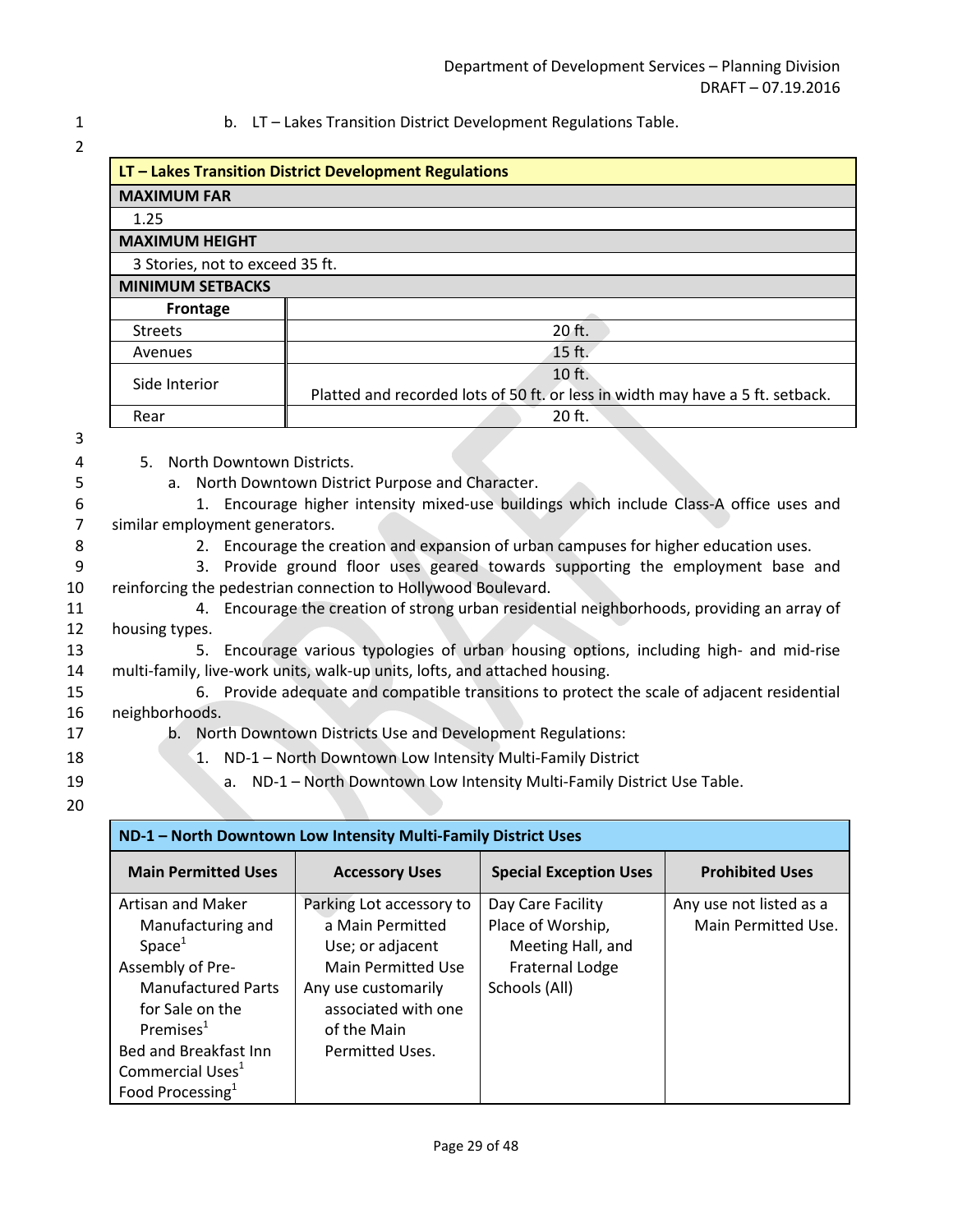| Multi-Family                                                                                    |  |  |  |  |  |
|-------------------------------------------------------------------------------------------------|--|--|--|--|--|
| Residential                                                                                     |  |  |  |  |  |
| Museum, Art Gallery,                                                                            |  |  |  |  |  |
| and Similar Cultural                                                                            |  |  |  |  |  |
| UseS <sup>1</sup>                                                                               |  |  |  |  |  |
| Single-Family                                                                                   |  |  |  |  |  |
| Residential                                                                                     |  |  |  |  |  |
| $1$ Permitted for the adaptive reuse of existing buildings adjacent to 20 <sup>th</sup> Avenue. |  |  |  |  |  |
| See Section 4.3.J, 4.21, and 4.22 for Additional Use Regulations and Performance Standards.     |  |  |  |  |  |
|                                                                                                 |  |  |  |  |  |

4

2 b. ND-1 – North Downtown Low Intensity Multi-Family District Development 3 Regulations Table.

# **ND-1 – North Downtown Low Intensity Multi-Family District Development Regulations MAXIMUM FAR** 1.25 **MAXIMUM HEIGHT** 4 Stories, not to exceed 45 ft. **MINIMUM SETBACKS Frontage** Streets and the streets of the streets of the streets of the streets of the streets of the streets of the streets Avenues and the set of the set of the set of the set of the set of the set of the set of the set of the set of the set of the set of the set of the set of the set of the set of the set of the set of the set of the set of t Side Interior<br>Platted and recorded lots of 50 ft. or less in width may have a 5 ft. setback. Rear 20 ft.

5

6 2. ND-2 – North Downtown Medium Intensity Multi-Family District

7 a. ND-2 – North Downtown Medium Intensity Multi-Family District Use Table.

| ND-2 - North Downtown Medium Intensity Multi-Family District Uses                                                                                                    |                                                                                                               |                                                                                                        |                                                |  |  |
|----------------------------------------------------------------------------------------------------------------------------------------------------------------------|---------------------------------------------------------------------------------------------------------------|--------------------------------------------------------------------------------------------------------|------------------------------------------------|--|--|
| <b>Main Permitted Uses</b>                                                                                                                                           | <b>Accessory Uses</b>                                                                                         | <b>Special Exception Uses</b>                                                                          | <b>Prohibited Uses</b>                         |  |  |
| Artisan and Maker<br>Manufacturing and<br>Space <sup>1</sup><br>Assembly of Pre-<br><b>Manufactured Parts</b>                                                        | Parking Lot accessory to<br>a Main Permitted<br>Use; or adjacent<br>Main Permitted Use<br>Any use customarily | Day Care Facility<br>Place of Worship,<br>Meeting Hall, and<br><b>Fraternal Lodge</b><br>Schools (All) | Any use not listed as a<br>Main Permitted Use. |  |  |
| for Sale on the<br>Premises $1$<br>Bed and Breakfast Inn<br>Commercial Uses <sup>1</sup><br>Food Processing <sup>1</sup><br>Live-Work<br>Multi-Family<br>Residential | associated with one<br>of the Main<br>Permitted Uses.                                                         |                                                                                                        |                                                |  |  |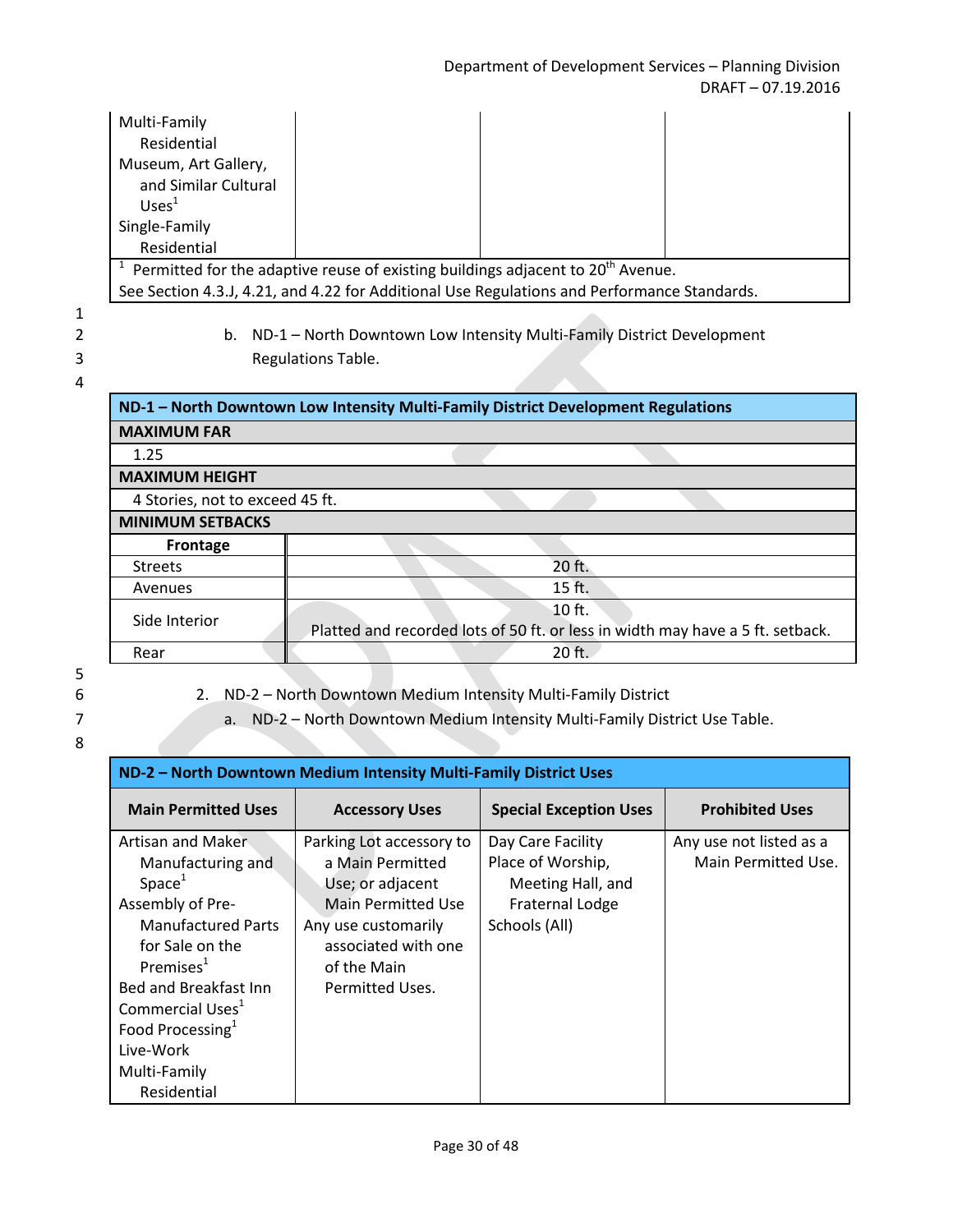| Museum, Art Gallery,<br>and Similar Cultural<br>Uses <sup>1</sup>                               |  |  |  |  |  |
|-------------------------------------------------------------------------------------------------|--|--|--|--|--|
| <b>Professional Office</b>                                                                      |  |  |  |  |  |
| Single-Family                                                                                   |  |  |  |  |  |
| Residential                                                                                     |  |  |  |  |  |
| $1$ Permitted for the adaptive reuse of existing buildings adjacent to 20 <sup>th</sup> Avenue. |  |  |  |  |  |
| See Section 4.3.J, 4.21, and 4.22 for Additional Use Regulations and Performance Standards.     |  |  |  |  |  |

2 b. ND-2 – North Downtown Medium Intensity Multi-Family District Development 3 Regulations Table.

#### 4

| ND-2 - North Downtown Medium Intensity Multi-Family District Development Regulations |          |  |  |  |
|--------------------------------------------------------------------------------------|----------|--|--|--|
| <b>MAXIMUM FAR</b>                                                                   |          |  |  |  |
| 2.00                                                                                 |          |  |  |  |
| <b>MAXIMUM HEIGHT</b>                                                                |          |  |  |  |
| 5 Stories, not to exceed 55 ft.                                                      |          |  |  |  |
| <b>MINIMUM SETBACKS</b>                                                              |          |  |  |  |
| Frontage                                                                             |          |  |  |  |
| All Frontages                                                                        | 15 ft.   |  |  |  |
| 10 ft.<br>Side Interior                                                              |          |  |  |  |
| Platted and recorded lots of 50 ft. or less in width may have a 5 ft. setback.       |          |  |  |  |
| Rear                                                                                 | $10$ ft. |  |  |  |

5

8

|  |  |  |  |  |  | 3. ND-3 - North Downtown High Intensity Mixed-Use District |
|--|--|--|--|--|--|------------------------------------------------------------|
|--|--|--|--|--|--|------------------------------------------------------------|

7 a. ND-3 – North Downtown High Intensity Mixed-Use District Use Table.

| ND-3 - North Downtown High Intensity Mixed-Use District Uses |                            |                               |                           |  |  |  |
|--------------------------------------------------------------|----------------------------|-------------------------------|---------------------------|--|--|--|
| <b>Main Permitted Uses</b>                                   | <b>Accessory Uses</b>      | <b>Special Exception Uses</b> | <b>Prohibited Uses</b>    |  |  |  |
| <b>Adult Educational</b>                                     | <b>Light Manufacturing</b> | <b>Commercial Parking</b>     | Adult Entertainment or    |  |  |  |
| Facilities <sup>T</sup>                                      | associated with            | Garage                        | <b>Adult Related Uses</b> |  |  |  |
| Amusement Uses                                               | Retail or Showroom         | Day Care Facility             | All General and Heavy     |  |  |  |
| (Indoor and                                                  | Outdoor produce sales      | Schools (K-12)                | <b>Manufacturing Uses</b> |  |  |  |
| Outdoor)                                                     | (fresh fruit,              |                               | Automotive Sales,         |  |  |  |
| Antique, Consignment,                                        | vegetable, plant and       |                               | Paint, or Repair          |  |  |  |
| Collectible, and                                             | flower retail sales),      |                               | Bulk Sales, Storage, or   |  |  |  |
| <b>Vintage Store</b>                                         | accessory to a             |                               | Display of Lumber         |  |  |  |
| <b>Artisan and Maker</b>                                     | grocery store,             |                               | and Building              |  |  |  |
| Manufacturing                                                | specialty market, or       |                               | <b>Materials</b>          |  |  |  |
| Assembly of Pre-                                             | similar use $2$            |                               | Contractor Shop and       |  |  |  |
| manufactured Parts                                           | Tattoo, Body Art, or       |                               | Storage (Indoor or        |  |  |  |
| for Sale on Premises                                         | <b>Body Piercing</b>       |                               | Outdoor)                  |  |  |  |
| Bar, Lounge, or Night                                        | Establishments,            |                               | <b>Gun Shop</b>           |  |  |  |
| Club                                                         | associated with an         |                               | Outdoor Storage           |  |  |  |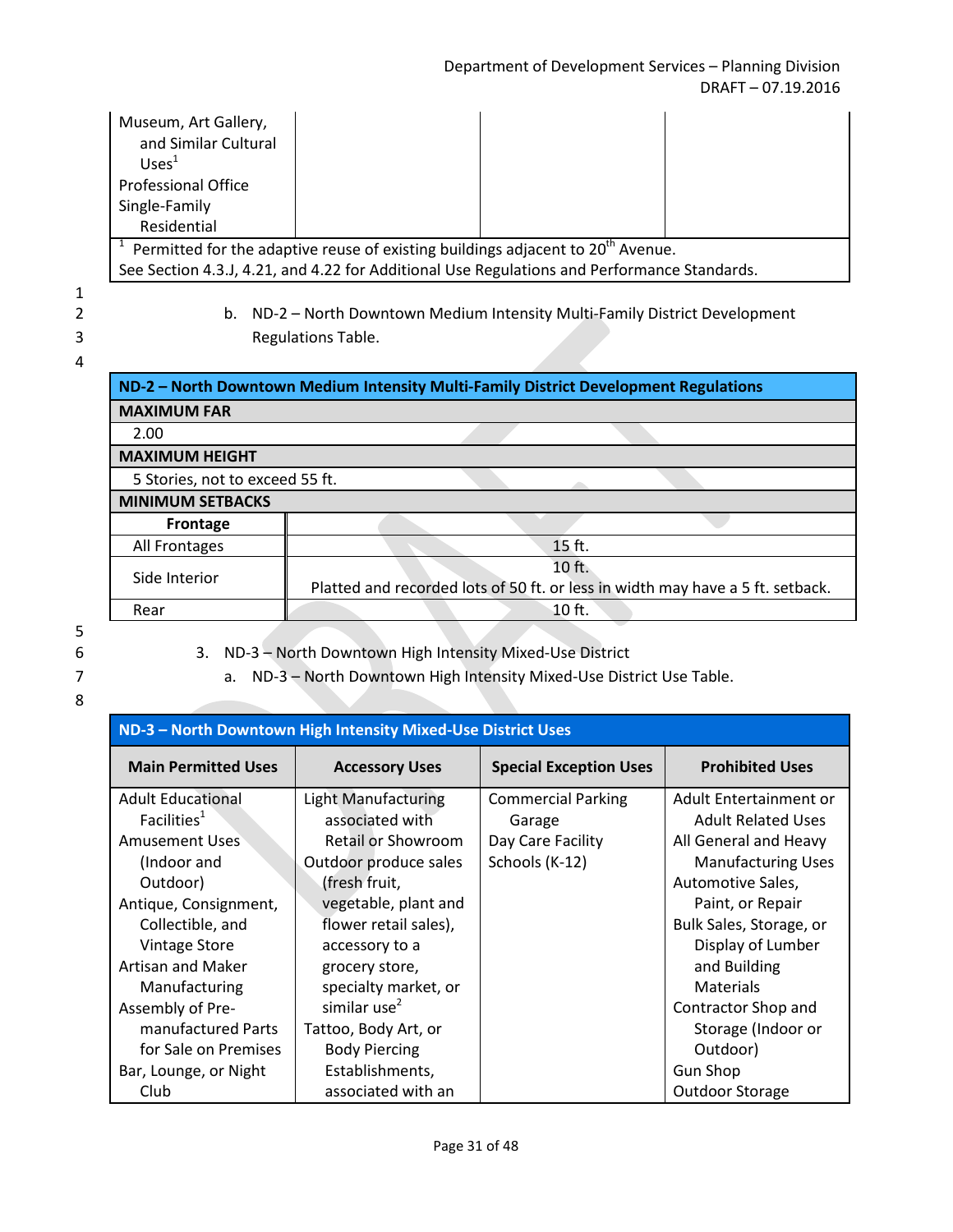Department of Development Services – Planning Division DRAFT – 07.19.2016

| Bed and Breakfast Inn<br><b>Commercial Uses</b><br>Dry Cleaner (Drop-off<br>and Pick-up Only)<br><b>Food Processing</b><br>Hotel<br>Institutional<br>Live-Work<br>Microbrewery, | Art Gallery <sup>3</sup><br>Any use customarily<br>associated with one<br>of the Main<br>Permitted Uses. | Pawn Shop<br>Psychic Help Uses<br>Self-Storage Facility<br><b>Service Station</b><br><b>Thrift Shop</b><br>Any use not listed as a<br>Main Permitted Use. |
|---------------------------------------------------------------------------------------------------------------------------------------------------------------------------------|----------------------------------------------------------------------------------------------------------|-----------------------------------------------------------------------------------------------------------------------------------------------------------|
| Microdistillery, and                                                                                                                                                            |                                                                                                          |                                                                                                                                                           |
| Microwinery                                                                                                                                                                     |                                                                                                          |                                                                                                                                                           |
| Motel                                                                                                                                                                           |                                                                                                          |                                                                                                                                                           |
| Multi-Family                                                                                                                                                                    |                                                                                                          |                                                                                                                                                           |
| Residential, except                                                                                                                                                             |                                                                                                          |                                                                                                                                                           |
| on the ground floor                                                                                                                                                             |                                                                                                          |                                                                                                                                                           |
| adjacent to Tyler                                                                                                                                                               |                                                                                                          |                                                                                                                                                           |
| Street and 21st                                                                                                                                                                 |                                                                                                          |                                                                                                                                                           |
| Avenue.                                                                                                                                                                         |                                                                                                          |                                                                                                                                                           |
| Museum, Art Gallery,                                                                                                                                                            |                                                                                                          |                                                                                                                                                           |
| and Similar Cultural                                                                                                                                                            |                                                                                                          |                                                                                                                                                           |
| <b>Uses</b>                                                                                                                                                                     |                                                                                                          |                                                                                                                                                           |
| Office                                                                                                                                                                          |                                                                                                          |                                                                                                                                                           |
| Parking Lots and                                                                                                                                                                |                                                                                                          |                                                                                                                                                           |
| Garages                                                                                                                                                                         |                                                                                                          |                                                                                                                                                           |
| (Commercial)<br><b>Personal Service</b>                                                                                                                                         |                                                                                                          |                                                                                                                                                           |
| Place of Worship,                                                                                                                                                               |                                                                                                          |                                                                                                                                                           |
| Meeting Hall, and                                                                                                                                                               |                                                                                                          |                                                                                                                                                           |
| <b>Fraternal Lodge</b>                                                                                                                                                          |                                                                                                          |                                                                                                                                                           |
| Restaurant                                                                                                                                                                      |                                                                                                          |                                                                                                                                                           |
| Retail (Indoor)                                                                                                                                                                 |                                                                                                          |                                                                                                                                                           |
| Schools (Business,                                                                                                                                                              |                                                                                                          |                                                                                                                                                           |
| Commercial, or                                                                                                                                                                  |                                                                                                          |                                                                                                                                                           |
| Vocational;                                                                                                                                                                     |                                                                                                          |                                                                                                                                                           |
| Recreational or                                                                                                                                                                 |                                                                                                          |                                                                                                                                                           |
| Cultural; and                                                                                                                                                                   |                                                                                                          |                                                                                                                                                           |
| University $)^1$                                                                                                                                                                |                                                                                                          |                                                                                                                                                           |
|                                                                                                                                                                                 |                                                                                                          |                                                                                                                                                           |
| $\mathbf{1}$                                                                                                                                                                    | Adult Educational Facilities and Schools may require additional review for pedestrian and vehicular      |                                                                                                                                                           |

- circulation, pick-up and drop off operations, traffic, etc. Limitations may be imposed in regards to capacity, hours of operation, parking, and circulation.
- $2$  Outdoor produce sales shall provide a plan illustrating the layout, location, and dimensions of the outdoor sales area; shall not interfere or obstruct pedestrian flow; and shall be exempt from screening requirements.
- <sup>3</sup> Tattoo, Body Art, or Body Piercing Establishments shall be limited to 25 percent of the total gross floor area of the use; and exterior primary signage shall not be permitted.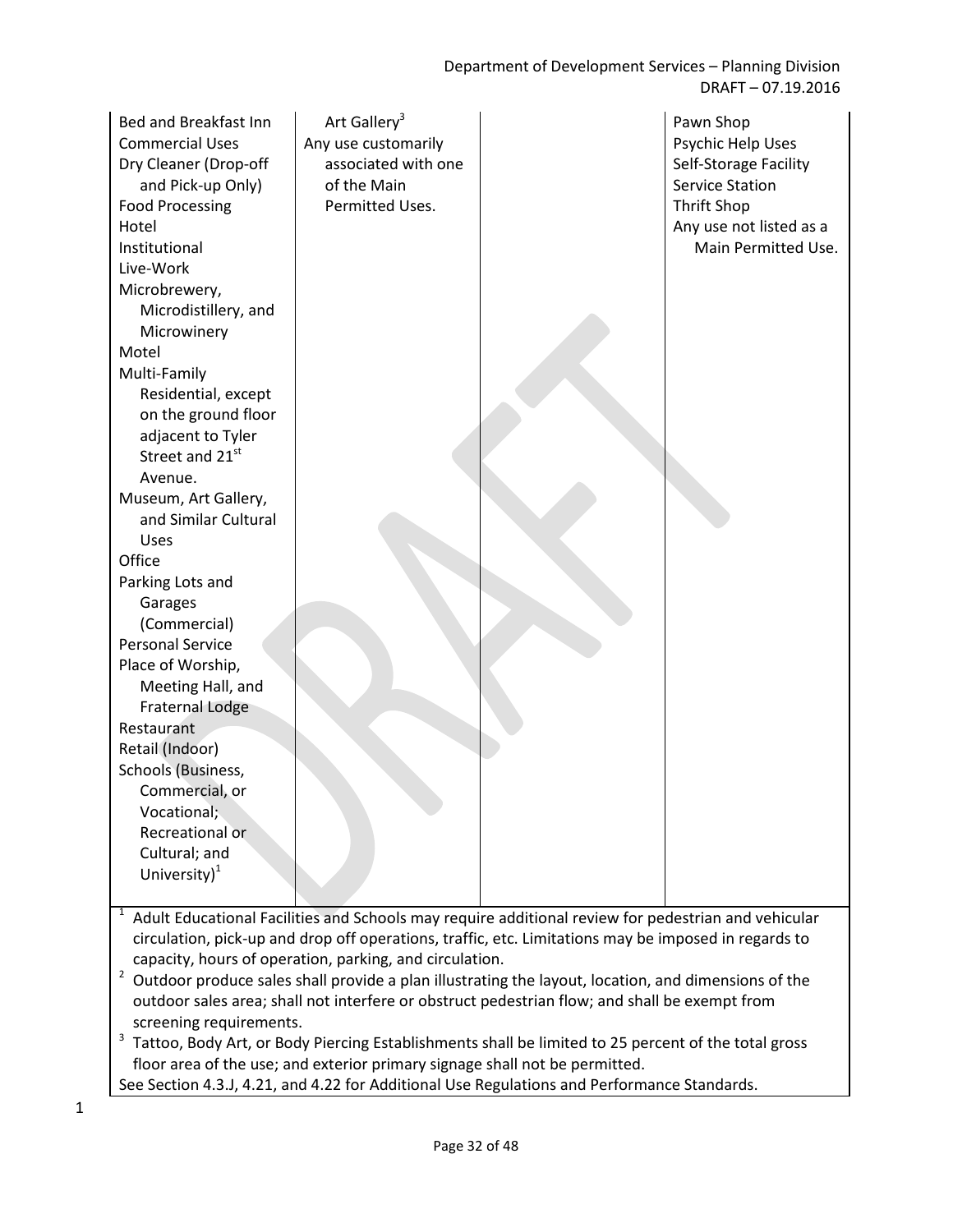1 b. ND-3 – North Downtown High Intensity Mixed-Use District Development 2 Regulations Table.

|                                            | ND-3 - North Downtown High Intensity Mixed-Use District Development Regulations |                                                |  |  |
|--------------------------------------------|---------------------------------------------------------------------------------|------------------------------------------------|--|--|
| <b>MAXIMUM FAR</b>                         |                                                                                 |                                                |  |  |
| 3.00                                       |                                                                                 |                                                |  |  |
| <b>MAXIMUM HEIGHT</b>                      |                                                                                 |                                                |  |  |
| 10 Stories, not to exceed 140 ft.          |                                                                                 |                                                |  |  |
| <b>MINIMUM SETBACKS</b>                    |                                                                                 |                                                |  |  |
| Frontage                                   | <b>Base</b><br>Ground Floor - 55 Feet                                           | <b>Tower</b><br><b>Above 55 Feet</b>           |  |  |
| All Frontages                              | Non-Residential: 10 ft.<br>Residential: 15 ft.                                  | Non-Residential: 10 ft.<br>Residential: 15 ft. |  |  |
| Side Interior                              | $0$ ft.                                                                         | $0$ ft.                                        |  |  |
| Alley                                      | 5 ft.                                                                           | 5 ft.                                          |  |  |
| <b>MAXIMUM SETBACKS</b>                    |                                                                                 |                                                |  |  |
| Frontage                                   | <b>Ground Floor</b>                                                             | <b>Above Ground Floor</b>                      |  |  |
| All Frontages                              | 30 ft.                                                                          | N/A                                            |  |  |
| <b>MINIMUM ACTIVE USES</b>                 |                                                                                 |                                                |  |  |
| Frontage                                   | <b>Ground Floor</b>                                                             | <b>Above Ground Floor</b>                      |  |  |
| <b>Polk Street</b><br><b>Taylor Street</b> | 40%                                                                             | 30%                                            |  |  |
| <b>Tyler Street</b>                        | 60%                                                                             | 40%                                            |  |  |
| $19th$ Avenue<br>20 <sup>th</sup> Avenue   | 40%                                                                             | N/A                                            |  |  |
| 21 <sup>st</sup> Avenue                    | 60%                                                                             | N/A                                            |  |  |

| 5  | c. ND-3 - North Downtown High Intensity Mixed-Use District Special Requirements.        |
|----|-----------------------------------------------------------------------------------------|
| 6  | For lots which abut $21st$ Avenue, the tower orientation shall be towards $21st$<br>i.  |
|    | Avenue.                                                                                 |
| 8  | ii.<br>Walk-up gardens shall be required for ground floor residential uses and shall    |
| 9  | have a minimum depth of five (5) feet measured horizontally between the                 |
| 10 | building facade and the public sidewalk. Entrance landings and stairs may               |
| 11 | encroach the garden space. Garden perimeter fences, walls or other similar              |
| 12 | structures shall not exceed four (4) feet in height. A minimum of 40 percent of         |
| 13 | the walk-up garden area shall be pervious.                                              |
| 14 |                                                                                         |
| 15 | 6. Parkside Districts.                                                                  |
| 16 | a. Parkside District Purpose and Character.                                             |
| 17 | 1. Encourage mixed-uses which promote pedestrian activity and vibrant walkable          |
| 18 | neighborhoods.                                                                          |
| 19 | Encourage the creation of strong urban residential neighborhoods, providing an array of |
| 20 | housing types.                                                                          |
|    |                                                                                         |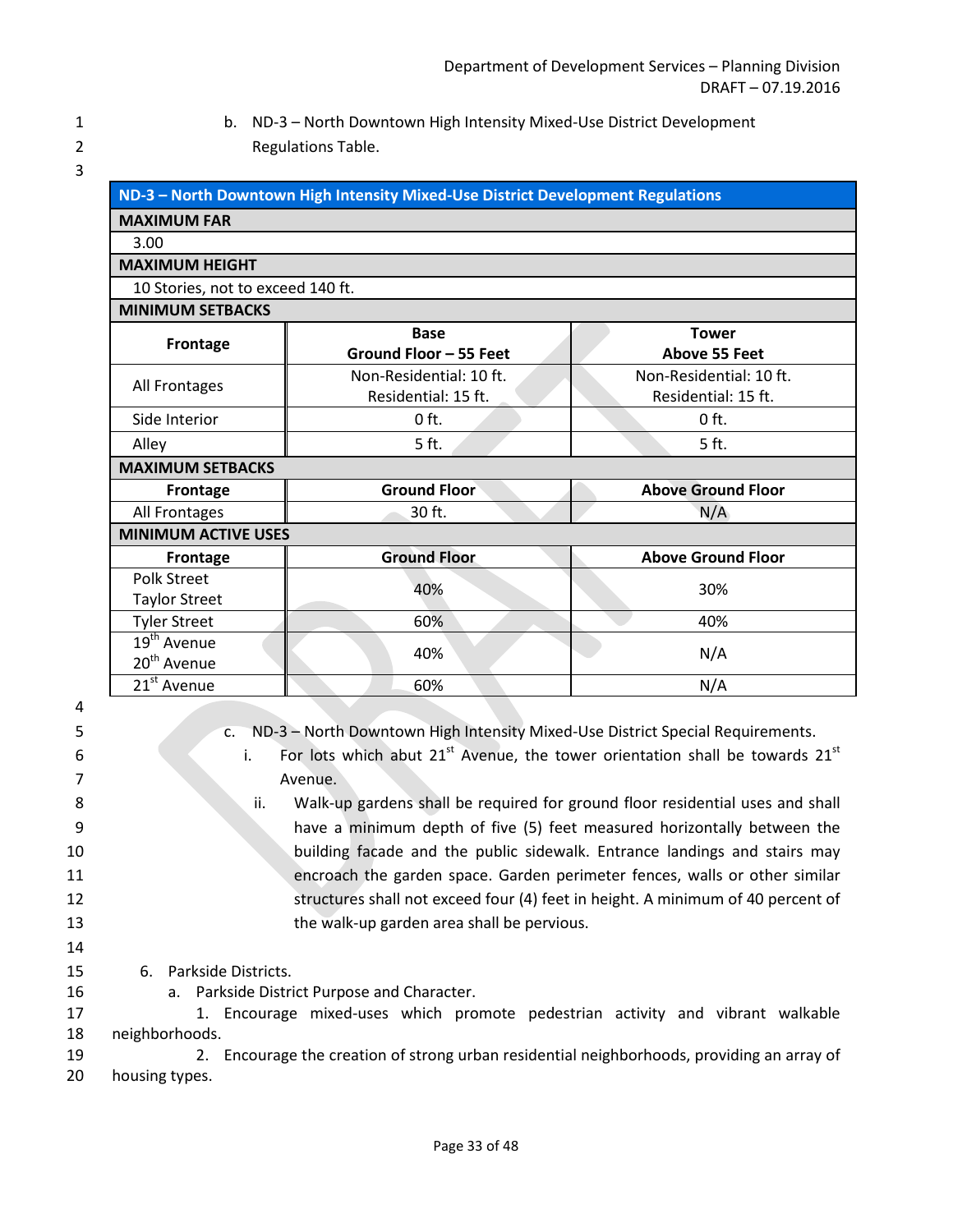Department of Development Services – Planning Division DRAFT – 07.19.2016

- 1 3. Encourage various typologies of urban housing options, including high- and mid-rise 2 multi-family, live-work units, walk-up units, lofts, and attached housing.
- 3 4. Encourage renovation and reuse of existing building stock.
- 4 5. Provide adequate and compatible transitions to protect the scale of adjacent residential 5 neighborhoods.
- 
- 6 b. Parkside Districts Use and Development Regulations:
- 7 1. PS-1 Parkside Low Intensity Multi-Family District
- 
- 8 a. PS-1 Parkside Low Intensity Multi-Family District Use Table.
- 9

| PS-1 – Parkside Low Intensity Multi-Family District Use                                     |                                              |                                        |                                                |
|---------------------------------------------------------------------------------------------|----------------------------------------------|----------------------------------------|------------------------------------------------|
| <b>Main Permitted Uses</b>                                                                  | <b>Accessory Uses</b>                        | <b>Special Exception Uses</b>          | <b>Prohibited Uses</b>                         |
| Multi-Family<br>Residential                                                                 | Parking Lot accessory to<br>a Main Permitted | Day Care Facility<br>Place of Worship, | Any use not listed as a<br>Main Permitted Use. |
| Single-Family                                                                               | Use; or adjacent                             | Meeting Hall, and                      |                                                |
| Residential                                                                                 | <b>Main Permitted Use</b>                    | <b>Fraternal Lodge</b>                 |                                                |
| Schools (All)<br>Any use customarily<br>associated with one                                 |                                              |                                        |                                                |
|                                                                                             | of the Main                                  |                                        |                                                |
|                                                                                             | <b>Permitted Uses.</b>                       |                                        |                                                |
| See Section 4.3.J, 4.21, and 4.22 for Additional Use Regulations and Performance Standards. |                                              |                                        |                                                |

10

12

11 b. PS-1 – Parkside Low Intensity Multi-Family District Development Regulations Table.

| PS-1 - Parkside Low Intensity Multi-Family District Development Regulations |                                                                                |  |
|-----------------------------------------------------------------------------|--------------------------------------------------------------------------------|--|
| <b>MAXIMUM FAR</b>                                                          |                                                                                |  |
| 1.25                                                                        |                                                                                |  |
| <b>MAXIMUM HEIGHT</b>                                                       |                                                                                |  |
| 4 Stories, not to exceed 45 ft.                                             |                                                                                |  |
| <b>MINIMUM SETBACKS</b>                                                     |                                                                                |  |
| Frontage                                                                    |                                                                                |  |
| <b>Streets</b>                                                              | 20 ft.                                                                         |  |
| Avenues                                                                     | $15$ ft.                                                                       |  |
| Side Interior                                                               | $10$ ft.                                                                       |  |
|                                                                             | Platted and recorded lots of 50 ft. or less in width may have a 5 ft. setback. |  |
| Rear                                                                        | 20 ft.                                                                         |  |

13 14

## SPACE INTENTIONALLY LEFT BLANK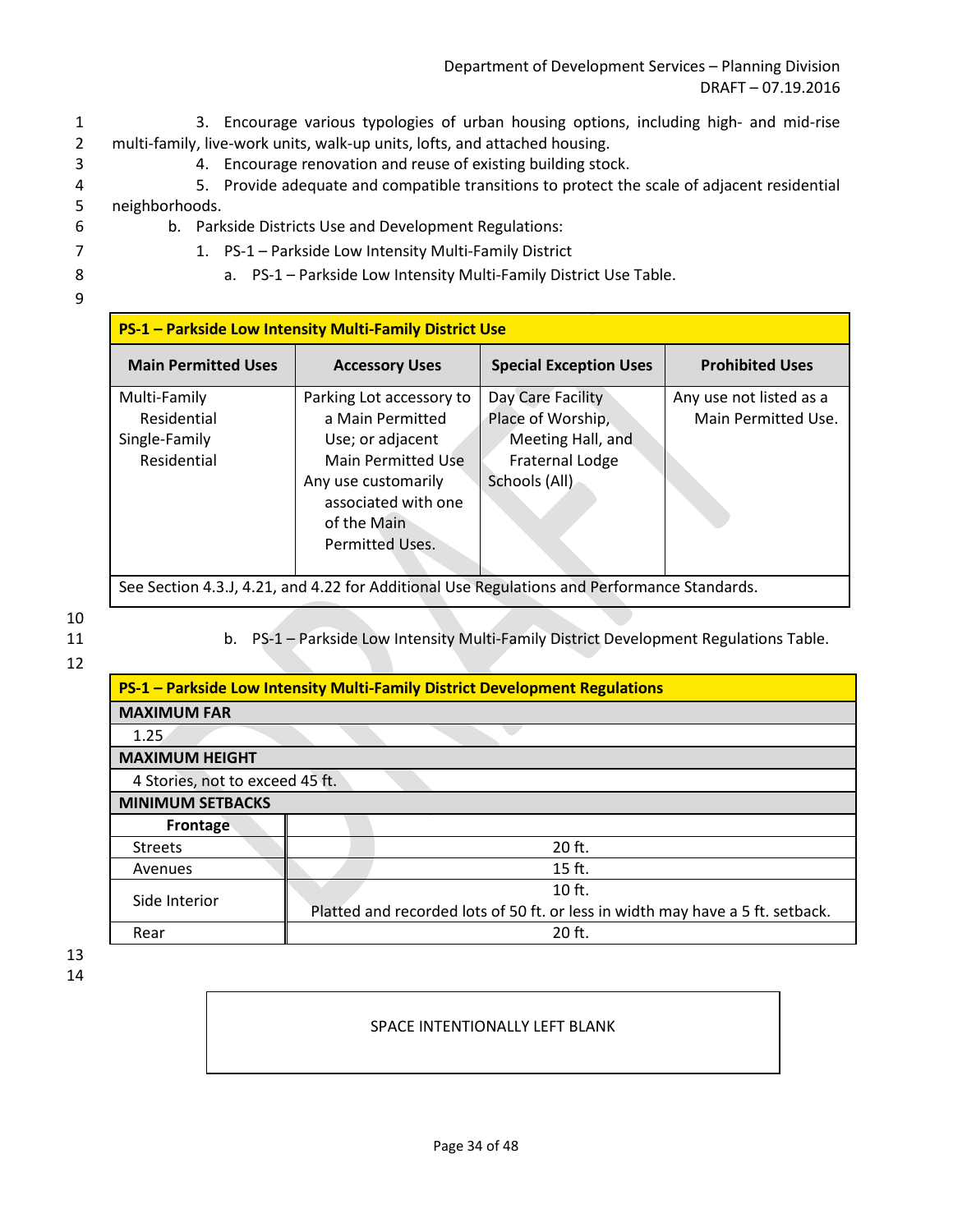- 1 2. PS-2 Parkside Medium Intensity Multi-Family District
- 2 a. PS-2 Parkside Medium Intensity Multi-Family District Use Table.
- 3

| PS-2 - Parkside Medium Intensity Multi-Family District Use                                                                                      |                                                                                                                                                                               |                                                                                                        |                                                |
|-------------------------------------------------------------------------------------------------------------------------------------------------|-------------------------------------------------------------------------------------------------------------------------------------------------------------------------------|--------------------------------------------------------------------------------------------------------|------------------------------------------------|
| <b>Main Permitted Uses</b>                                                                                                                      | <b>Accessory Uses</b>                                                                                                                                                         | <b>Special Exception Uses</b>                                                                          | <b>Prohibited Uses</b>                         |
| <b>Bed and Breakfast Inn</b><br>Hotel<br>Live-Work<br>Multi-Family<br>Residential<br><b>Professional Office</b><br>Single-Family<br>Residential | Parking Lot accessory to<br>a Main Permitted<br>Use; or adjacent<br><b>Main Permitted Use</b><br>Any use customarily<br>associated with one<br>of the Main<br>Permitted Uses. | Day Care Facility<br>Place of Worship,<br>Meeting Hall, and<br><b>Fraternal Lodge</b><br>Schools (All) | Any use not listed as a<br>Main Permitted Use. |
| See Section 4.3.J, 4.21, and 4.22 for Additional Use Regulations and Performance Standards.                                                     |                                                                                                                                                                               |                                                                                                        |                                                |

- 
- 

5 b. PS-2 – Parkside Medium Intensity Multi-Family District Development Regulations 6 Table.

#### 7

| <b>PS-2 - Parkside Medium Intensity Multi-Family District Development Regulations</b> |                                                                                |  |  |
|---------------------------------------------------------------------------------------|--------------------------------------------------------------------------------|--|--|
| <b>MAXIMUM FAR</b>                                                                    |                                                                                |  |  |
| 2.00                                                                                  |                                                                                |  |  |
| <b>MAXIMUM HEIGHT</b>                                                                 |                                                                                |  |  |
| 5 Stories, not to exceed 55 ft.                                                       |                                                                                |  |  |
| <b>MINIMUM SETBACKS</b>                                                               |                                                                                |  |  |
| Frontage                                                                              |                                                                                |  |  |
| All Frontages                                                                         | $15$ ft.                                                                       |  |  |
| Side Interior                                                                         | $10$ ft.                                                                       |  |  |
|                                                                                       | Platted and recorded lots of 50 ft. or less in width may have a 5 ft. setback. |  |  |
| Rear                                                                                  | $10$ ft.                                                                       |  |  |

- 
- 9 3. PS-3 Parkside High Intensity Mixed-Use District
- 10 a. PS-3 Parkside High Intensity Mixed-Use District Use Table.
- 11
- **PS-3 Parkside High Intensity Mixed-Use District Uses Main Permitted Uses | Accessory Uses | Special Exception Uses | Prohibited Uses** Antique, Consignment, Collectible, and Vintage Store Artisan and Maker Manufacturing Bed and Breakfast Inn Food Processing associated with a Restaurant Any use customarily associated with one of the Main Adult Educational Facilities Day Care Facility Schools (All) Adult Entertainment or Adult Related Uses All General and Heavy Manufacturing Uses Automotive Sales, Paint, or Repair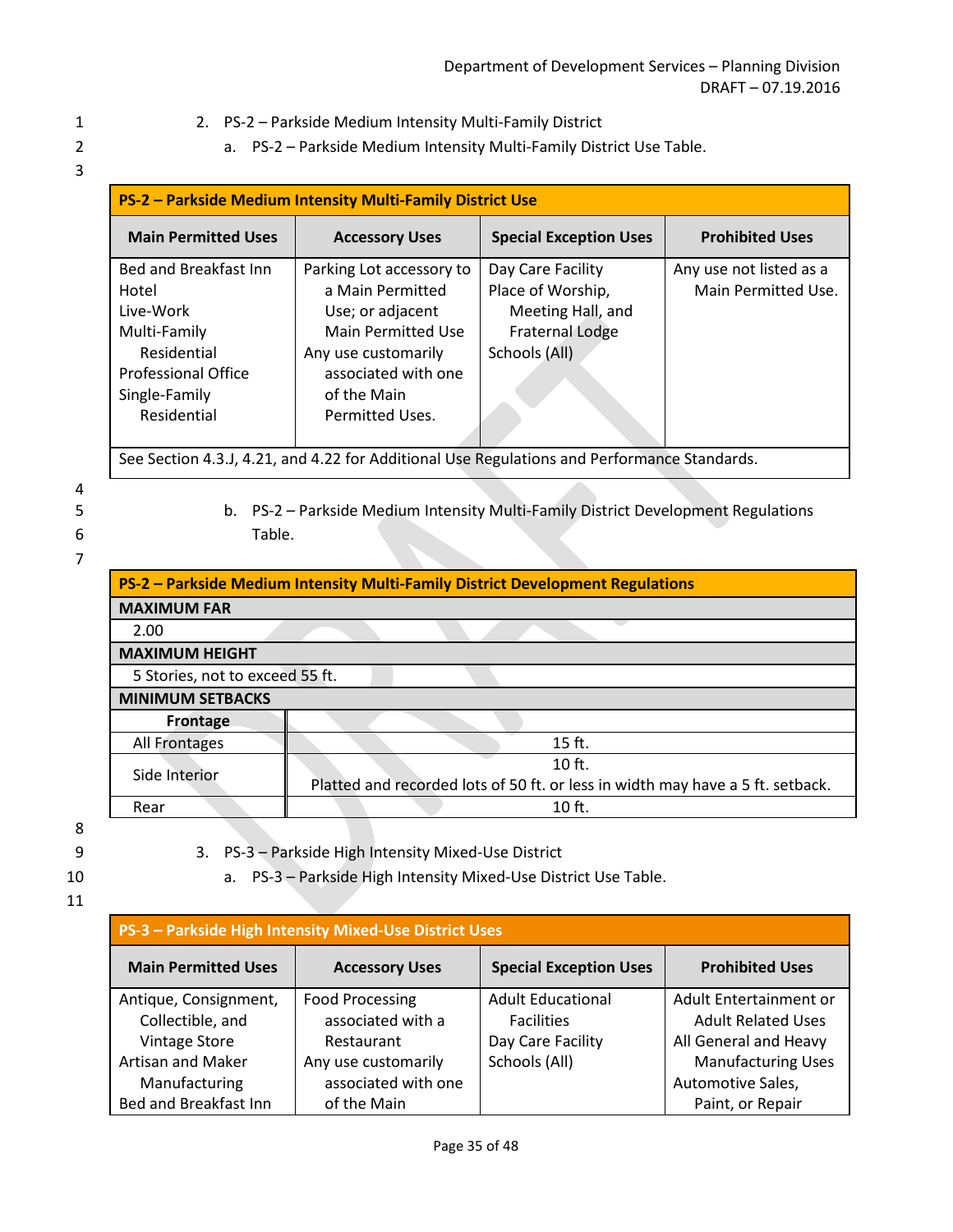Department of Development Services – Planning Division DRAFT – 07.19.2016

| Restaurant<br>Retail (Indoor)<br>Single Family<br>Residential | <b>Commercial Uses</b><br>Dry Cleaner (Drop-off<br>and Pick-up Only)<br>Hotel<br>Institutional<br>Live-Work<br>Multi-Family<br>Residential<br>Museum, Art Gallery,<br>and similar cultural<br>uses<br>Office<br>Parking Lot and Garage<br>(Commercial)<br><b>Personal Service</b><br>Place of Worship,<br>Meeting Hall, and<br>Fraternal Lodge | Permitted Uses. |  | Bulk Sales, Storage, or<br>Display of Lumber<br>and Building<br><b>Materials</b><br>Car Wash<br>Contractor Shop and<br>Storage (Indoor or<br>Outdoor)<br><b>Gun Shop</b><br><b>Outdoor Storage</b><br>Pawn Shop<br>Psychic Help Uses<br>Self-Storage Facility<br><b>Service Station</b><br>Thrift Shop<br>Any use not listed as a<br>Main Permitted Use. |
|---------------------------------------------------------------|------------------------------------------------------------------------------------------------------------------------------------------------------------------------------------------------------------------------------------------------------------------------------------------------------------------------------------------------|-----------------|--|----------------------------------------------------------------------------------------------------------------------------------------------------------------------------------------------------------------------------------------------------------------------------------------------------------------------------------------------------------|
|---------------------------------------------------------------|------------------------------------------------------------------------------------------------------------------------------------------------------------------------------------------------------------------------------------------------------------------------------------------------------------------------------------------------|-----------------|--|----------------------------------------------------------------------------------------------------------------------------------------------------------------------------------------------------------------------------------------------------------------------------------------------------------------------------------------------------------|

See Section 4.3.J, 4.21, and 4.22 for Additional Use Regulations and Performance Standards.

1

3

2 b. PS-3 – Parkside High Intensity Mixed-Use District Development Regulations Table.

| PS-3 - Parkside High Intensity Mixed-Use District Development Regulations |                                                |                                                |  |  |
|---------------------------------------------------------------------------|------------------------------------------------|------------------------------------------------|--|--|
| <b>MAXIMUM FAR</b>                                                        |                                                |                                                |  |  |
| 3.00                                                                      |                                                |                                                |  |  |
| <b>MAXIMUM HEIGHT</b>                                                     |                                                |                                                |  |  |
|                                                                           | 10 Stories, not to exceed 140 ft.              |                                                |  |  |
| <b>MINIMUM SETBACKS</b>                                                   |                                                |                                                |  |  |
| Frontage                                                                  | <b>Base</b><br>Ground Floor - 55 Feet          | <b>Tower</b><br><b>Above 55 Feet</b>           |  |  |
| All Frontages                                                             | Non-Residential: 10 ft.<br>Residential: 15 ft. | Non-Residential: 10 ft.<br>Residential: 15 ft. |  |  |
| Side Interior                                                             | $0$ ft.                                        | $0$ ft.                                        |  |  |
| Alley                                                                     | 5 ft.                                          | 5 ft.                                          |  |  |

4

5 c. PS-3 – Parkside High Intensity Mixed-Use District Special Requirements.

6 i. Walk-up gardens shall be required for ground floor residential uses and shall 7 have a minimum depth of five (5) feet measured horizontally between the building facade and the

8 public sidewalk. Entrance landings and stairs may encroach the garden space. Garden perimeter fences,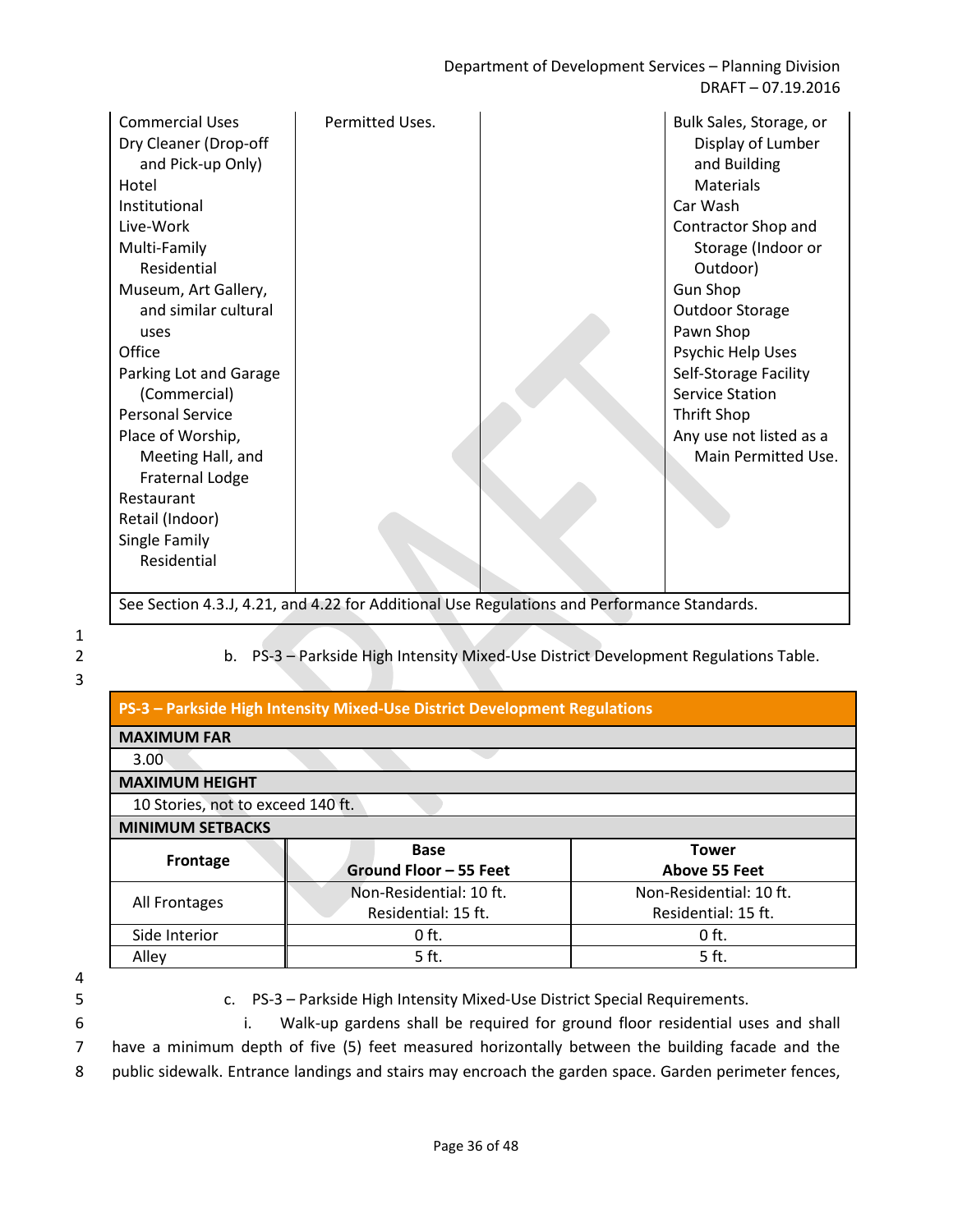- 1 walls or other similar structures shall not exceed four (4) feet in height. A minimum of 40 percent of the 2 walk-up garden area shall be pervious.
- 3

4 7. Pembroke Road District.

- 5 a. Pembroke Road District Purpose and Character.
- 6 1. Encourage regional commercial uses of various scales and intensities, which serve the 7 entire city and adjacent neighborhoods.
- 8 2. Promote development that is viable with the high levels of traffic on Pembroke Road.
- 9 3. Establish a balance between vehicular transit and pedestrian access to encourage 10 pedestrian activity.
- 11 4. Provide adequate and compatible transitions to protect the scale of adjacent residential 12 neighborhoods.
- 
- 13 b. Pembroke Road District Use and Development Regulations:
- 14 1. PR Pembroke Road Mixed-Use District
- 
- 15 a. PR Pembroke Road Mixed-Use District Use Table.
- 16

| <b>PR-Pembroke Road Mixed- Use District Uses</b> |                            |                               |                           |
|--------------------------------------------------|----------------------------|-------------------------------|---------------------------|
| <b>Main Permitted Uses</b>                       | <b>Accessory Uses</b>      | <b>Special Exception Uses</b> | <b>Prohibited Uses</b>    |
| <b>Adult Educational</b>                         | Automotive Paint or        | Day Care Facility             | Adult Entertainment or    |
| Facilities <sup>1</sup>                          | Body                       | Schools (K-12)                | <b>Adult Related Uses</b> |
| <b>Amusement Uses</b>                            | <b>Light Manufacturing</b> | <b>Service Station</b>        | All General and Heavy     |
| (Indoor and                                      | associated with            |                               | <b>Manufacturing Uses</b> |
| Outdoor)                                         | <b>Retail or Showroom</b>  |                               | Pawn Shop                 |
| Antique, Consignment,                            | Outdoor produce sales      |                               | Psychic Help Uses         |
| Collectible, and                                 | (fresh fruit,              |                               | Any use not listed as a   |
| <b>Vintage Store</b>                             | vegetable, plant and       |                               | <b>Main Permitted Use</b> |
| <b>Artisan and Maker</b>                         | flower retail sales),      |                               |                           |
| Manufacturing and                                | accessory to a             |                               |                           |
| Space                                            | grocery store,             |                               |                           |
| Assembly of Pre-                                 | specialty market, or       |                               |                           |
| manufactured Parts                               | similar use <sup>4</sup>   |                               |                           |
| for Sale on Premises                             | Tattoo, Body Art, or       |                               |                           |
| <b>Automotive Rental</b>                         | <b>Body Piercing</b>       |                               |                           |
| Automotive Repair                                | Establishments,            |                               |                           |
| Automotive Sales, New                            | associated with an         |                               |                           |
| and Used                                         | Art Gallery <sup>5</sup>   |                               |                           |
| Bar, Lounge, or Night                            | Any use customarily        |                               |                           |
| Club                                             | associated with one        |                               |                           |
| Bed and Breakfast Inn                            | of the Main                |                               |                           |
| Cabinet, Furniture, and                          | <b>Permitted Uses</b>      |                               |                           |
| <b>Upholstery Shop</b>                           |                            |                               |                           |
| Car Wash $2$                                     |                            |                               |                           |
| Coin Laundry <sup>3</sup>                        |                            |                               |                           |
| <b>Commercial Uses</b>                           |                            |                               |                           |
| Contractor Shop and                              |                            |                               |                           |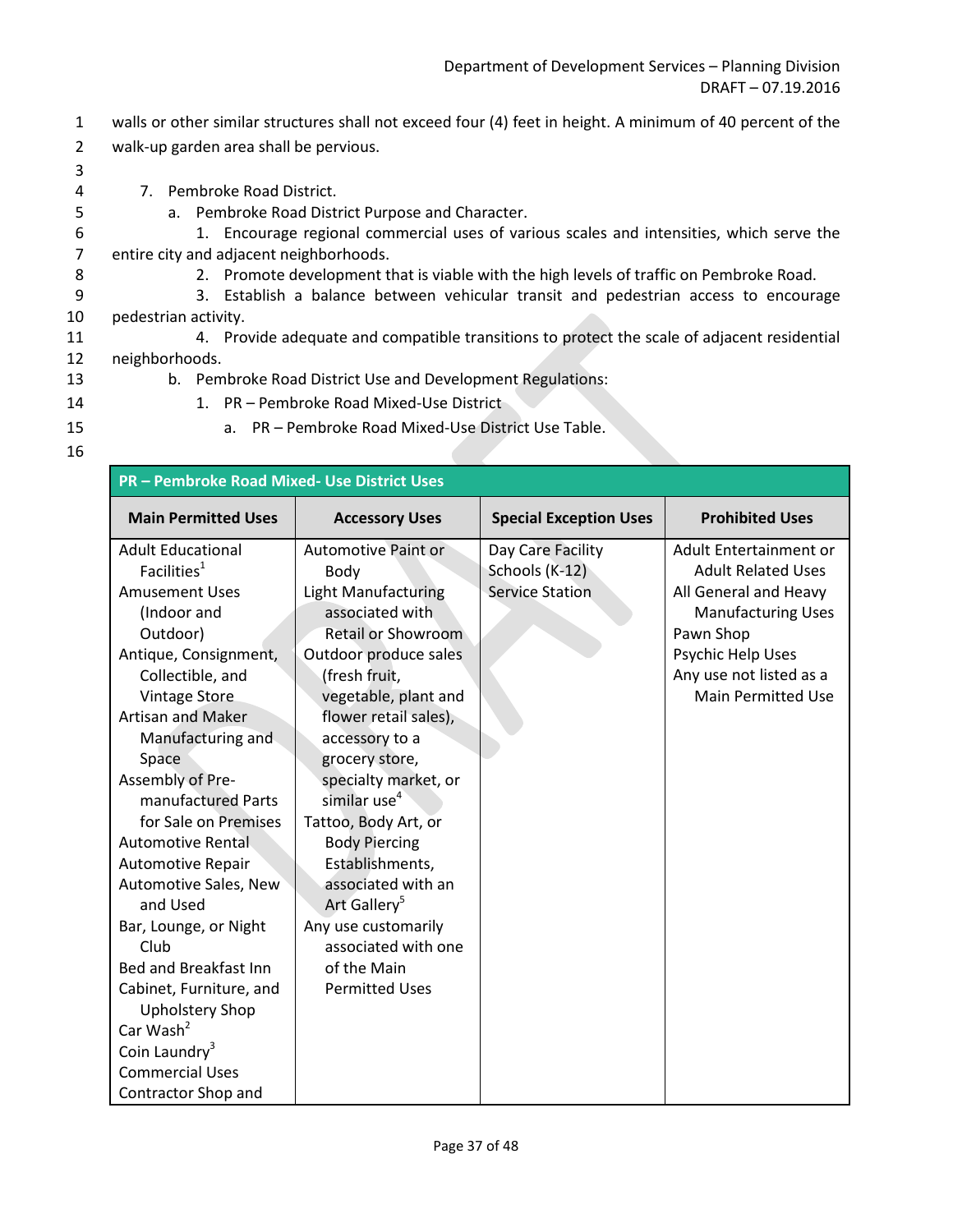| Storage (Indoor)          |  |
|---------------------------|--|
| Dry Cleaner               |  |
| <b>Food Processing</b>    |  |
| <b>Funeral Home</b>       |  |
| Hotel                     |  |
| Institutional             |  |
| Live-Work                 |  |
| Microbrewery,             |  |
| Microdistillery, and      |  |
| Microwinery               |  |
| Motel                     |  |
| Multi-Family              |  |
| Residential, except       |  |
| on the ground floor       |  |
| adjacent to               |  |
| Pembroke Road.            |  |
| Museum, Art Gallery,      |  |
| and Similar Cultural      |  |
| Uses                      |  |
| Office                    |  |
| Outdoor Storage           |  |
| Parking Lot and Garage    |  |
| (Commercial)              |  |
| <b>Personal Service</b>   |  |
| Place of Worship,         |  |
| Meeting Hall, and         |  |
| <b>Fraternal Lodge</b>    |  |
| Restaurant                |  |
| Retail (Indoor)           |  |
| Sales, Storage, or        |  |
| Display of Lumber or      |  |
| <b>Building Materials</b> |  |
| Schools (Business,        |  |
| Commercial, or            |  |
| Vocational;               |  |
| Recreational or           |  |
| Cultural; and             |  |
| University) $^1$          |  |
| Single Family, except     |  |
| adjacent to               |  |
| Pembroke Road.            |  |
| Self-Storage Facility     |  |
| Thrift Shop               |  |
| Wholesale and             |  |
| Warehousing               |  |
|                           |  |

1 Adult Educational Facilities and Schools may require additional review for pedestrian and vehicular circulation, pick-up and drop off operations, traffic, etc. Limitations may be imposed in regards to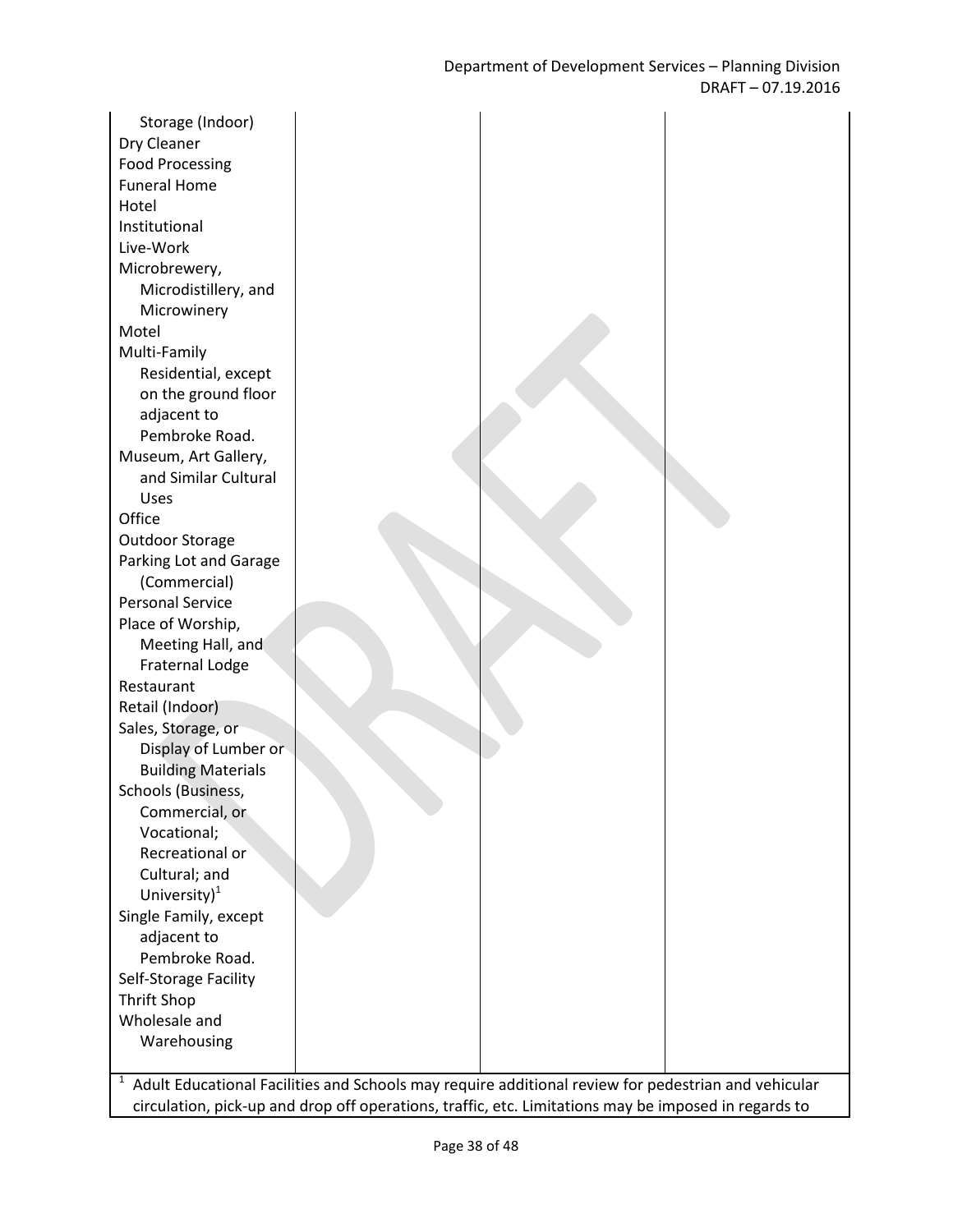capacity, hours of operation, parking, and circulation.

- $2$  Car Washes shall be fully enclosed and adequately screened; or not visible from pubic rights-of-way.
- <sup>3</sup> Coin Laundries shall be fully enclosed and air-conditioned.
- $4$  Outdoor produce sales shall provide a plan illustrating the layout, location, and dimensions of the outdoor sales area; shall not interfere or obstruct pedestrian flow; and shall be exempt from screening requirements.

<sup>5</sup> Tattoo, Body Art, or Body Piercing Establishments shall be limited to 25 percent of the total gross floor area of the use; and exterior primary signage shall not be permitted.

See Section 4.3.J, 4.21, and 4.22 for Additional Use Regulations and Performance Standards.

1 3

2 b. PR – Pembroke Road Mixed-Use District Development Regulations Table.

|                                   | PR - Pembroke Road Mixed-Use District Development Regulations                             |                                |  |  |
|-----------------------------------|-------------------------------------------------------------------------------------------|--------------------------------|--|--|
| <b>MAXIMUM FAR</b>                |                                                                                           |                                |  |  |
| 3.00                              |                                                                                           |                                |  |  |
| <b>MAXIMUM HEIGHT</b>             |                                                                                           |                                |  |  |
| 10 Stories, not to exceed 140 ft. |                                                                                           |                                |  |  |
|                                   | Sites or portions of sites within 100 feet of FH-1, PS-1: 5 Stories, not to exceed 55 ft. |                                |  |  |
| <b>MINIMUM SETBACKS</b>           |                                                                                           |                                |  |  |
| Frontage                          | <b>Base</b>                                                                               | <b>Tower</b>                   |  |  |
|                                   | Ground Floor - 55 Feet                                                                    | Above 55 Feet                  |  |  |
| All Frontages                     | Non-Residential: 10 ft.                                                                   | Non-Residential: 10 ft.        |  |  |
|                                   | Residential: 15 ft.                                                                       | Residential: 15 ft.            |  |  |
| Side Interior                     | $0$ ft.                                                                                   | $0$ ft.                        |  |  |
|                                   |                                                                                           | When adjacent to PS-1: 100 ft. |  |  |
| Alley                             | 5 ft.                                                                                     | 5 ft.                          |  |  |
|                                   |                                                                                           |                                |  |  |
|                                   |                                                                                           |                                |  |  |

4 5 c. PR – Pembroke Road Mixed-Use District Special Requirements. 6 i. For lots which abut Pembroke Road, the tower orientation shall be towards 7 Pembroke Road.

- 8 ii. Walk-up gardens shall be required for ground floor residential uses and shall 9 have a minimum depth of five (5) feet measured horizontally between the 10 building facade and the public sidewalk. Entrance landings and stairs may 11 encroach the garden space. Garden perimeter fences, walls or other similar
- 12 structures shall not exceed four (4) feet in height. A minimum of 40 percent of 13 the walk-up garden area shall be pervious. 14
- 15 8. Sheridan Street District.
- 16 a. Sheridan Street District Purpose and Character.
- 17 1. Encourage regional commercial uses of various scales and intensities, which 18 serve the entire city and adjacent neighborhoods.
- 19 2. Promote development that is viable with the high levels of traffic on Sheridan 20 Street.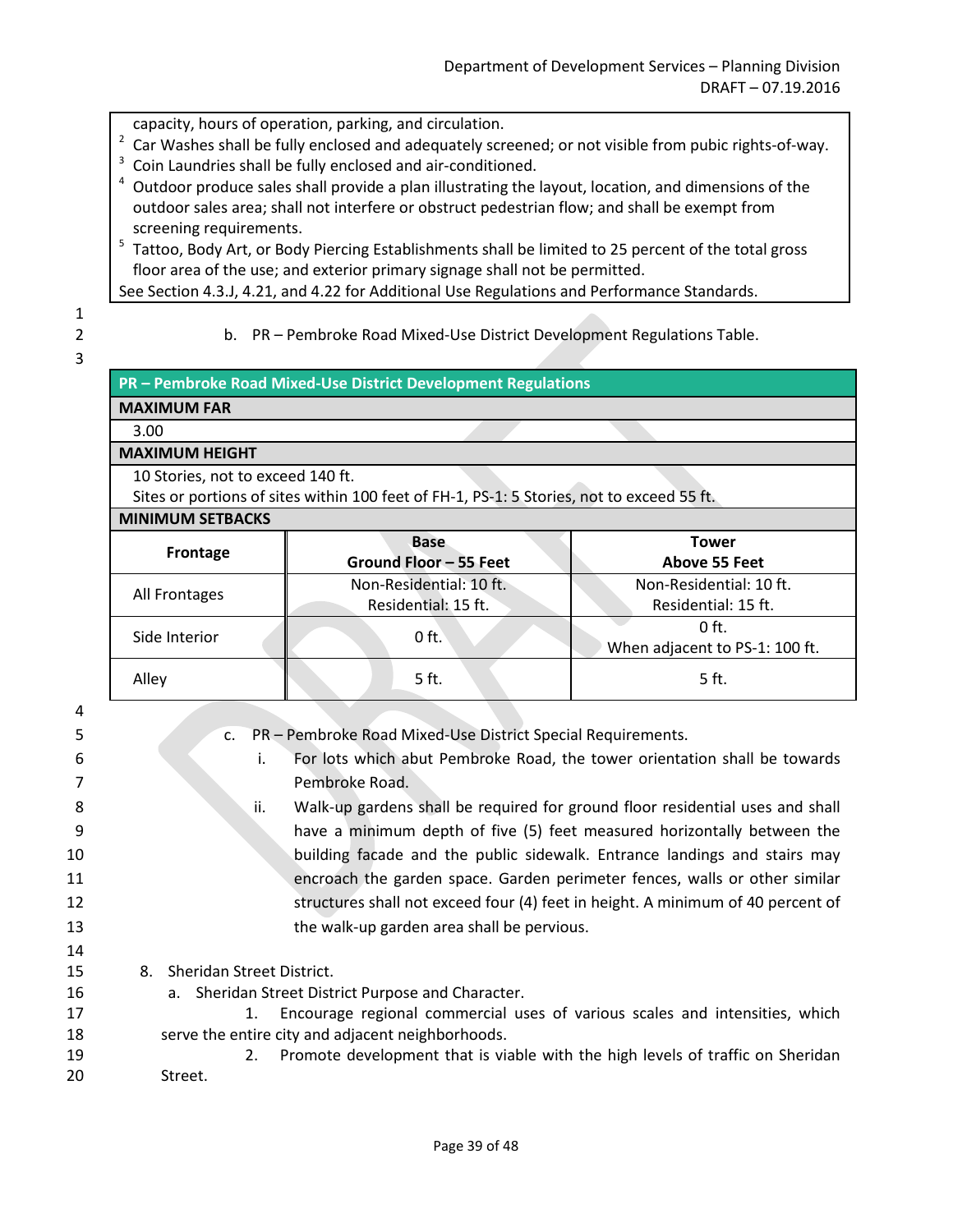Department of Development Services – Planning Division DRAFT – 07.19.2016

1 3. Establish a balance between vehicular transit and pedestrian access to 2 encourage pedestrian activity.

3 4. Provide adequate and compatible transitions to protect the scale of adjacent 4 residential neighborhoods.

- 5 b. Sheridan Street District Use and Development Regulations:
- 6 1. SS Sheridan Street Mixed-Use District.
- 7 a. SS Sheridan Street Mixed-Use District Use Table.
- 8

| SS - Sheridan Street Mixed-Use District Uses |                            |                               |                           |
|----------------------------------------------|----------------------------|-------------------------------|---------------------------|
| <b>Main Permitted Uses</b>                   | <b>Accessory Uses</b>      | <b>Special Exception Uses</b> | <b>Prohibited Uses</b>    |
| <b>Adult Educational</b>                     | <b>Light Manufacturing</b> | Day Care Facility             | Adult Entertainment or    |
| Facilities <sup>1</sup>                      | associated with            | Schools (K-12)                | <b>Adult Related Uses</b> |
| <b>Amusement Uses</b>                        | Retail or Showroom         | <b>Service Station</b>        | All General and Heavy     |
| (Indoor and                                  | Outdoor produce sales      |                               | <b>Manufacturing Uses</b> |
| Outdoor)                                     | (fresh fruit,              |                               | Pawn Shop                 |
| Antique, Consignment,                        | vegetable, plant and       |                               | Psychic Help Uses         |
| Collectible, and                             | flower retail sales),      |                               | Any use not listed as a   |
| <b>Vintage Store</b>                         | accessory to a             |                               | <b>Main Permitted Use</b> |
| <b>Artisan and Maker</b>                     | grocery store,             |                               |                           |
| Manufacturing and                            | specialty market, or       |                               |                           |
| Space                                        | similar use <sup>4</sup>   |                               |                           |
| Assembly of Pre-                             | Tattoo, Body Art, or       |                               |                           |
| manufactured Parts                           | <b>Body Piercing</b>       |                               |                           |
| for Sale on Premises                         | Establishments,            |                               |                           |
| <b>Automotive Rental</b>                     | associated with an         |                               |                           |
| Bar, Lounge, or Night                        | Art Gallery <sup>5</sup>   |                               |                           |
| Club                                         | Any use customarily        |                               |                           |
| Bed and Breakfast Inn                        | associated with one        |                               |                           |
| Cabinet, Furniture, and                      | of the Main                |                               |                           |
| <b>Upholstery Shop</b>                       | <b>Permitted Uses</b>      |                               |                           |
| Car Wash <sup>2</sup>                        |                            |                               |                           |
| Coin Laundry $3$                             |                            |                               |                           |
| <b>Commercial Uses</b>                       |                            |                               |                           |
| Contractor Shop and                          |                            |                               |                           |
| Storage (Indoor)                             |                            |                               |                           |
| Dry Cleaner                                  |                            |                               |                           |
| <b>Food Processing</b>                       |                            |                               |                           |
| <b>Funeral Home</b>                          |                            |                               |                           |
| Hotel                                        |                            |                               |                           |
| Institutional                                |                            |                               |                           |
| Live-Work                                    |                            |                               |                           |
| Microbrewery,                                |                            |                               |                           |
| Microdistillery, and                         |                            |                               |                           |
| Microwinery                                  |                            |                               |                           |
| Motel                                        |                            |                               |                           |
| Multi-Family                                 |                            |                               |                           |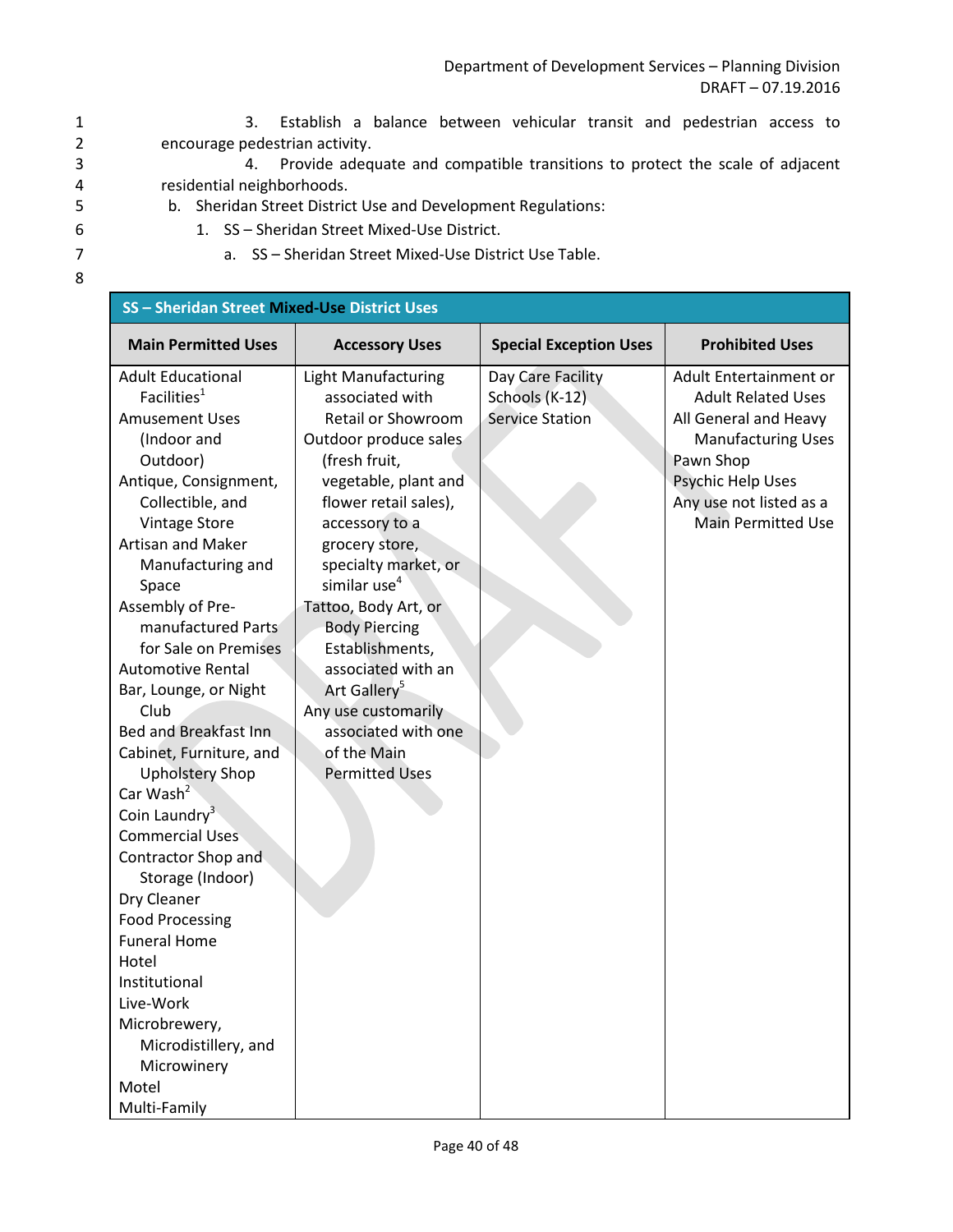| Residential, except<br>on the ground floor<br>adjacent to<br>Pembroke Road.<br>Museum, Art Gallery,<br>and Similar Cultural<br>Uses<br>Office<br><b>Outdoor Storage</b><br>Parking Lot and Garage<br>(Commercial)<br><b>Personal Service</b><br>Place of Worship,<br>Meeting Hall, and<br>Fraternal Lodge<br>Restaurant<br>Retail (Indoor)<br>Sales, Storage, or<br>Display of Lumber or<br><b>Building Materials</b><br>Schools (Business,<br>Commercial, or<br>Vocational;<br>Recreational or<br>Cultural; and<br>University) <sup>1</sup><br>Single Family, except<br>adjacent to<br>Pembroke Road.<br>Self-Storage Facility |  |  |
|---------------------------------------------------------------------------------------------------------------------------------------------------------------------------------------------------------------------------------------------------------------------------------------------------------------------------------------------------------------------------------------------------------------------------------------------------------------------------------------------------------------------------------------------------------------------------------------------------------------------------------|--|--|
|                                                                                                                                                                                                                                                                                                                                                                                                                                                                                                                                                                                                                                 |  |  |
| <b>Thrift Shop</b>                                                                                                                                                                                                                                                                                                                                                                                                                                                                                                                                                                                                              |  |  |
| Wholesale and                                                                                                                                                                                                                                                                                                                                                                                                                                                                                                                                                                                                                   |  |  |
| Warehousing                                                                                                                                                                                                                                                                                                                                                                                                                                                                                                                                                                                                                     |  |  |
|                                                                                                                                                                                                                                                                                                                                                                                                                                                                                                                                                                                                                                 |  |  |

 $1$  Adult Educational Facilities and Schools may require additional review for pedestrian and vehicular circulation, pick-up and drop off operations, traffic, etc. Limitations may be imposed in regards to capacity, hours of operation, parking, and circulation.

 $2$  Car Washes shall be fully enclosed and adequately screened; or not visible from pubic rights-of-way.

<sup>3</sup> Coin Laundries shall be fully enclosed and air-conditioned.

 $4$  Outdoor produce sales shall provide a plan illustrating the layout, location, and dimensions of the outdoor sales area; shall not interfere or obstruct pedestrian flow; and shall be exempt from screening requirements.

<sup>5</sup> Tattoo, Body Art, or Body Piercing Establishments shall be limited to 25 percent of the total gross floor area of the use; and exterior primary signage shall not be permitted.

See Section 4.3.J, 4.21, and 4.22 for Additional Use Regulations and Performance Standards.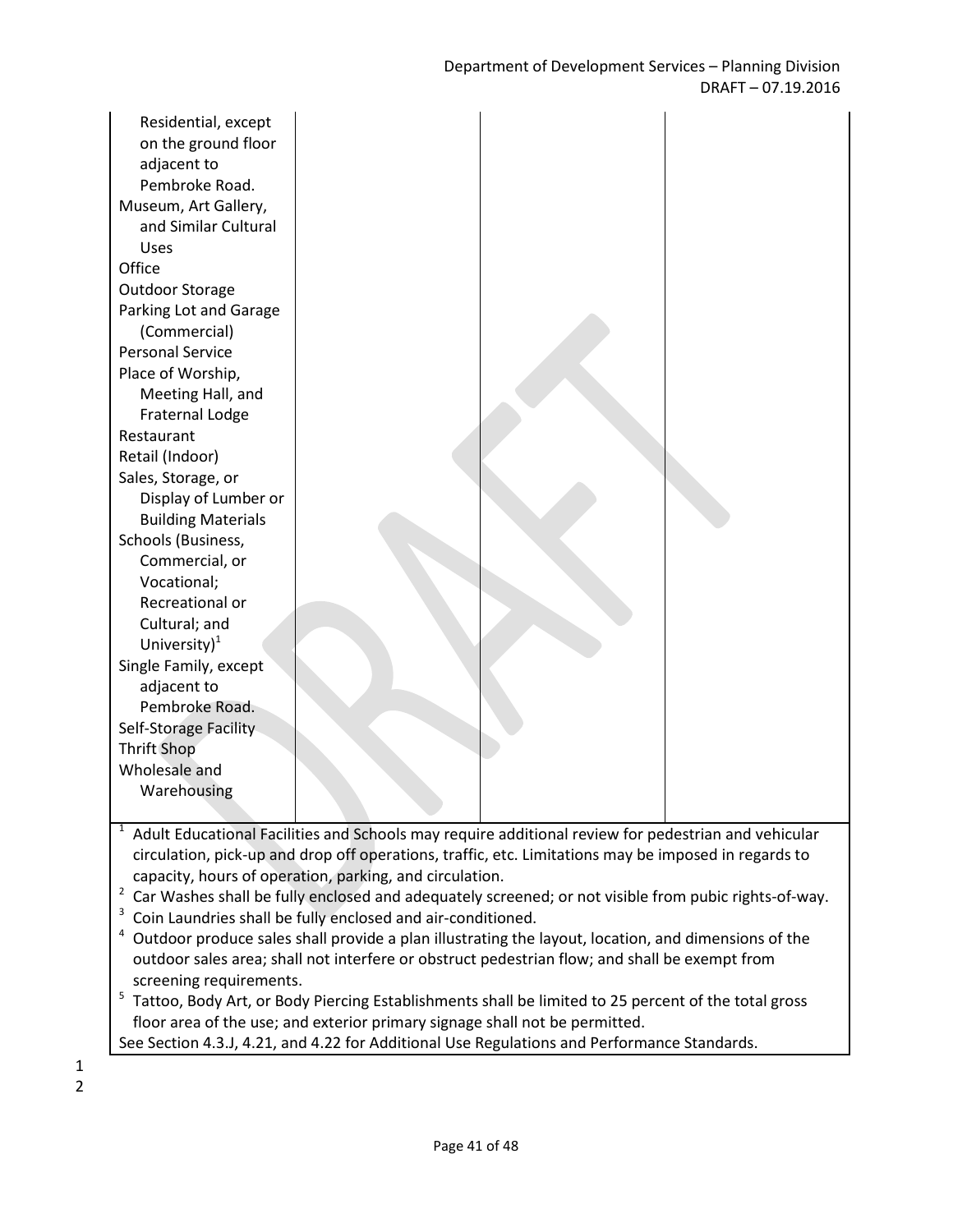$\overline{2}$ 

1 b. SS – Sheridan Street Mixed-Use District Development Regulations Table.

| $\overline{L}$ |                                                                                                       |                                                                                              |                                                                             |  |
|----------------|-------------------------------------------------------------------------------------------------------|----------------------------------------------------------------------------------------------|-----------------------------------------------------------------------------|--|
|                |                                                                                                       | SS - Sheridan Street Mixed-Use District Development Regulations                              |                                                                             |  |
|                | <b>MAXIMUM FAR</b>                                                                                    |                                                                                              |                                                                             |  |
|                | 3.00                                                                                                  |                                                                                              |                                                                             |  |
|                | <b>MAXIMUM HEIGHT</b>                                                                                 |                                                                                              |                                                                             |  |
|                | 10 Stories, not to exceed 140 ft.                                                                     |                                                                                              |                                                                             |  |
|                |                                                                                                       | Sites or portions of sites within 100 feet of FH-1 and ND-1: 5 Stories, not to exceed 55 ft. |                                                                             |  |
|                | <b>MINIMUM SETBACKS</b>                                                                               |                                                                                              |                                                                             |  |
|                | Frontage                                                                                              | <b>Base</b>                                                                                  | <b>Tower</b>                                                                |  |
|                |                                                                                                       | Ground Floor - 55 Feet                                                                       | <b>Above 55 Feet</b>                                                        |  |
|                | All Frontages                                                                                         | Non-Residential: 10 ft.<br>Residential: 15 ft.                                               | Non-Residential: 10 ft.<br>Residential: 15 ft.                              |  |
|                |                                                                                                       |                                                                                              | $0$ ft.                                                                     |  |
|                | Side Interior                                                                                         | $0$ ft.                                                                                      | When adjacent to FH-1 and ND-1: 100                                         |  |
|                |                                                                                                       |                                                                                              | ft.                                                                         |  |
|                | Alley                                                                                                 | 5 ft.                                                                                        | 5 ft.                                                                       |  |
| 3              |                                                                                                       |                                                                                              |                                                                             |  |
| 4              | $C_{\star}$                                                                                           | SS - Sheridan Street Mixed-Use District Special Requirements.                                |                                                                             |  |
| 5              | i.                                                                                                    |                                                                                              | For lots which abut Sheridan Street, the tower orientation shall be towards |  |
| 6              | Sheridan Street.                                                                                      |                                                                                              |                                                                             |  |
| 7              | Walk-up gardens shall be required for ground floor residential uses and shall<br>ii.                  |                                                                                              |                                                                             |  |
| 8              | have a minimum depth of five (5) feet measured horizontally between the                               |                                                                                              |                                                                             |  |
| 9              | building facade and the public sidewalk. Entrance landings and stairs may                             |                                                                                              |                                                                             |  |
| 10             | encroach the garden space. Garden perimeter fences, walls or other similar                            |                                                                                              |                                                                             |  |
| 11             | structures shall not exceed four (4) feet in height. A minimum of 40 percent of                       |                                                                                              |                                                                             |  |
| 12             |                                                                                                       | the walk-up garden area shall be pervious.                                                   |                                                                             |  |
| 13             |                                                                                                       |                                                                                              |                                                                             |  |
| 14             | 9. Young Circle District.                                                                             |                                                                                              |                                                                             |  |
| 15             | a.                                                                                                    | Young Circle District Purpose and Character.                                                 |                                                                             |  |
| 16             |                                                                                                       | 1. Preserve and improve the role and function of the ArtsPark as a public open space and     |                                                                             |  |
| 17             | main focal point.                                                                                     |                                                                                              |                                                                             |  |
| 18             |                                                                                                       | 2. Enhance the spatial quality of the Circle and the role of the ArtsPark as a major public  |                                                                             |  |
| 19             |                                                                                                       | space by requiring buildings to respond and reinforce the circular form.                     |                                                                             |  |
| 20             |                                                                                                       | 3. Provide ground floor active uses creating an active pedestrian environment, which will    |                                                                             |  |
| 21             | enhance the quality and function of the ArtsPark while providing a strong link to Hollywood Boulevard |                                                                                              |                                                                             |  |
| 22             | and Federal Highway.                                                                                  |                                                                                              |                                                                             |  |
| 23             |                                                                                                       | 4. Provide a gateway experience for the District.                                            |                                                                             |  |
| 24             |                                                                                                       | 5. Encourage the preservation and adaptive reuse of historic structures and those eligible   |                                                                             |  |
| 25             |                                                                                                       | for historic designation to preserve the historic building stock and promote creative uses.  |                                                                             |  |
| 26             |                                                                                                       | 6. Extend Hollywood Boulevard through Block 57 to improve circulation and connectivity;      |                                                                             |  |
| 27             | and the aesthetic value of Hollywood Boulevard.                                                       |                                                                                              |                                                                             |  |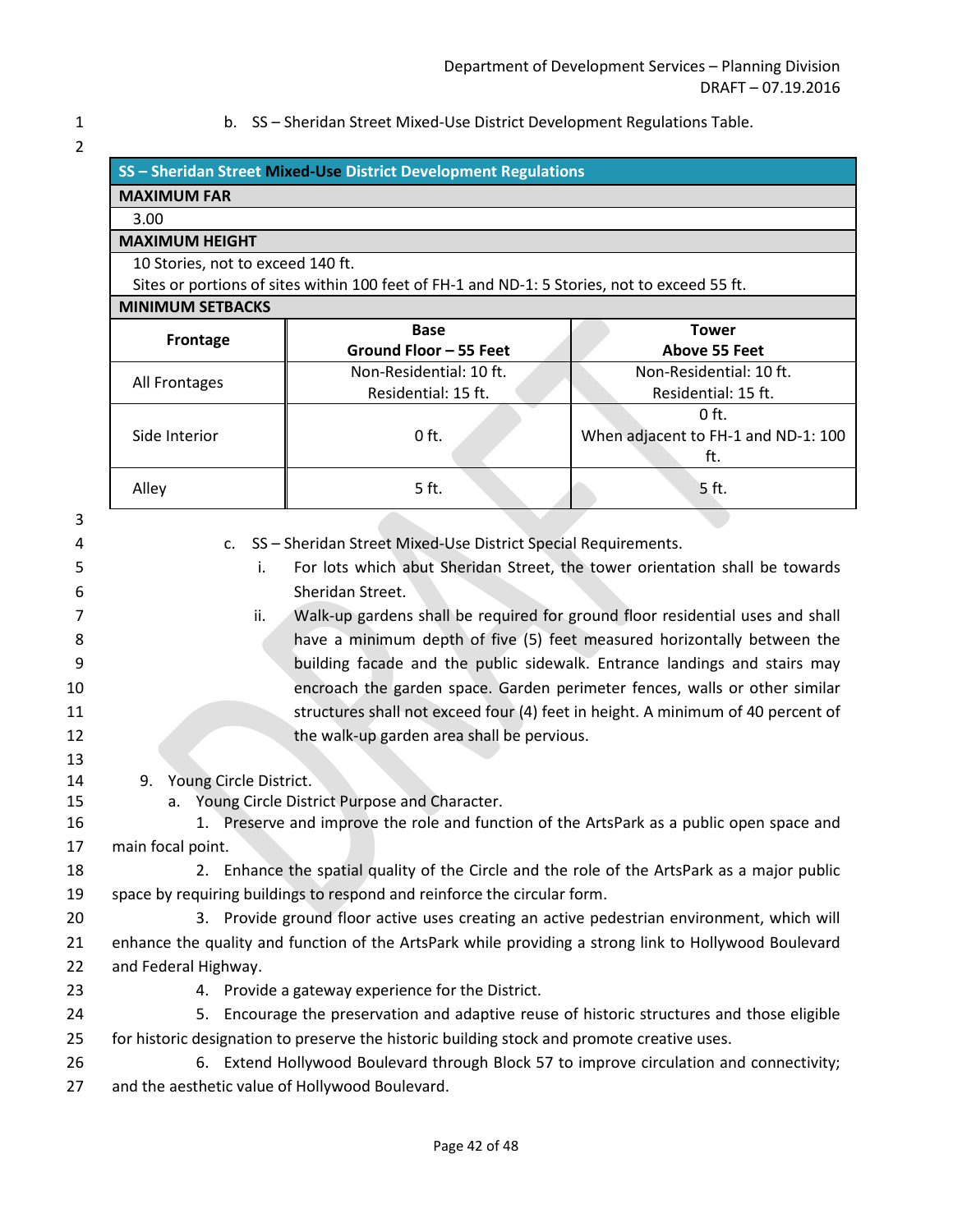# 1 b. Young Circle District Use and Development Regulations:

- 2 1. YC Young Circle Mixed-Use District.
- 3 a. YC Young Circle Mixed-Use District Use Table.

| <b>YC - Young Circle Mixed-Use District Uses</b>                                                                                                                                                                                                                                                                                                                                                                                                                                                                                                                                                                                                                                                                                                                                                                        |                                                                                                                                                                                                                                                                |                                                                                                                                               |                                                                                                                                                                                                                                                                                                                                                                                                                                                                                                                                                                                                                                                                            |
|-------------------------------------------------------------------------------------------------------------------------------------------------------------------------------------------------------------------------------------------------------------------------------------------------------------------------------------------------------------------------------------------------------------------------------------------------------------------------------------------------------------------------------------------------------------------------------------------------------------------------------------------------------------------------------------------------------------------------------------------------------------------------------------------------------------------------|----------------------------------------------------------------------------------------------------------------------------------------------------------------------------------------------------------------------------------------------------------------|-----------------------------------------------------------------------------------------------------------------------------------------------|----------------------------------------------------------------------------------------------------------------------------------------------------------------------------------------------------------------------------------------------------------------------------------------------------------------------------------------------------------------------------------------------------------------------------------------------------------------------------------------------------------------------------------------------------------------------------------------------------------------------------------------------------------------------------|
| <b>Main Permitted Uses</b>                                                                                                                                                                                                                                                                                                                                                                                                                                                                                                                                                                                                                                                                                                                                                                                              | <b>Accessory Uses</b>                                                                                                                                                                                                                                          | <b>Special Exception Uses</b>                                                                                                                 | <b>Prohibited Uses</b>                                                                                                                                                                                                                                                                                                                                                                                                                                                                                                                                                                                                                                                     |
| <b>Adult Educational</b><br>Facilities, above the<br>ground floor <sup>1</sup><br><b>Amusement Uses</b><br>(Indoor)<br>Antique, Consignment,<br>Collectible, and<br><b>Vintage Store</b><br>Artisan and Maker<br>Manufacturing,<br>except on the<br>ground floor<br>adjacent to Young<br>Circle<br>Assembly of Pre-<br>manufactured Parts<br>for Sale on Premises,<br>except on the<br>ground floor<br>adjacent to Young<br>Circle<br><b>Automotive Rental</b><br>(Office Only)<br>Bar, Lounge or Night<br>Club <sup>2</sup><br><b>Commercial Uses</b><br>Dry Cleaners (Drop-off<br>and Pick-up Only),<br>except on the<br>ground floor<br>adjacent to Young<br>Circle<br>Hotel<br>Institutional, above the<br>ground floor<br>Live-Work, except on<br>the ground floor<br>adjacent to Young<br>Circle.<br>Multi-Family | <b>Food Processing</b><br>associated with a<br>Restaurant<br>Tattoo, Body Art, or<br><b>Body Piercing</b><br>Establishments,<br>associated with an<br>Art Gallery <sup>2</sup><br>Any use customarily<br>associated with one<br>of the Main<br>Permitted Uses. | <b>Amusement Uses</b><br>(Outdoor)<br>Day Care Facility<br>Place of Worship,<br>Meeting Hall, and<br><b>Fraternal Lodge</b><br>Schools (K-12) | Adult Entertainment or<br><b>Adult Related Uses</b><br>All General and Heavy<br><b>Manufacturing Uses</b><br>Automotive Sales,<br>Paint, or Repair<br>Bulk Sales, Storage, or<br>Display of Lumber<br>and Building<br>Materials<br>Car Wash<br>Coin Laundry<br>Contractor Shop and<br>Storage (Indoor or<br>Outdoor)<br>Drive-in or Drive-thru<br>Uses, except when<br>associated with<br><b>Banks or Financial</b><br>Institutions<br><b>Funeral Home</b><br><b>Gun Shop</b><br><b>Outdoor Storage</b><br>Pawn Shop<br>Psychic Help Uses<br>Self-Storage Facility<br><b>Service Station</b><br><b>Thrift Shop</b><br>Any use not listed as a<br><b>Main Permitted Use</b> |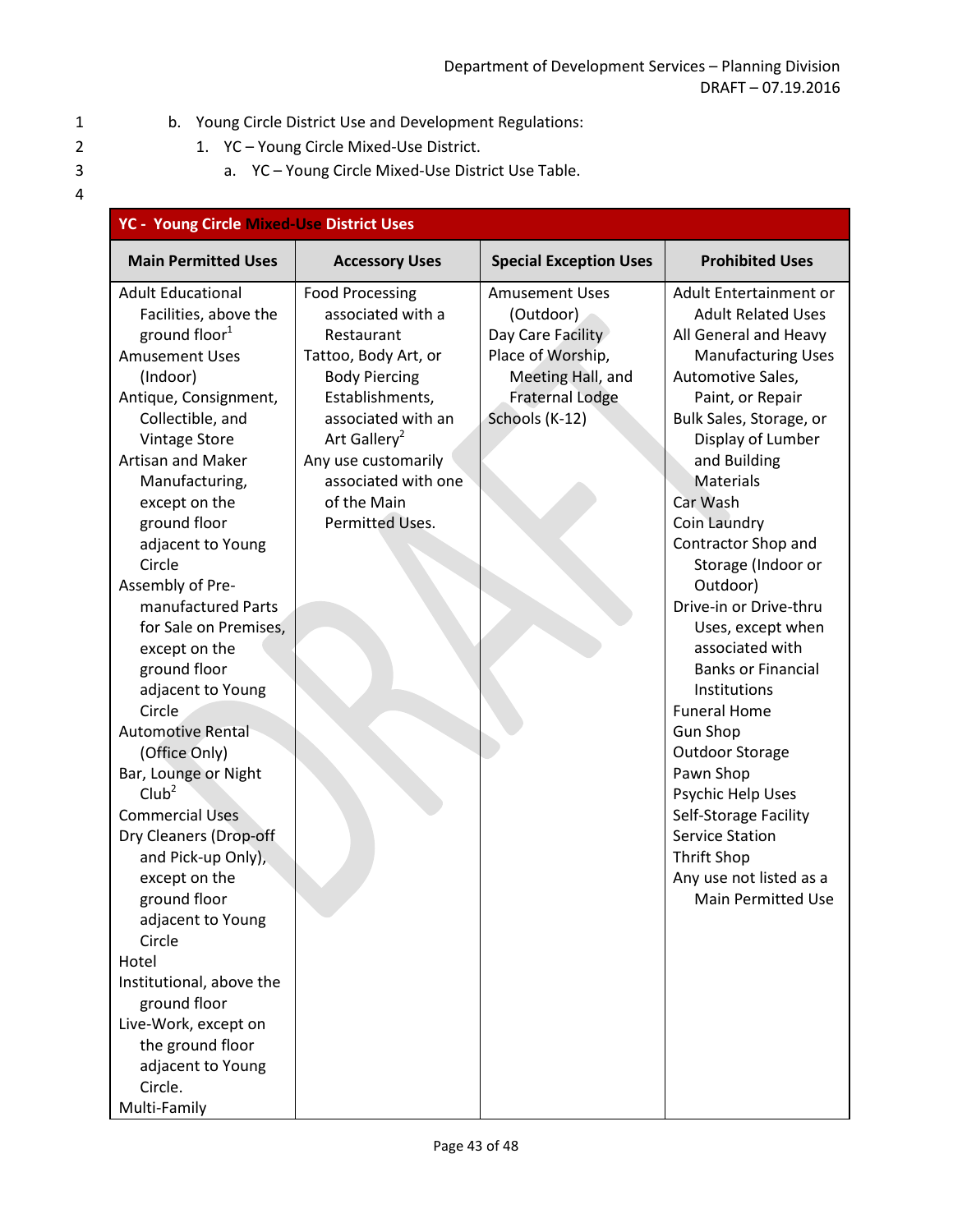Residential, except on the ground floor adjacent to Federal Highway, Tyler Street, Harrison Street, Hollywood Boulevard, and Young Circle. Museum, Art Gallery, and Similar Cultural Uses Office Uses, except on the ground floor adjacent Hollywood Boulevard and Young Circle. Parking Lot and Garage (Commercial), except adjacent to Young Circle Personal Service, except on the ground floor adjacent to Hollywood Boulevard and Young Circle Restaurant Retail (Indoor) Schools (Business, Commercial, or Vocational; Recreational or Cultural; and University), except on the ground floor adjacent to Hollywood Boulevard and Young Circle

1 Adult Educational Facilities and Schools may require additional review for pedestrian and vehicular circulation, pick-up and drop off operations, traffic, etc. Limitations may be imposed in regards to capacity, hours of operation, parking, and circulation.

 $2$  Tattoo, Body Art, or Body Piercing Establishments shall be limited to 25 percent of the total gross floor area of the use; and exterior primary signage shall not be permitted.

Those properties located within a designated Music District are permitted to engage in any activity, use, restriction, or exemption listed in the Code of Hollywood, § 100.07(K), § 113.03(A)(2) and City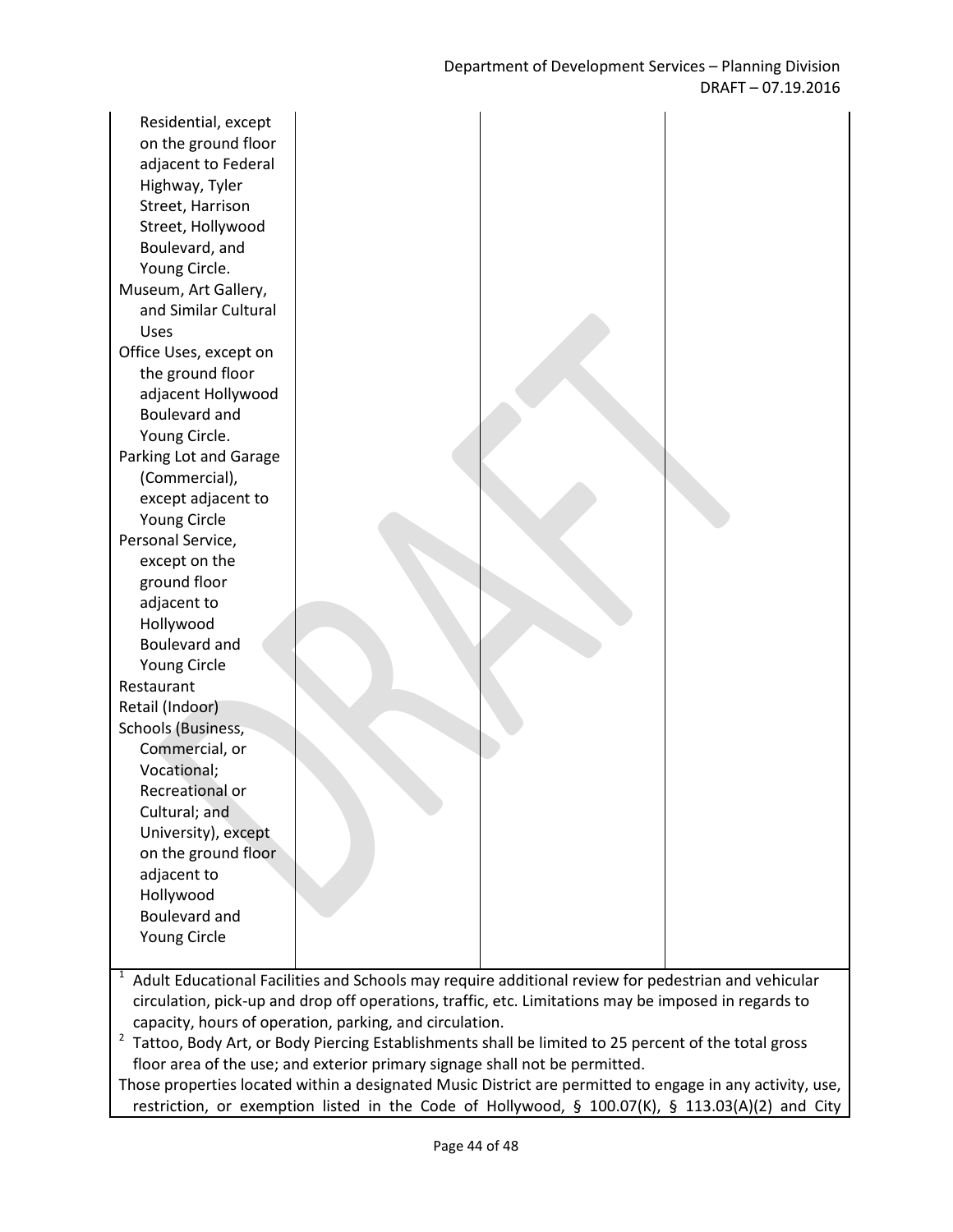Commission Resolution No. 95-272A.

See Section 4.3.J, 4.21, and 4.22 for Additional Use Regulations and Performance Standards.

1

2 b. YC – Young Circle Mixed-Use District Development Regulations Table.

| ۰. |  |  |
|----|--|--|

|  | YC - Young Circle Mixed-Use District Development Regulations |  |
|--|--------------------------------------------------------------|--|
|  |                                                              |  |

### **MAXIMUM FAR**

#### 4.5

## **MINIMUM HEIGHT**

25 ft.

#### **MAXIMUM HEIGHT**

230 ft.

Refer to upper level setbacks for site specific restrictions.

| <b>MINIMUM SETBACKS</b> |  |
|-------------------------|--|
|                         |  |

| MINIMUM SETBACKS                                |                         |                                     |                           |                            |  |
|-------------------------------------------------|-------------------------|-------------------------------------|---------------------------|----------------------------|--|
| Frontage                                        | <b>Base</b>             | <b>Tower</b><br>Above 75 - 135 Feet |                           | <b>Tower</b>               |  |
|                                                 | Ground Floor - 75 Feet  |                                     |                           | Above 135 Feet             |  |
| Young Circle                                    | 10 ft.*                 | $10ft.*$                            |                           | 10 ft.*                    |  |
|                                                 | 10 ft. plus Gateway     |                                     | 10 ft. plus Gateway       | 10 ft. plus Gateway        |  |
| Federal Highway                                 | Setback as depicted in  |                                     | Setback as depicted in    | Setback as depicted in     |  |
|                                                 | Appendix 1: Diagram 16. |                                     | Appendix 1: Diagram 16.   | Appendix 1: Diagram 16.    |  |
| <b>Harrison Street</b>                          | 10 ft.                  | 10 ft.                              |                           | 10 ft.                     |  |
| <b>Tyler Street</b>                             |                         |                                     |                           |                            |  |
| Hollywood<br>Boulevard                          | Match Adjacent or 0 ft. | <b>Match Ground Floor</b>           |                           | <b>Match Ground Floor</b>  |  |
| <b>Polk Street</b>                              | Non-Residential: 10 ft. | Non-Residential: 10 ft.             |                           | A line parallel to the     |  |
| 19 <sup>th</sup> Avenue                         | Residential: 15 ft.     | Residential: 15 ft.                 |                           | Young Circle street        |  |
|                                                 |                         |                                     |                           | frontage setback offset a  |  |
|                                                 |                         | Non-Residential: 10 ft.             |                           | maximum distance of        |  |
| Van Buren Street                                | Non-Residential: 10 ft. | Residential: 15 ft.                 |                           | 130 ft. from the lot line. |  |
| 17 <sup>th</sup> Avenue                         | Residential: 15 ft.     | Adjacent to FH-1 and LT:            |                           |                            |  |
|                                                 |                         | 80 ft.                              |                           | (See Appendix 1:           |  |
|                                                 |                         |                                     |                           | Diagram 15).*              |  |
| Interior                                        | $0$ ft.                 | $0$ ft.                             |                           | $0$ ft.                    |  |
| Alley                                           | 5 ft.                   | 5 ft.                               |                           | 5 ft.                      |  |
| * Façade shall be parallel to the setback line. |                         |                                     |                           |                            |  |
| <b>MAXIMUM SETBACKS</b>                         |                         |                                     |                           |                            |  |
| <b>Frontage</b>                                 | <b>Ground Floor</b>     |                                     | <b>Above Ground Floor</b> |                            |  |
| Young Circle                                    | 20 ft.*                 |                                     | 20 ft.*                   |                            |  |
| Hollywood                                       | 15 ft.                  |                                     | N/A                       |                            |  |
| <b>Boulevard</b>                                |                         |                                     |                           |                            |  |
| All Other Streets                               | 30 ft.                  |                                     |                           | N/A                        |  |
| <b>MINIMUM ACTIVE USES</b>                      |                         |                                     |                           |                            |  |
| Frontage                                        | <b>Ground Floor</b>     |                                     | <b>Above Ground Floor</b> |                            |  |
| <b>Polk Street</b>                              | 40%                     |                                     | 30%                       |                            |  |
| <b>Taylor Street</b>                            |                         |                                     |                           |                            |  |
| <b>Tyler Street</b>                             | 60%                     |                                     |                           | 40%                        |  |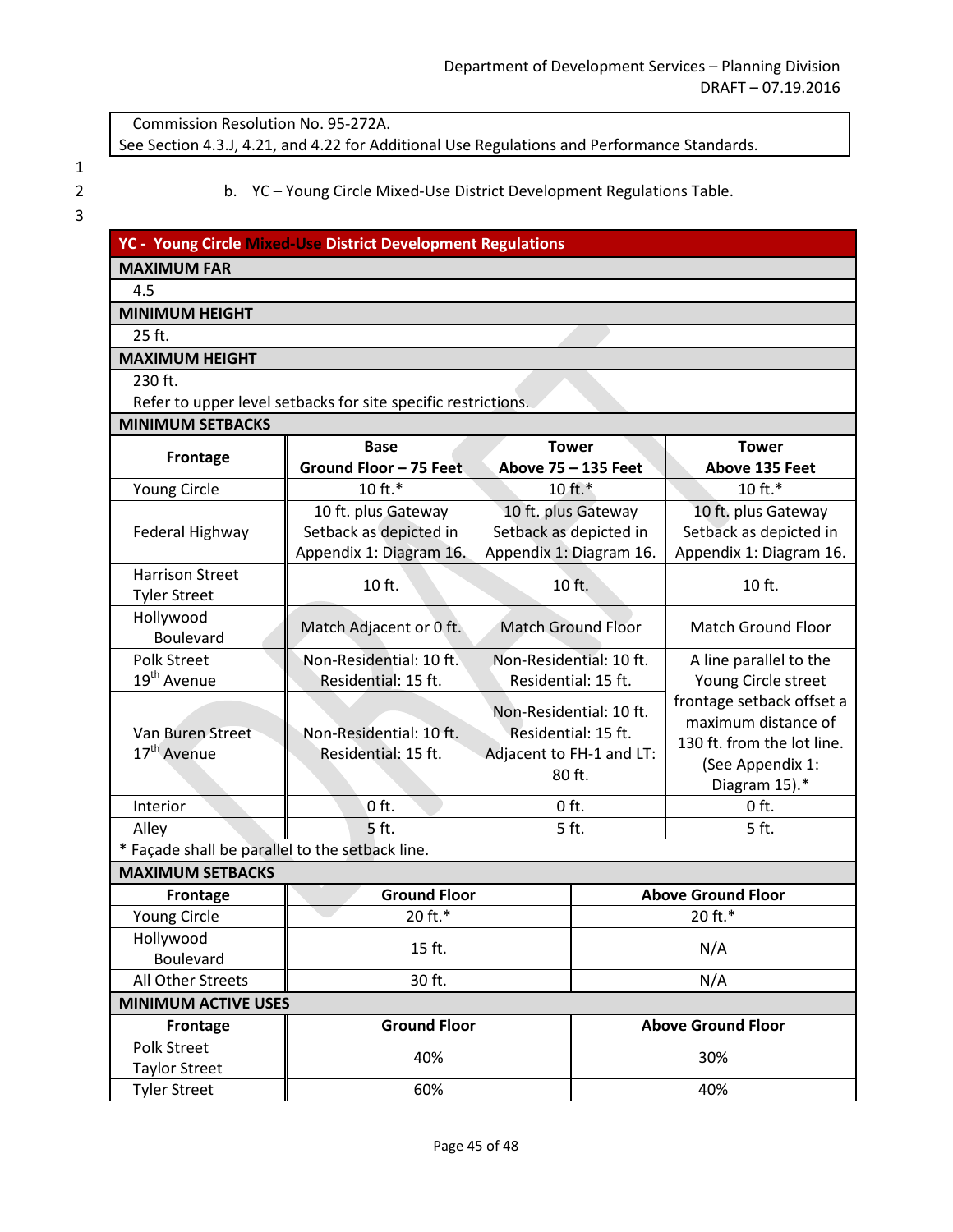|    | 19 <sup>th</sup> Avenue<br>20 <sup>th</sup> Avenue | 40%                                                                             | N/A |
|----|----------------------------------------------------|---------------------------------------------------------------------------------|-----|
|    | 21 <sup>st</sup> Avenue                            | 60%                                                                             | N/A |
|    |                                                    |                                                                                 |     |
|    |                                                    | c. YC - Young Circle Mixed-Use District Special Requirements.                   |     |
| 3  | i.                                                 | Tower orientation shall be towards Young Circle.                                |     |
|    | ii.                                                | Vehicular access shall be located along the east-west streets and shall not be  |     |
| 5  |                                                    | permitted along Young Circle.                                                   |     |
| 6  | iii.                                               | Walk-up gardens shall be required for ground floor residential uses and shall   |     |
|    |                                                    | have a minimum depth of five (5) feet measured horizontally between the         |     |
| 8  |                                                    | building facade and the public sidewalk. Entrance landings and stairs may       |     |
| 9  |                                                    | encroach the garden space. Garden perimeter fences, walls or other similar      |     |
| 10 |                                                    | structures shall not exceed four (4) feet in height. A minimum of 40 percent of |     |
| 11 |                                                    | the walk-up garden area shall be pervious.                                      |     |
| 12 |                                                    |                                                                                 |     |
| 13 |                                                    |                                                                                 |     |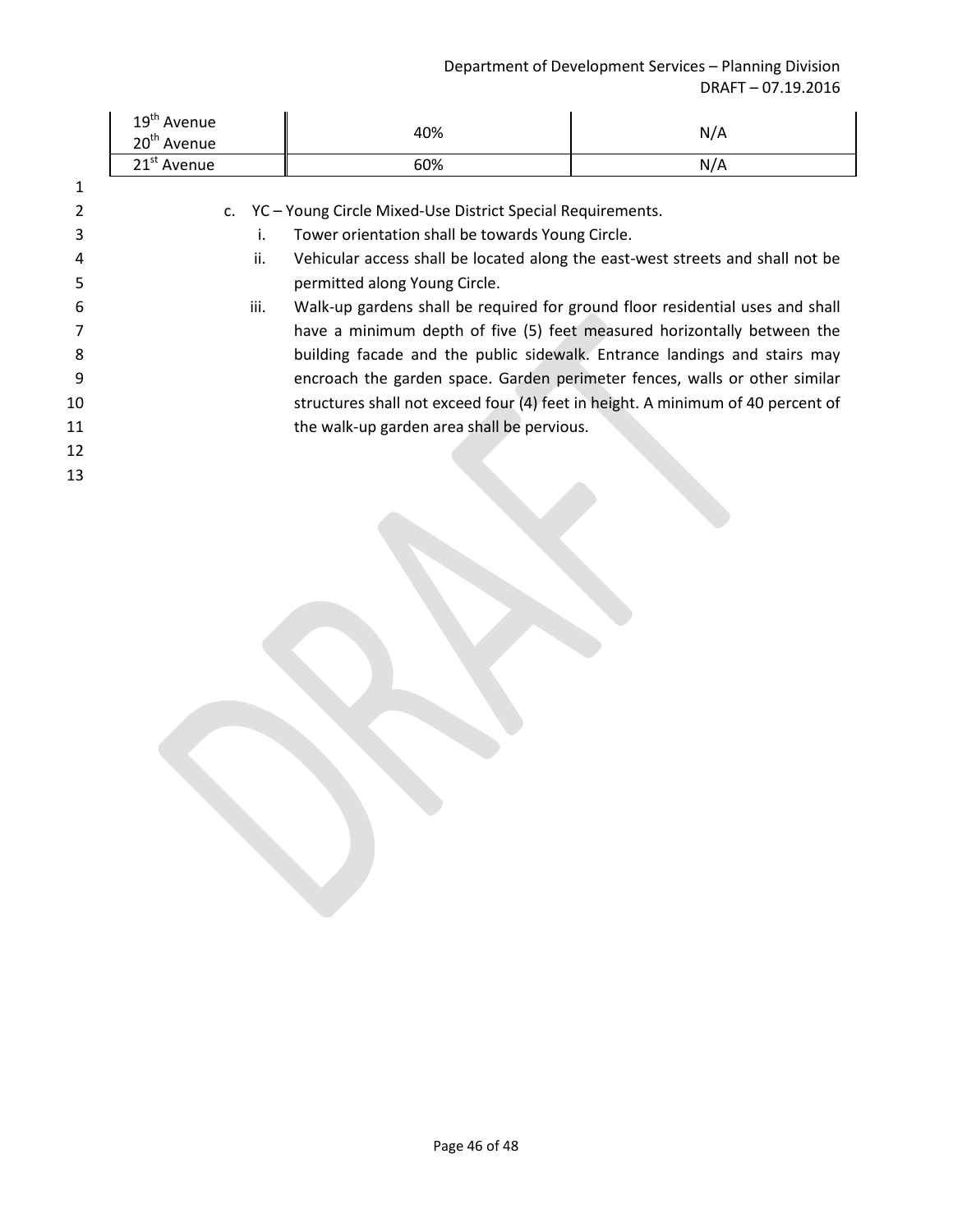- 1 **§ 4.22 Supplemental Use Regulations.**
- 2
- 3 U. Microbreweries, Microdistilleries, and Microwineries shall be subject to the following:
- 4 1. Alcohol production for a calendar year shall not exceed those figures provided below:
- 5

| <b>MAXIMUM PRODUCTION FOR MICROBREWERIES, MICRODISTILLERIES, AND MICROWINERIES</b> |                                                                    |  |
|------------------------------------------------------------------------------------|--------------------------------------------------------------------|--|
| <b>Use</b>                                                                         | Maximum Production per Calendar Year                               |  |
| Microbrewery                                                                       | 10,000 barrels                                                     |  |
|                                                                                    | One (1) barrel is equivalent to 31 gallons of beer.                |  |
| Microdistillery                                                                    | 40,000 proof gallons                                               |  |
|                                                                                    | A unit of measure defined as one (1) gallon of spirits that is 50% |  |
|                                                                                    | alcohol at 60 degrees Fahrenheit.                                  |  |
| Microwinery                                                                        | 3,000 cases                                                        |  |
|                                                                                    | One (1) standard case is equivalent to 12 bottles with each bottle |  |
|                                                                                    | containing 750 ml.                                                 |  |

- 7 2. All aspects of the process, production, and storage shall be conducted within an enclosed 8 building. All materials, equipment, and ancillary components shall be located within an enclosed 9 building.
- 10 3. Tasting and tap rooms shall occupy a maximum of 4,000 square feet or 40 percent of the total 11 area of the use, whichever is largest. At least 60 percent of the gross revenue shall derive from the 12 wholesale and distribution of products; not on-site consumption.
- 13

14 V. Artisan and Maker Manufacturing and Spaces shall be subject to the following:

- 15 1. The use may include gallery and exhibition space; and a retail component.
- 16 2. All aspects of the process, production, and storage shall be conducted within an enclosed 17 building. All materials, equipment, and ancillary components shall be located within an enclosed 18 building.
- 19 3. Outdoor areas may be used on a temporary basis, during hours of operation, subject to all 20 applicable regulations.
- 21
- 22 23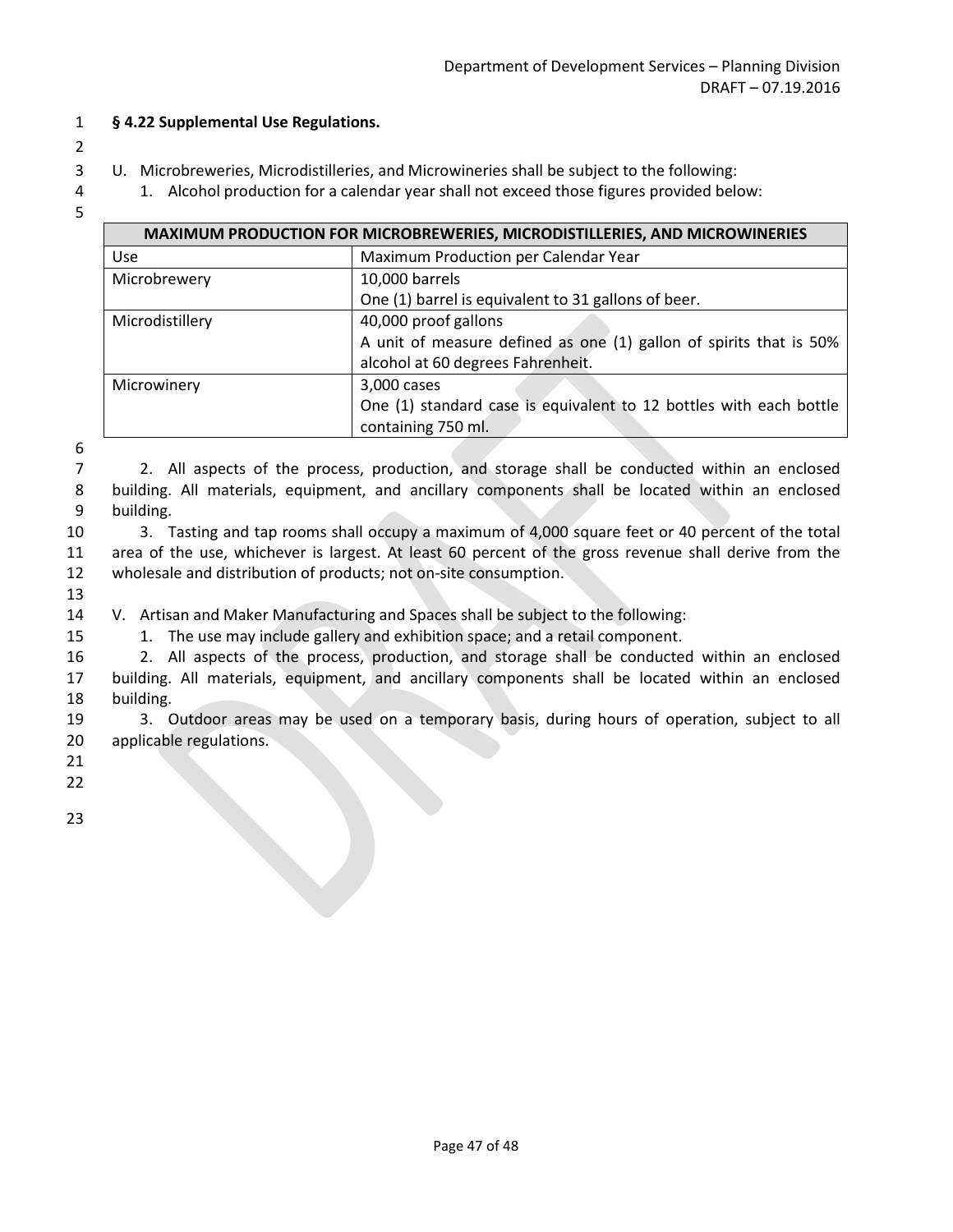#### 1 **ARTICLE 7: OFF-STREET PARKING AND LOADING**

#### 2 **§ 7.1. General Provisions**

3 I. Vertical and horizontal tandem parking. Vertical and horizontal tandem parking, including the 4 use of mechanical parking lifts or similar mechanical systems, may be permitted within parking garages 5 with the following conditions:

6 1. The use of mechanical parking lifts or similar mechanical systems shall not increase the overall 7 building massing;

8 2. All portions of parking lifts and automobiles stationed on such lifts shall be fully screened from 9 public view;

10 3. The garage shall be fully operated by valet services at all times; and

 4. Buildings with 10 units or less may be exempt from provision c. of this section, provided the tandem space (vertical or horizontal) is assigned to- and for the sole use of a single unit; not to include required guest spaces; and a covenant running with the land holds the City harmless against any claims arising from accidents as a result of the use of mechanical parking lifts, in a form acceptable to the City

15 Attorney, be submitted prior to the issuance of permits and recorded in the Broward County Public

16 Records, by the City of Hollywood, prior to the issuance of Certificate of Occupancy (C/O) or Certificate

17 of Completion (C/C).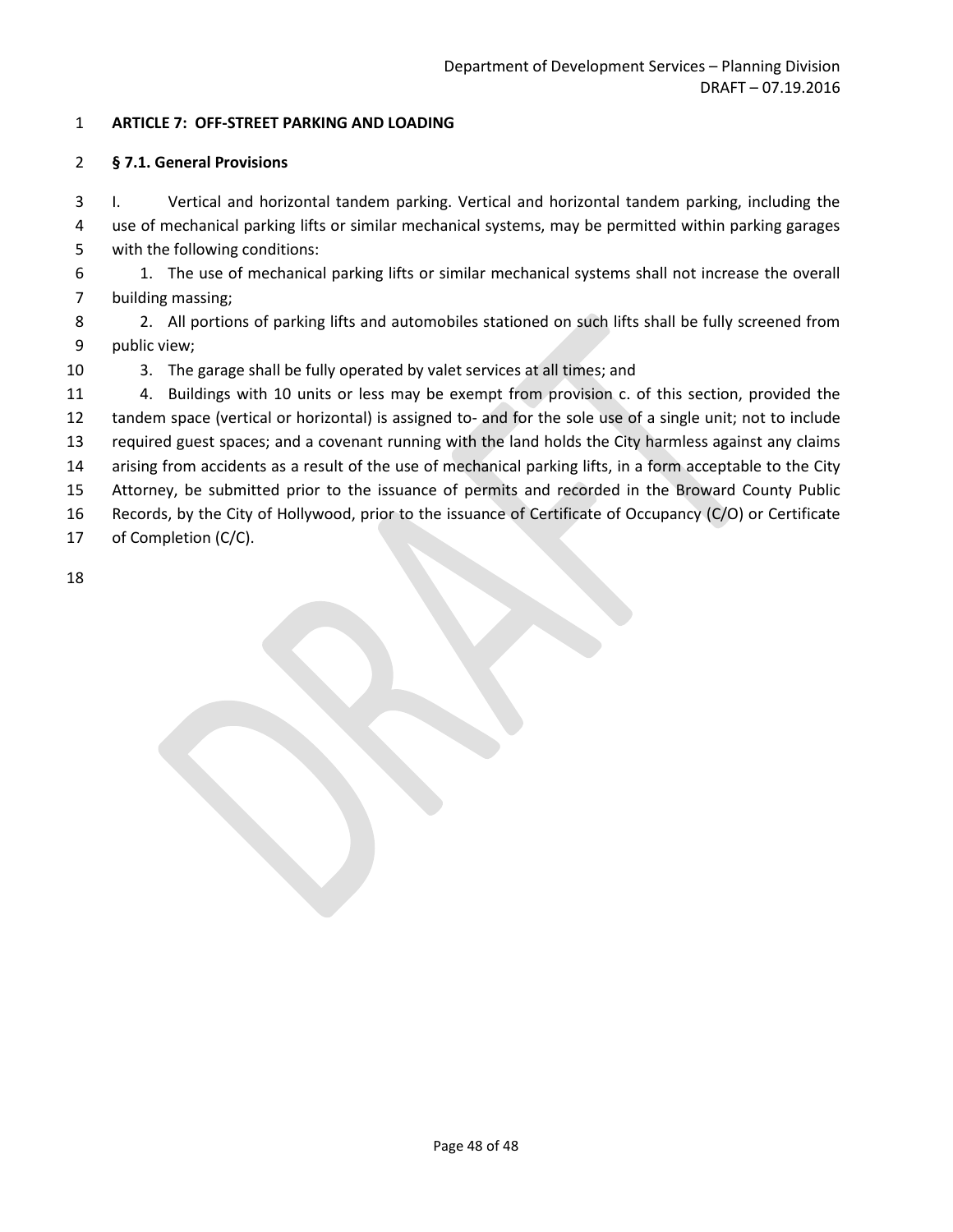# Attachment E Subdistrict Map and List of Affected Properties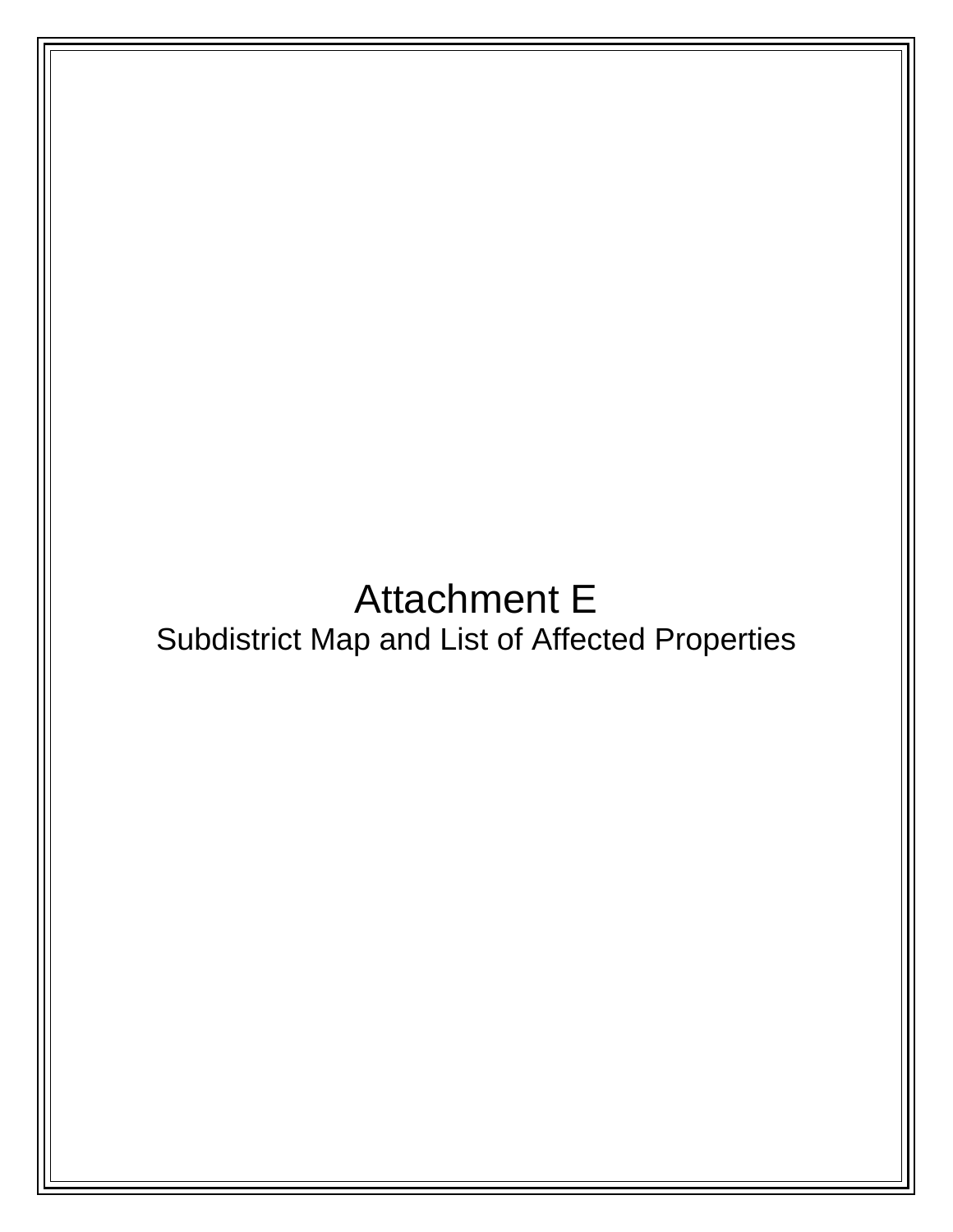#### **PROPOSED RAC REZONING**

- 1. Core Districts
	- MC-1 Multi-Family Residential Core
	- TC-1 Transitional Core
	- RC-1 Retail Core
	- RC-2 Historic Retail Core
- 2. Dixie Highway Districts
	- DH-1 Dixie Highway Low Intensity Multi-Family District DH-2 - Dixie Highway Medium Intensity Multi-Family District
	- DH-3 Dixie Highway High Intensity Mixed-Use District
- 3. Federal Highway Districts FH-1 – Federal Highway Low-Medium Intensity Multi-Family District FH-2 – Federal Highway Medium-High Intensity Mixed-Use District
- 4. Lakes Transition District LT – Lakes Transition District
- 5. North Downtown Districts ND-1 – North Downtown Low Intensity Multi-Family District ND-2 – North Downtown Medium Intensity Multi-Family District ND-3 – North Downtown High Intensity Mixed-Use District
- 6. Parkside Districts PS-1 – Parkside Low Intensity Multi-Family District PS-2 – Parkside Medium Intensity Multi-Family District PS-3 – Parkside High Intensity Mixed-Use District
- 7. Pembroke Road District PR – Pembroke Road Mixed-Use District
- 8. Sheridan Street District SS – Sheridan Street Mixed-Use District
- 9. Young Circle District YC – Young Circle Mixed-Use District